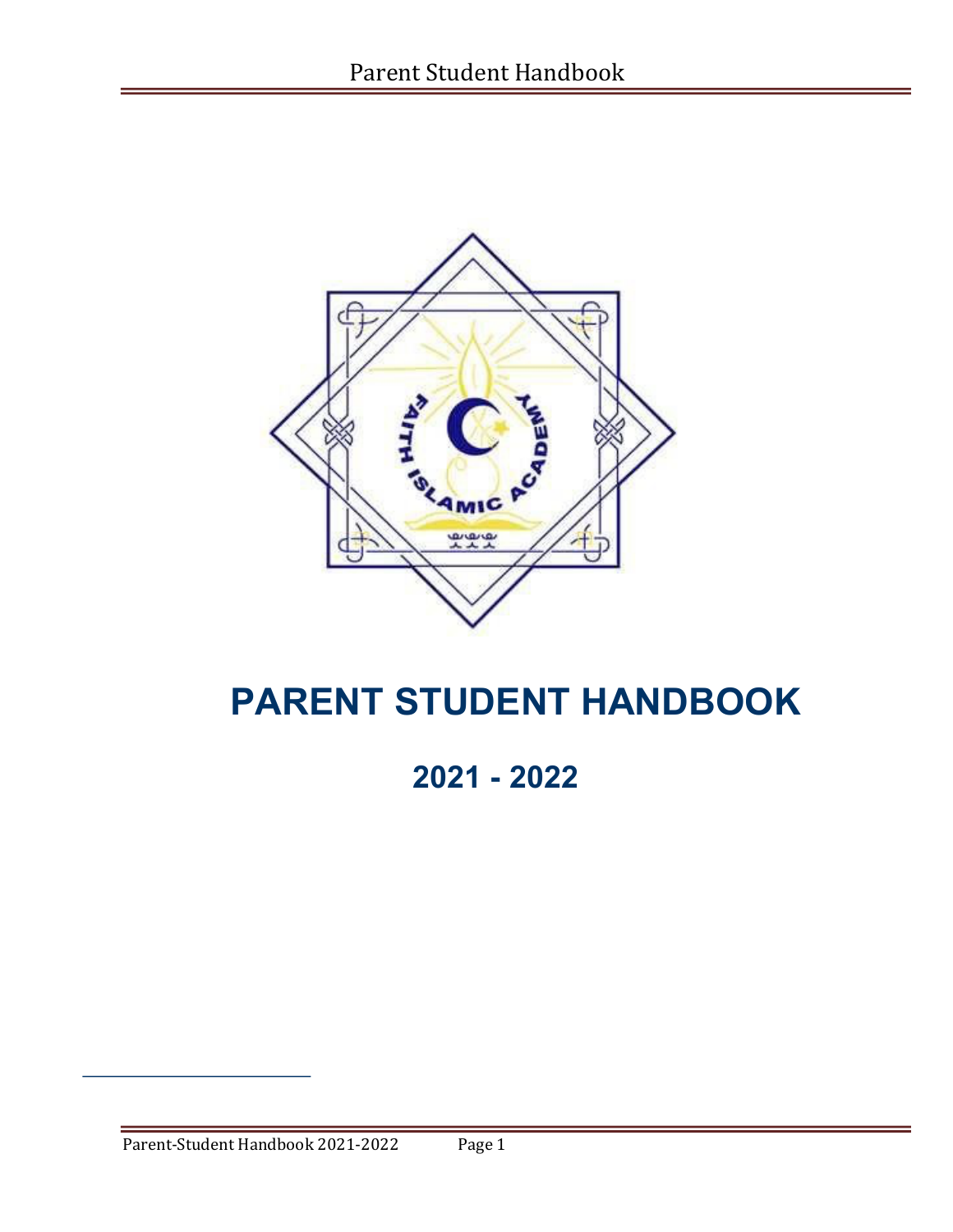

August 2021

Dear Parents,

Assalaamu Alaikum Warahmatullahi Wabarakatuhu!

On behalf of Faith Islamic Academy's Board of Education, staff, and administration, we welcome you to FIA. We are pleased that you are a part of our community at Faith Islamic Academy and, insha'Allah, with your involvement, cooperation, and support this year will be a success.

Faith Islamic Academy is an active full-time Islamic school. It was formed by a caring community to enable our students to gain their highest level of individual achievement while being self-reliant, self-disciplined, and keen to learn for the pleasure of Allah. We are currently located at the Islamic Community Center in Cuyahoga Falls, Ohio. This collaboration helps to foster a sense of community through collective worship and other activities. Currently the school serves Preschool through 8<sup>th</sup> grade. We serve a diverse student population whose parents come from many different ethnic and racial backgrounds.

The Parent-Student Handbook has been prepared to help answer questions that students and parents usually have concerning school policies, procedures, and activities. This handbook also details expectations of student conduct and the rights and responsibilities of our students, parents, and staff.

Please review this handbook with your child. Both students and parents are expected to know and abide by the information contained within the handbook. After reading the handbook, please sign the acknowledgment form in the front of this book and return it to the school office.

If you have any questions, comments or concerns, please do not hesitate to talk with your child's teacher or contact school office.

Jazak Allahu Khairan!

FIA Board of Education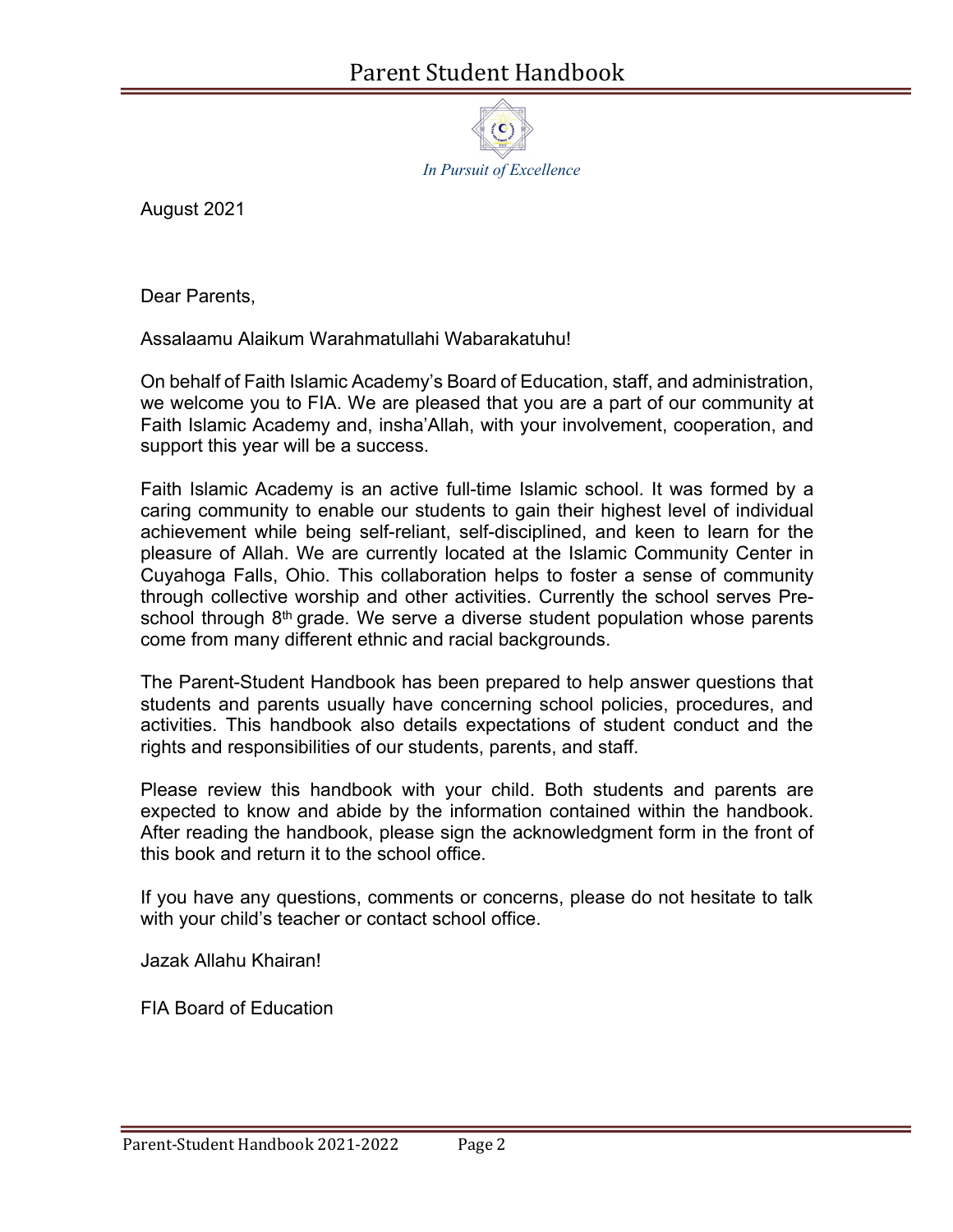#### **Vision Statement**

Faith Islamic Academy's vision is to seek the pleasure of Allah (God) through instilling the principles and values of Islam into the hearts and practices of its students so they become positive role models in their societies.

#### **Mission Statement**

The mission of the community of Faith Islamic Academy is to provide our students with an Islamic academic environment in which they can grow and learn as whole individuals intellectually, spiritually, socially and physically. This environment will help each of our students develop a strong Islamic character, knowledge of Islam and dignity in his or her identity as a Muslim. At the same time, it will offer our students the ultimate in academic excellence, so that they are prepared to meet the challenges of modern-day life, and well equipped to take an active and positive role in the world in which they live.

#### **Philosophy**

The community of Faith Islamic Academy subscribes to the principles of Islam, including a genuine belief in the paramount importance of the dignity, worth and personal responsibility of all individuals. The basic purpose of Islamic education in America is to improve this society through application of Allah's (God's) instructions and Prophet Muhammad's (SAW) practices and values. In keeping with the aforementioned precepts, Islamic education maintains the mission of providing for the fullest possible development of each participant's potential and talents so that they participate effectively in the cultural, social and economic life of this society.

The community of Faith Islamic Academy acknowledges that each student is different in terms of his or her educational needs and desires. Therefore, he/she should be dealt with on an individualized basis. Programs are designed and differentiated to serve this diversity.

Participation in meaningful Islamic education programs will elicit Islamic behavior and attitudes, and will effectively aid students in strengthening a humble self-image, creating positive attitude, and developing a host of skills needed to excel in today's highly complex and technical society.

### **Racial Nondiscrimination Policy**

The Faith Islamic Academy recruits and admits students of any race, color, or ethnic origin to all its rights, privileges, programs and activities. In addition, the school will not discriminate on the basis of race, color, or ethnic origin in the administration of its educational programs and athletics/extracurricular activities. Furthermore, the school is not intended to be an alternative to court or administrative agency ordered, or public school district initiated desegregation.

The Faith Islamic Academy will not discriminate on the basis of race, color, or ethnic origin in the hiring of its certified or non-certified personnel.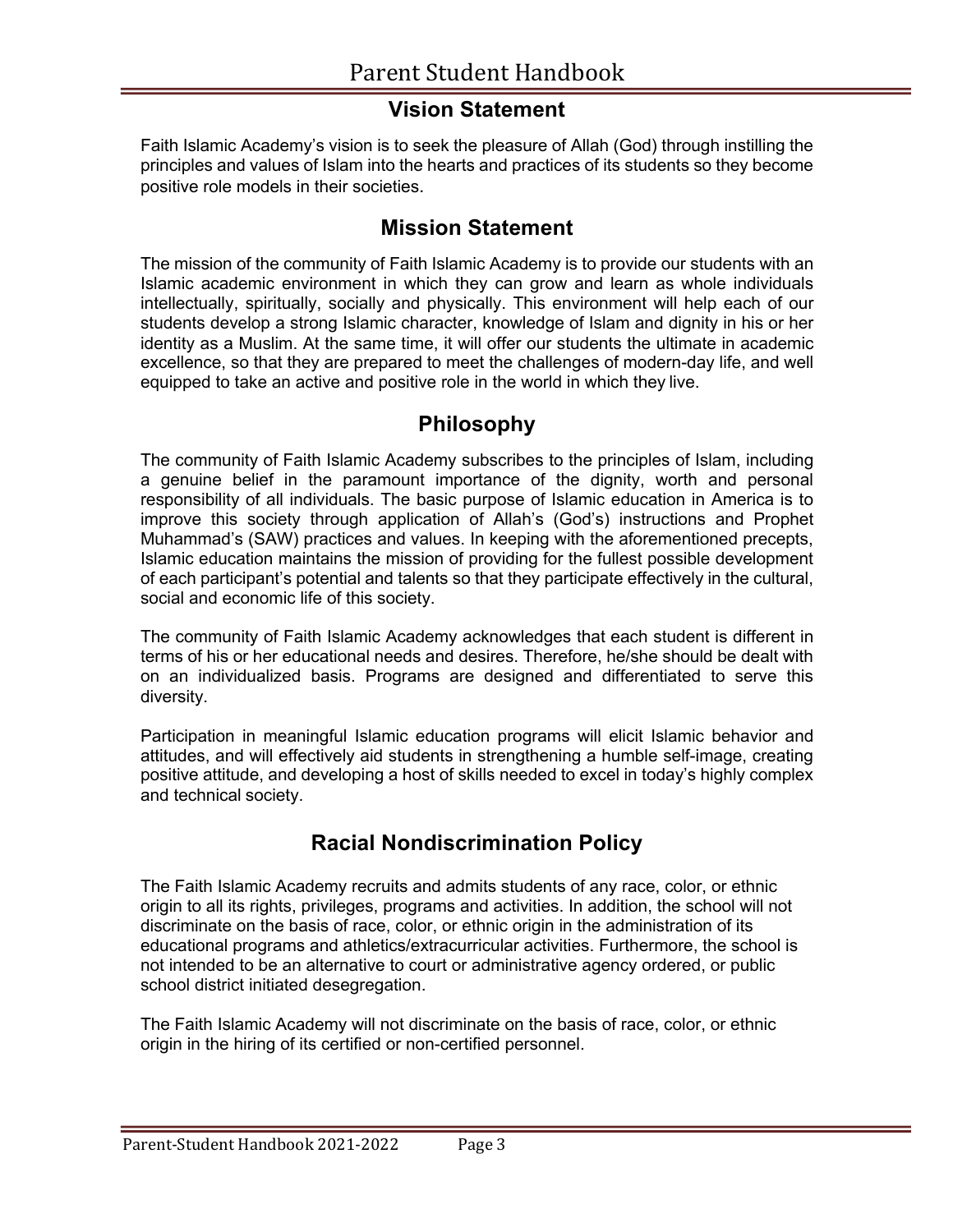

# **Table of Contents**

| <b>ADMISSIONS</b>                         | 8  |
|-------------------------------------------|----|
|                                           |    |
| <b>ADMISSION TO KINDERGARTEN</b>          | 8  |
| <b>EARLY ENTRANCE CRITERIA</b>            | 8  |
| <b>LATE ADMISSIONS</b>                    | 9  |
| <b>STUDENT WITHDRAWAL</b>                 | 10 |
|                                           |    |
| <b>TUITION AND FEES</b>                   | 11 |
|                                           |    |
| <b>PAYMENT SCHEDULE</b>                   | 11 |
| <b>PAYMENT METHODS</b>                    | 11 |
| <b>LATE PAYMENT PENALTY</b>               | 11 |
| <b>SCHOLARSHIPS</b>                       | 12 |
| <b>GENERAL INFORMATION</b>                | 12 |
|                                           |    |
| <b>SCHOOL HOURS</b>                       | 12 |
| <b>DROP-OFF AND PICK-UP</b>               | 12 |
| <b>STUDENT DRESS CODE</b>                 | 14 |
| <b>FOOD AND DRINKS</b>                    | 15 |
| <b>EMERGENCY PROCEDURES</b>               | 15 |
| <b>EMERGENCY SCHOOL CLOSING</b>           | 16 |
| LIBRARY/BOOKMOBILE                        | 16 |
| <b>FIELD TRIPS</b>                        | 16 |
| <b>BOOK CARE</b>                          | 16 |
| <b>BELONGINGS / LOST AND FOUND</b>        | 16 |
| <b>LOCKERS / COATROOM</b>                 | 16 |
| <b>SUPPLIES</b>                           | 17 |
| <b>NAPTIME</b>                            | 17 |
| <b>BIRTHDAYS</b>                          | 17 |
| <b>PARENT TEACHER ASSOCIATION (P.T.A)</b> | 17 |
| <b>VOLUNTEERS</b>                         | 17 |
| <b>MESSAGES AND VISITATIONS</b>           | 18 |
| <b>VISITORS</b>                           | 18 |
| <b>Student Attendance Policy</b>          | 19 |
| <b>FAMILY VACATION</b>                    | 20 |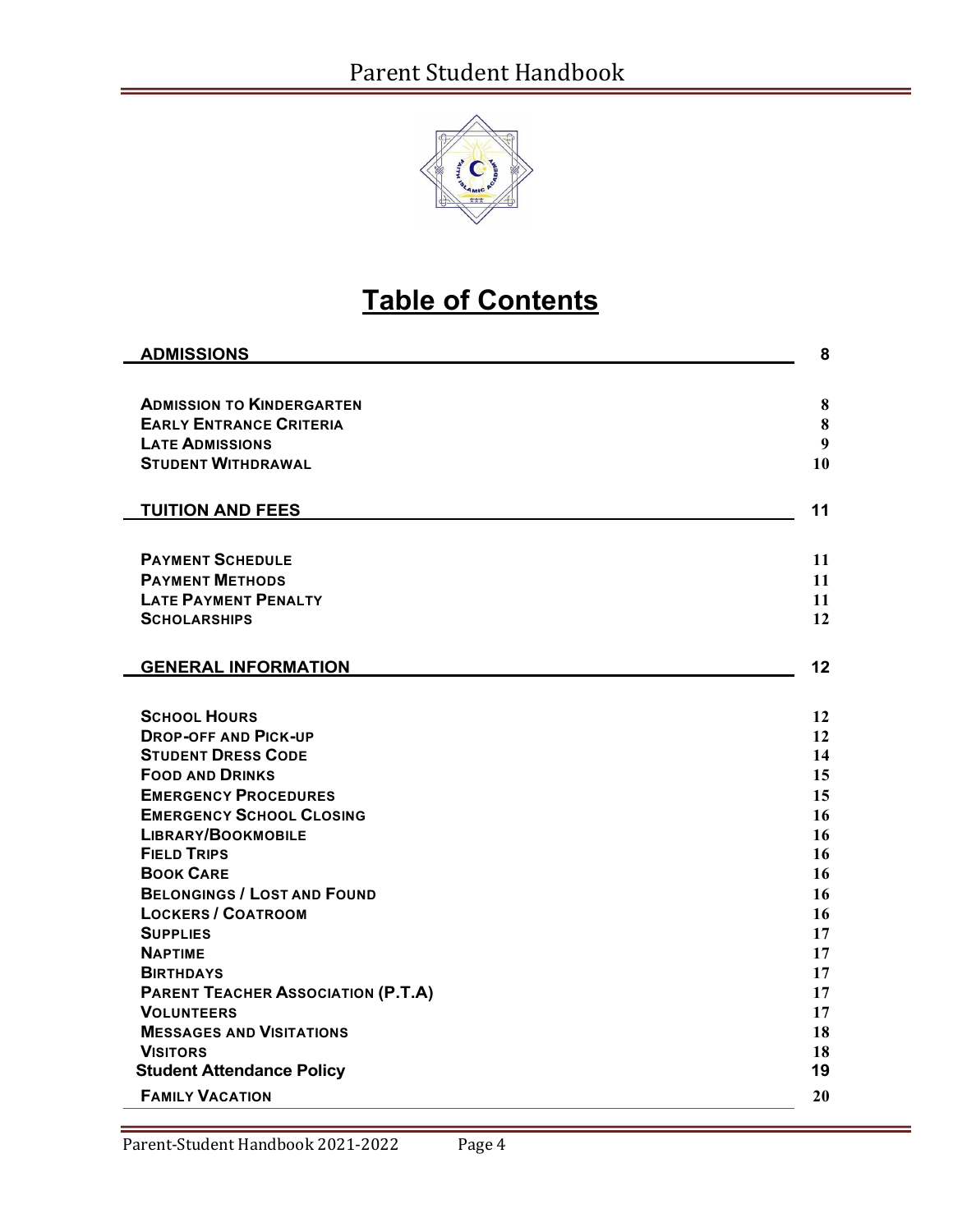| <b>EXCESSIVE EXCUSED ABSENCES</b>                                                                                               | 20       |
|---------------------------------------------------------------------------------------------------------------------------------|----------|
| <b>TRUANCY AND UNEXCUSED ABSENCE</b>                                                                                            | 20       |
| <b>TARDINESS TO SCHOOL</b>                                                                                                      | 21       |
|                                                                                                                                 |          |
| <b>STUDENT PROGRESS</b>                                                                                                         | 21       |
|                                                                                                                                 |          |
|                                                                                                                                 |          |
| <b>GRADING SCALE</b><br><b>PUPILS' CUMULATIVE RECORDS</b>                                                                       | 22<br>22 |
| <b>APPOINTMENTS, CONFERENCES, &amp; COMMUNICATIONS</b>                                                                          | 22       |
| <b>PROMOTION AND RETENTION</b>                                                                                                  | 23       |
| <b>THIRD GRADE READING GUARANTEE</b>                                                                                            | 23       |
| <b>INTERVENTION ASSISTANCE TEAM</b>                                                                                             | 23       |
| <b>HOMEWORK POLICY</b>                                                                                                          | 24       |
|                                                                                                                                 |          |
|                                                                                                                                 |          |
| <b>DISCIPLINE AND CODE OF CONDUCT</b>                                                                                           | 25       |
|                                                                                                                                 |          |
| <b>PURPOSE</b>                                                                                                                  | 25       |
| <b>PRE-K THROUGH 3RD GRADE</b>                                                                                                  | 25       |
| 4TH THROUGH 8TH GRADE                                                                                                           | 26       |
| <b>GENERAL PROVISIONS</b>                                                                                                       | 27       |
| THE RIGHTS AND RESPONSIBILITIES OF FIA STUDENTS                                                                                 | 28       |
| <b>STUDENT EXPECTATIONS</b>                                                                                                     | 28       |
| <b>AREA RULES</b>                                                                                                               | 29       |
| <b>DISCIPLINE</b>                                                                                                               | 31       |
| <b>DETENTION AND SUSPENSION</b>                                                                                                 | 31       |
| <b>EXPULSION</b>                                                                                                                | 32       |
| <b>DUE PROCESS</b>                                                                                                              | 32<br>33 |
| LEVEL 1 - CONDUCT THAT HINDERS ORDERLY OPERATIONS OF CLASSROOM OR SCHOOL<br><b>LEVEL 2 - CONDUCT THAT IS SERIOUS OR ILLEGAL</b> |          |
| LEVEL 3 - CONDUCT THAT IS SERIOUS OR ILLEGAL AND IS POTENTIALLY THREATENING TO LIFE, HEALTH,                                    | 35       |
| <b>OR</b>                                                                                                                       |          |
| <b>MORALITY</b>                                                                                                                 | 38       |
| <b>GRIEVANCE PROCEDURE</b>                                                                                                      | 42       |
| <b>DISCIPLINARY PROBATION</b>                                                                                                   | 42       |
| <b>EXPULSION PROCEDURE</b>                                                                                                      | 43       |
|                                                                                                                                 |          |
| <b>STUDENT WELL-BEING</b>                                                                                                       | 43       |
|                                                                                                                                 |          |
| <b>HEALTH CARE</b>                                                                                                              |          |
| <b>IMMUNIZATIONS</b>                                                                                                            | 44<br>45 |
| <b>ALLERGIES AND SPECIFIC HEALTH PROBLEMS</b>                                                                                   | 45       |
| <b>REGULATION FOR ADMINISTRATION OF PRESCRIPTION MEDICATIONS</b>                                                                | 45       |
| <b>REGULATION FOR USE OF INHALERS</b>                                                                                           | 46       |
|                                                                                                                                 |          |
|                                                                                                                                 |          |
| CHANNEL OF COMMUNICATION AND PROBLEM ESCALATION                                                                                 | 46       |
| <b>PURPOSE</b>                                                                                                                  | 41       |
| <b>PROCEDURE</b>                                                                                                                | 41       |
|                                                                                                                                 |          |

Ξ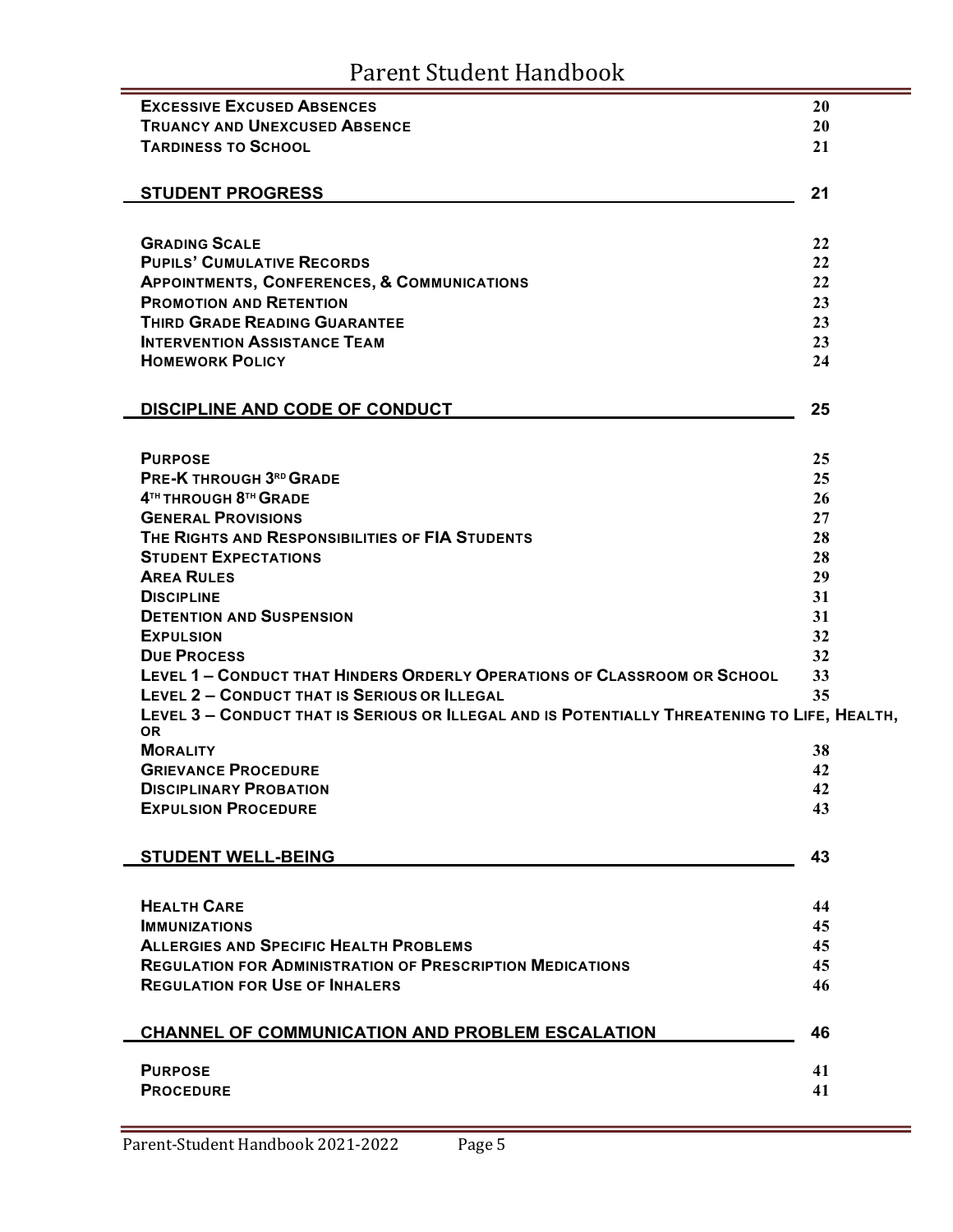| LEVEL #1 (TEACHERS)                   | 47 |
|---------------------------------------|----|
| LEVEL #2 (PRINCIPAL)                  | 47 |
| LEVEL #3 (BOE)                        | 48 |
| <b>EXPECTATIONS FOR COMMUNICATION</b> | 48 |
|                                       |    |
| <b>HANDBOOK REVISIONS</b>             | 48 |
|                                       |    |
| <b>BOARD OF EDUCATION</b>             | 48 |
|                                       |    |

÷.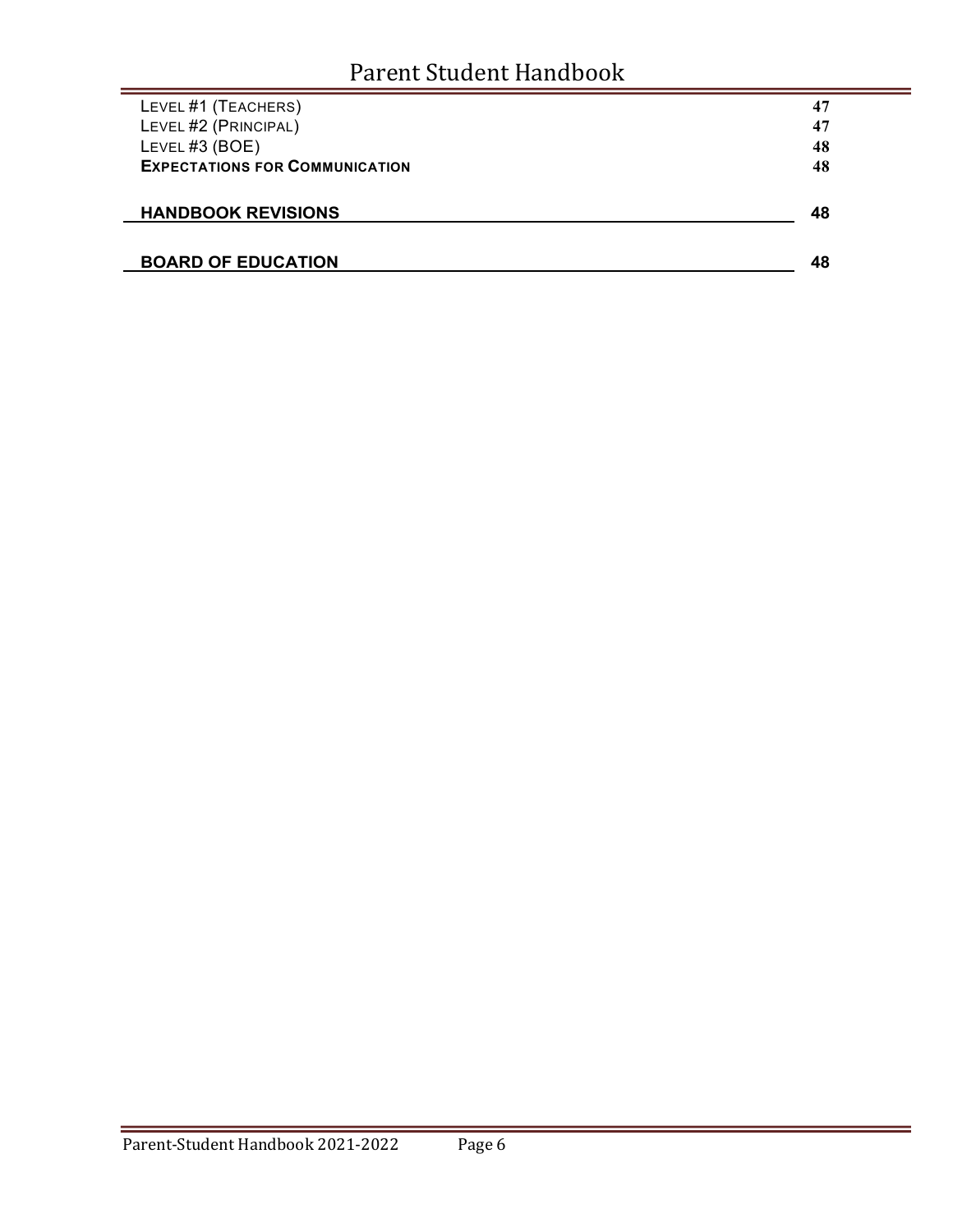## **Admissions**

Applications for the school year should be submitted no later than **August 31st deadline**. Late applications will be given priority on a first-come, first-served basis. If there are no spots available, the child will be placed on a waiting list.

Applications must be completed fully and returned to the office. Parents must make an appointment for their child/ren to be interviewed and assessed. This must be done prior to school opening.

Admission will be based on whether Faith Islamic Academy can provide adequate services for your child/ren.

A child is eligible for entrance into kindergarten if he/she attains the age of five on or before September 30<sup>th</sup> of the year in which he/she applies for entrance. A child under age six (6) who is enrolled in kindergarten will be considered of compulsory school age.

### *Admission to Kindergarten*

#### **Kindergarten Registration**

The following guidelines shall be followed for the registration of all kindergarten students.

- A. Children must be five (5) years old on or before September 30<sup>th</sup>.
- B. Children must be registered by their parent(s) or guardian(s). Guardians must present proper certification of legal guardianship and, when applicable, a parent must provide a copy of any custody arrangements.

If a birth certificate is not provided, the parent must complete Form 5111 F3 and submit with the specified documentary evidence. If the courts have established custody, a copy of the court order must be provided.

- C. Children transferring from another public or private kindergarten who do not meet the age requirements may be admitted.
- D. All registrants shall receive a kindergarten screening as determined by the Principal. The screening test will be used to identify the child's strengths and weaknesses, but is not used to determine a child's acceptance to Faith Islamic Academy.

## *Early Entrance Criteria*

#### **A. Rationale**

FIA shall provide for early admission to kindergarten for qualified students.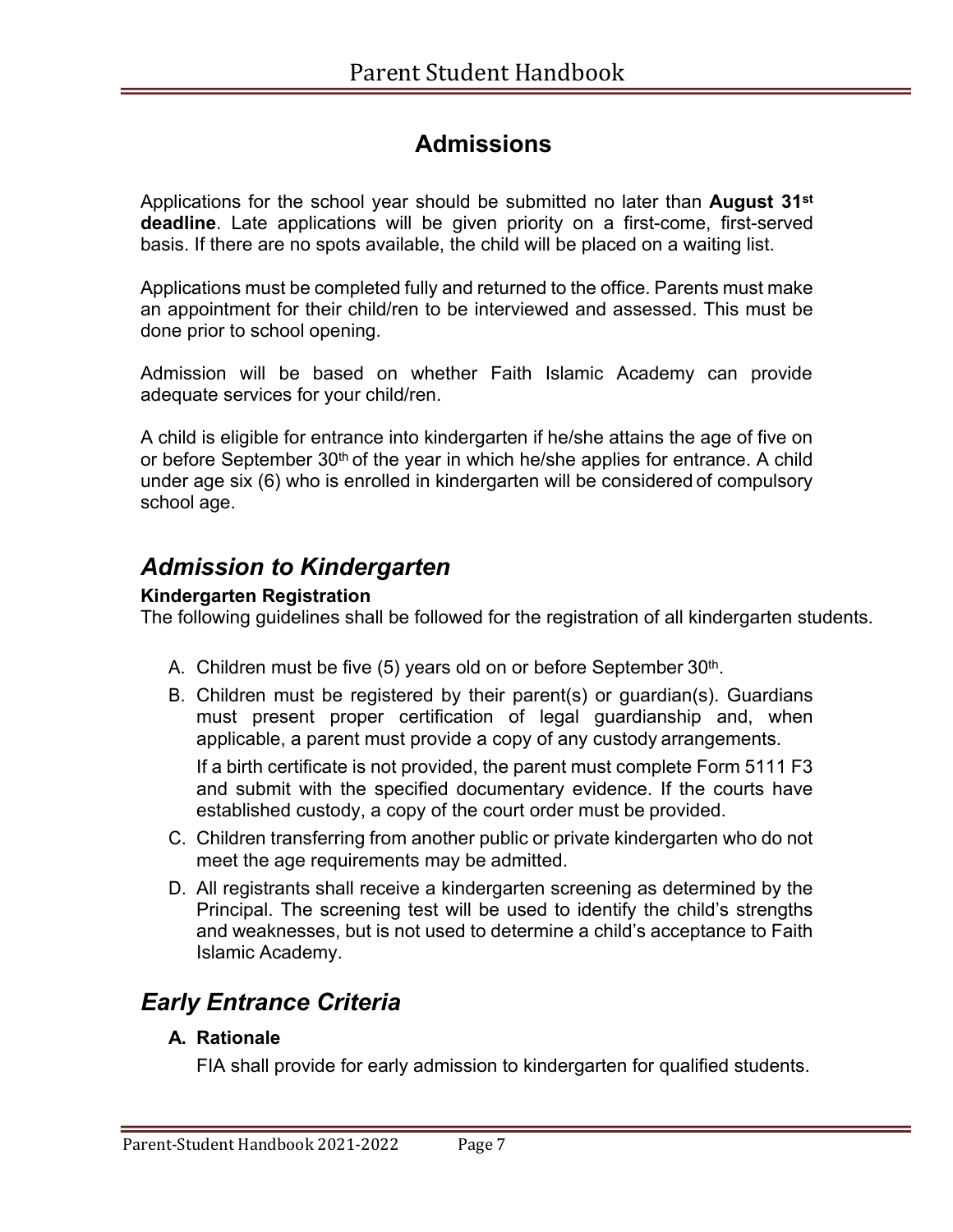#### **B. Application**

Referrals are made by school Principal or directly by parent request at the time of spring registration.

The evaluation shall be made prior to the enrollment date.

At that time, the parents are advised as to the nature of the exception program and immediately following the evaluation they are counseled regarding their child's particular strengths and weaknesses and his/her possible chance for entrance.

#### **C. Selection Procedures**

Multiple criteria are employed. These include:

- 1. Superior ratings (95% percentile and above) on individual intellectual measures and no significant deviation in specific cognitive or perceptual areas.
- 2. Social maturity at least equal to the child's advanced mental status and fifth year birth date between October 1st and January 1st for Kindergarten.

The evaluation shall be made by the school district where the child is residing no later than August 1st.

Upon completion of the evaluation and the decision by the Evaluation Team, a meeting will be conducted with the parents to inform them of the decision and, if appropriate, to discuss the results of the evaluation and the nature of the kindergarten program.

If early admission is granted, kindergarten children will be monitored early in the year to allow for possible changes in kindergarten placement. When a placement change is contemplated, the District's school psychologist and other certificated/licensed personnel will administer additional standardized tests. The Principal, the child's classroom teacher, and the District psychologist will review the data and render a placement judgment. Following this review, the findings will be shared with the parents.

### *Late Admissions*

The Late Admission Policy pertains to students who will be entering FIA after the start of the school year.

- FIA will assess new students to determine the appropriate grade level for which they belong, regardless of their age or previous grade completed.
- The parents will be informed of the grade level that their child will be placed in, and they can decide whether or not to place their child in FIA.
- For the children who place in lower grade levels than what is expected, the parents will be provided the learning objectives that their child must be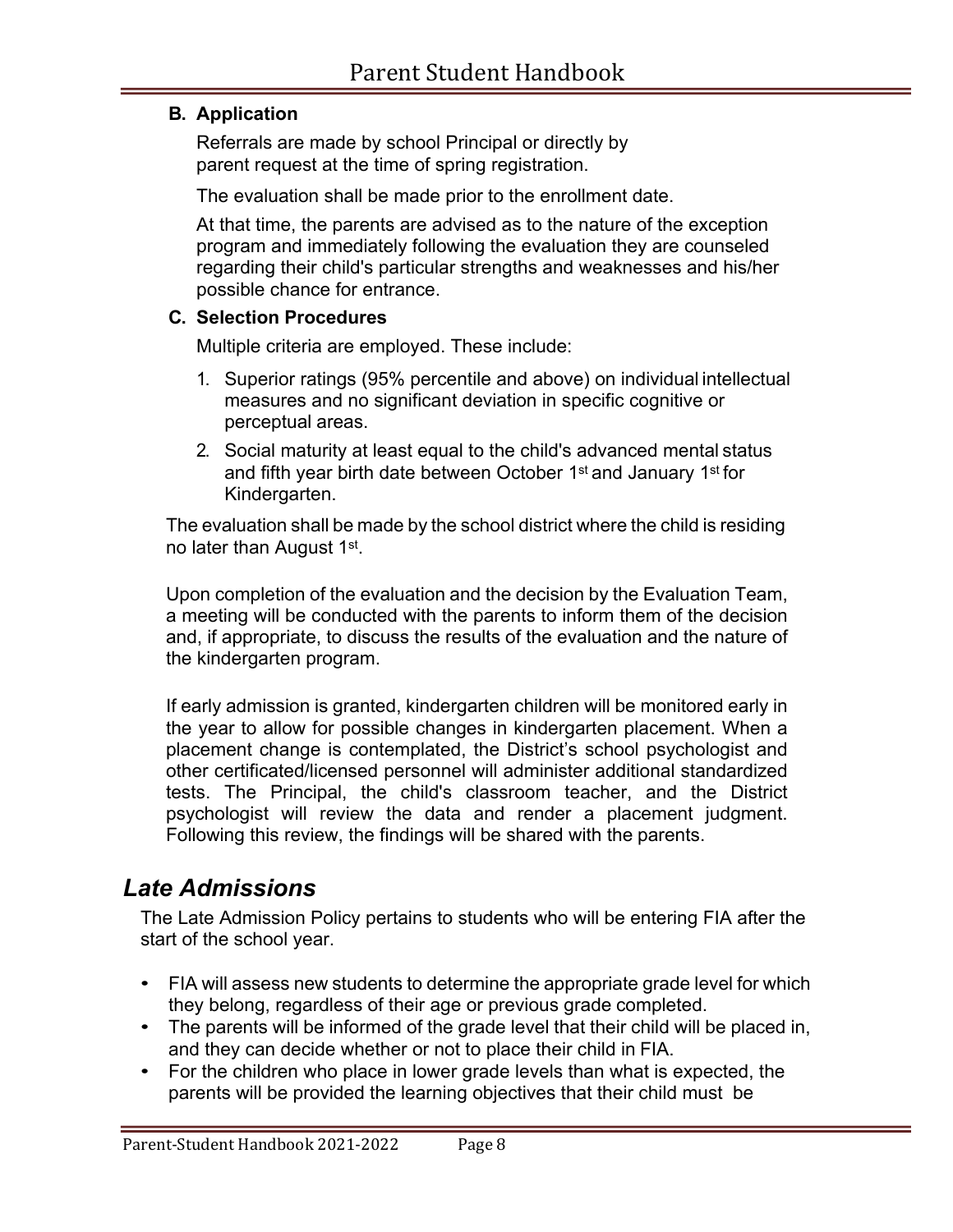proficient in by the beginning of the following school year. At this point, the parents have the opportunity to provide the needed support/tutoring to assist their child on their own time and expense.

• Prior to the start of the following school year, the child will be assessed again to determine if they can be moved up a grade or not.

#### **The following forms must be received before the first day of school:**

- General medical information form
- Emergency Contact Card
- Emergency medical information

### *Late Admissions*

The Late Admission Policy pertains to students who will be entering FIA after the start of the school year.

- FIA will assess new students to determine the appropriate grade level for which they belong, regardless of their age or previous grade completed.
- The parents will be informed of the grade level that their child will be placed in, and they can decide whether or not to place their child in FIA.
- For the children who place in lower grade levels than what is expected, the parents will be provided the learning objectives that their child must be proficient in by the beginning of the following school year. At this point, the parents have the opportunity to provide the needed support/tutoring to assist their child on their own time and expense.
- Prior to the start of the following school year, the child will be assessed again to determine if they can be moved up a grade or not.

#### **The following forms must be received before the first day of school:**

- General medical information form
- Emergency Contact Card
- Emergency medical information
- Immunization records
- **First month's tuition paid in full**
- Signed 'Technology Access' form
- Signed 'Website Consent' form
- Signed agreement to abide by student/parent handbook
- *(All forms are available at the office)*

### *Student Withdrawal*

Parents who wish to withdraw their child/ren from the school must give immediate written notification. Parents are responsible for payment of tuition fees. All records will be released upon settlement of any outstanding financial obligations.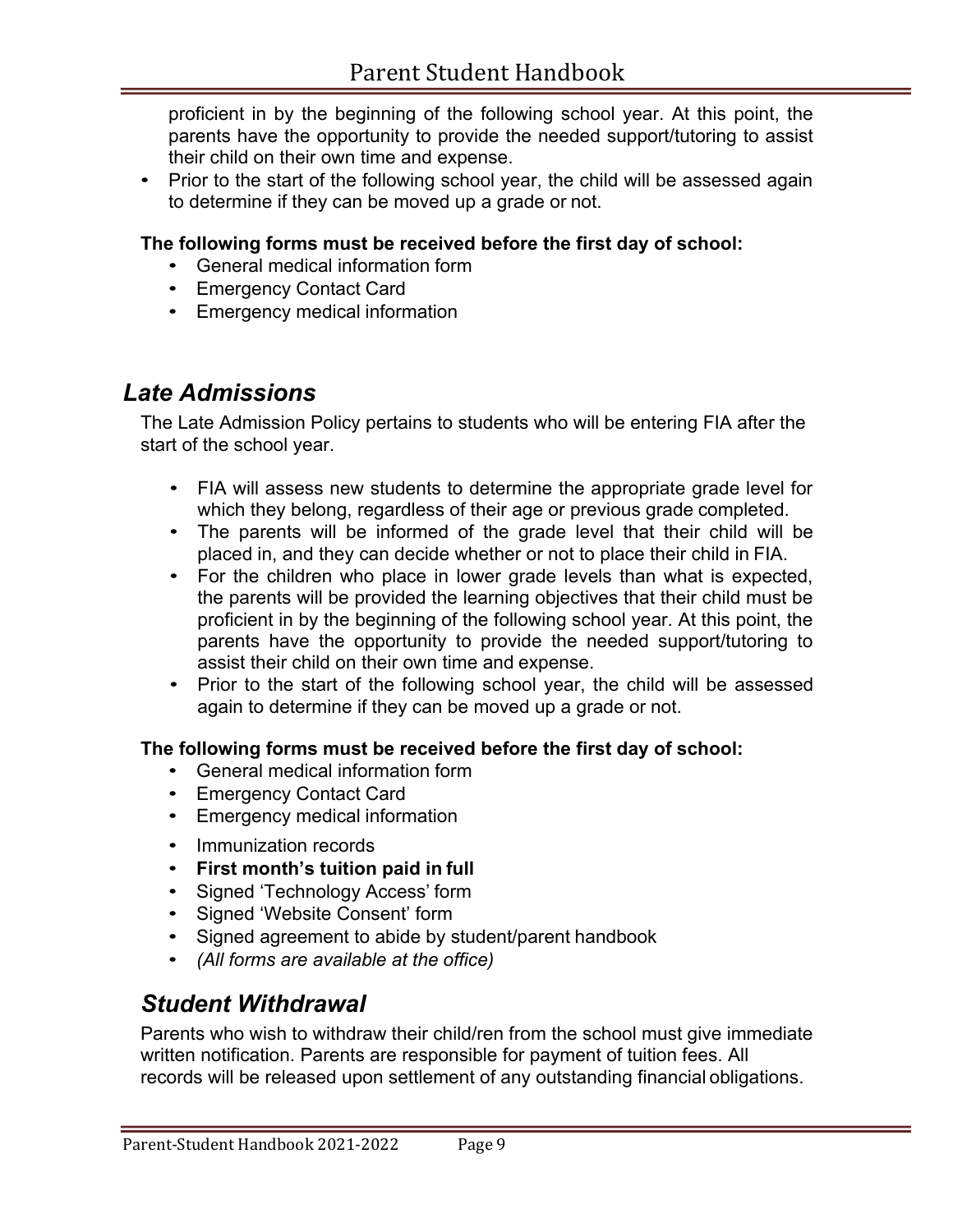## **Tuition and Fees**

Regular fees include:

- Application fee of \$100 which **does not** go towards tuition
- Materials fee of \$100 for KG 8 and \$50 for Pre-K
- Tuition, per the following tuition schedule:

| <b>Tuition Schedule</b>  |                     |                         |  |  |
|--------------------------|---------------------|-------------------------|--|--|
| <b>Grade Level</b>       | <b>ISAK Members</b> | <b>Non-ISAK Members</b> |  |  |
| Preschool (Full-Time)    | \$4,700             | \$6,500                 |  |  |
| 3 days or more           |                     |                         |  |  |
| Preschool (Part-         | \$4,200             | \$5,700                 |  |  |
| Time) Less than 3        |                     |                         |  |  |
| days                     |                     |                         |  |  |
| Kindergarten through 8th | \$5,500             | \$7,500                 |  |  |
| Grade                    |                     |                         |  |  |

Since ISAK subsidizes the tuition of students, all families are required to complete the ISAK membership application and pay the \$200 fee per family. *Children of school employees will receive a 50% discount on the 1st child and a 25% discount on each subsequent child.*

## *Payment Schedule*

Annually: Payment due in **August**

Semi-annually: Payments due in **August** and **January** Three quarterly payments: Payments due in **August**, **November**, and **February** Monthly Installments: Payments due each month **August** through **May**

## *Payment Methods*

Faith Islamic Academy accepts the following methods of payment:

- Cash
- Credit Card
- Check (Note: Parents will be responsible for reimbursing FIA for any return check fees incurred.)

## *Late Payment Fees*

Timely payment of tuition is essential to our operations. Tuition is due on the first day of every month and delinquent on the tenth day. Late payments will be addressed as follows:

- If tuition is 15 days delinquent, a late fee of \$25 per student will be charged. Parents will be notified in advance that their account is past due, requesting that they bring the account current to avoid the late payment penalty.
- If tuition is 30 days delinquent, an additional late fee of \$25 per student will be charged. Parents will be notified in advance that their account is one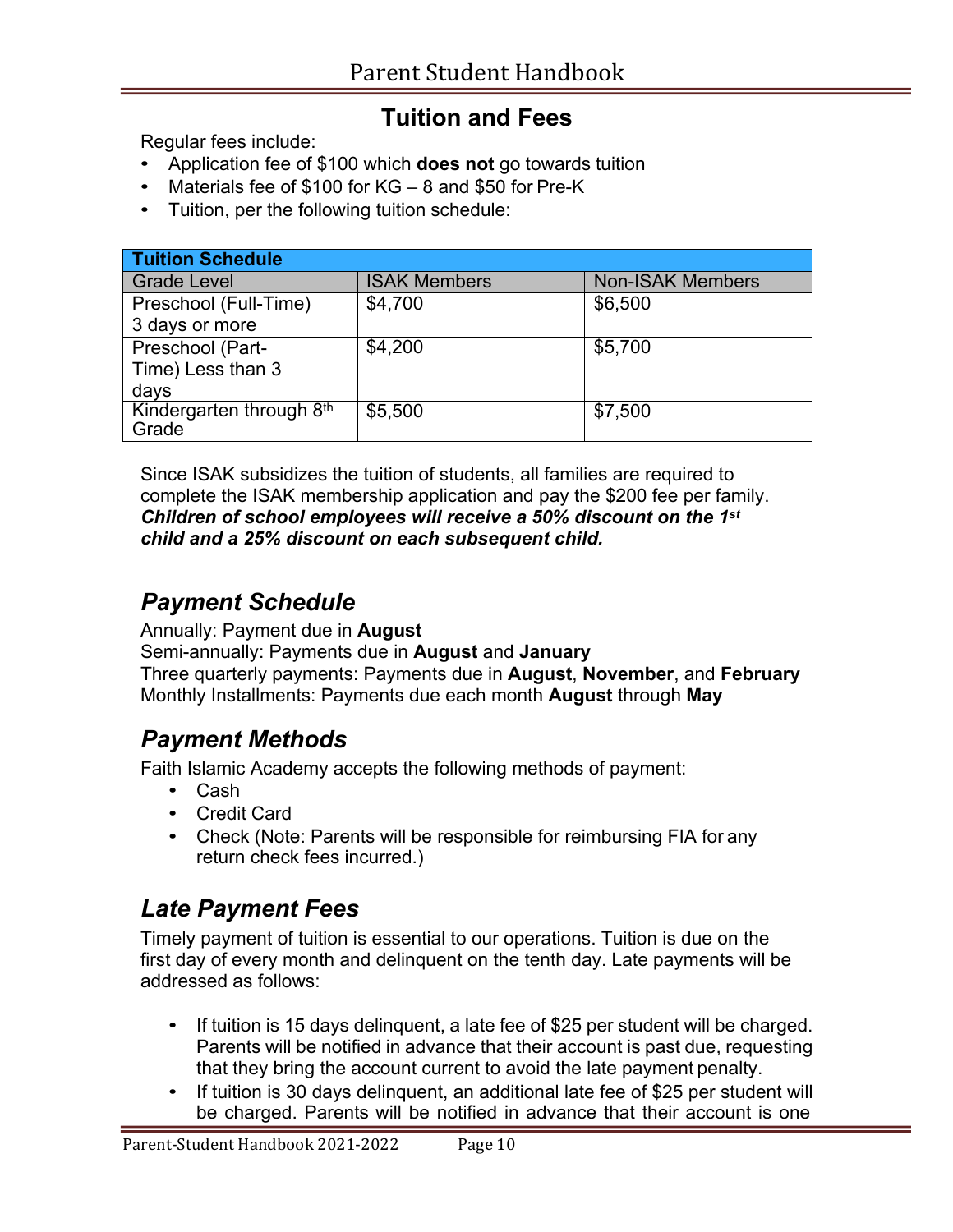month past due, requesting that they bring their account current to avoid any additional late payment penalty. Parents will also be notified that their children will not be permitted to attend classes after they are 60 days delinquent, until appropriate financial commitments are met.

## *Scholarships*

#### **General FIA Scholarship (Internal to FIA)**:

- General scholarship is subsidized by the **General Scholarship Pool of Funds**, which is funded through donations.
- General scholarship is subject to availability of funds in the General Scholarship Pool of Funds. Having a low income does not automatically guarantee the availability of a scholarship.
- Application for general scholarship is open at time periods specified by the **FIA Scholarship Committee**. Ask the Front Office for details.

**Earmarked Donation Scholarship**: An individual donor is entitled to earmark a donation for scholarship to a specific student, with no maximum limit.

### **General Information**

## *School Hours*

| School hours are: |  |
|-------------------|--|
|                   |  |
|                   |  |

## *Drop-off and Pick-up*

Students must be dropped off between 7:45am and 8:15am. Students may **NOT** be dropped off before 7:45am, as there is no staff on duty.

Pick-up/dismissal time is from 3:45 - 4:15 pm. Students will be dismissed from the community hall door leading to the parking lot. Please pick up your child during this window. In order to ensure the safety of our students, please drive slowly and follow the pick-up procedure below:

1. At 3:45 pm, cars will line up along the fire lane. Please follow the line and pull as far forward as possible into the loading zone to make room for others picking up their children and to help with the flow of traffic. We will have your child ready as soon as we see your car. We also ask that your child enter the vehicle from the passenger side of your vehicle and not walk between vehicles to the driver's side. Once the child is safely boarded, please exit that lane. Please do not backup or pull out of the fire lane unless specifically directed.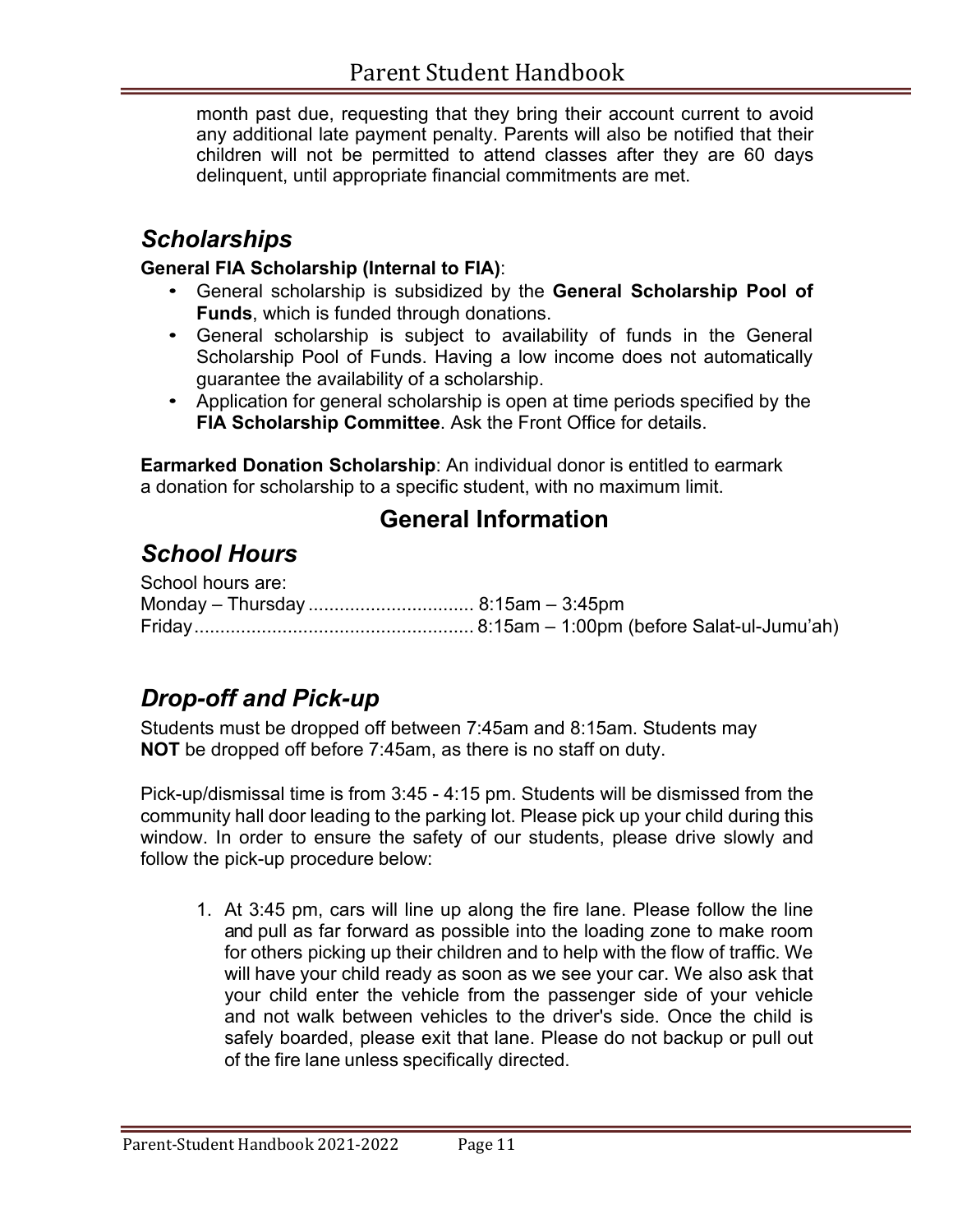- 2. If you have a need to come inside the school after dismissal, please first pickup your child, park your car into the designated parking area, and then come into the building along with your child. You assume responsibility of your child while you're on school premises after dismissal.
- 3. On occasions when you plan to come inside the school just before dismissal, first park your car into the designated parking area. You assume responsibility of your child after dismissal.
- 4. If you would like to socialize with other parents during or after dismissal, you are more than welcome to do so; however, please first pick up your child and park your car into the designated parking area. Your child should remain in the car during this time.
- 5. On Fridays, students are to remain in their homerooms until their parents pick them up from the classrooms. Pick-up time on Fridays is from 1:00pm to 1:15pm. Please pick up your child/ren from their homeroom/s prior to attending Jummah prayers, and make sure your child is with you in the musallah during the prayer.
- 6. All students who remain on campus after 4:15pm Monday-Thursday, or after 1:15pm on Fridays, will be signed into **After-School Childcare**  until an authorized person picks them up. Please note there is a fee associated with After-School Childcare. The cost for after-school care per family is:

\$5.00 for the first 1-5 minutes \$1.00 for each additional minute after the first 5 minutes

- 7. Parking in the fire lane or handicap spots is illegal, and vehicles will be ticketed and/or towed.
- 8. Any parent authorizing another adult to pick up their child must inform the office well before the end of the school day. In this case, the person picking the child up from school must provide identification upon arrival at the school.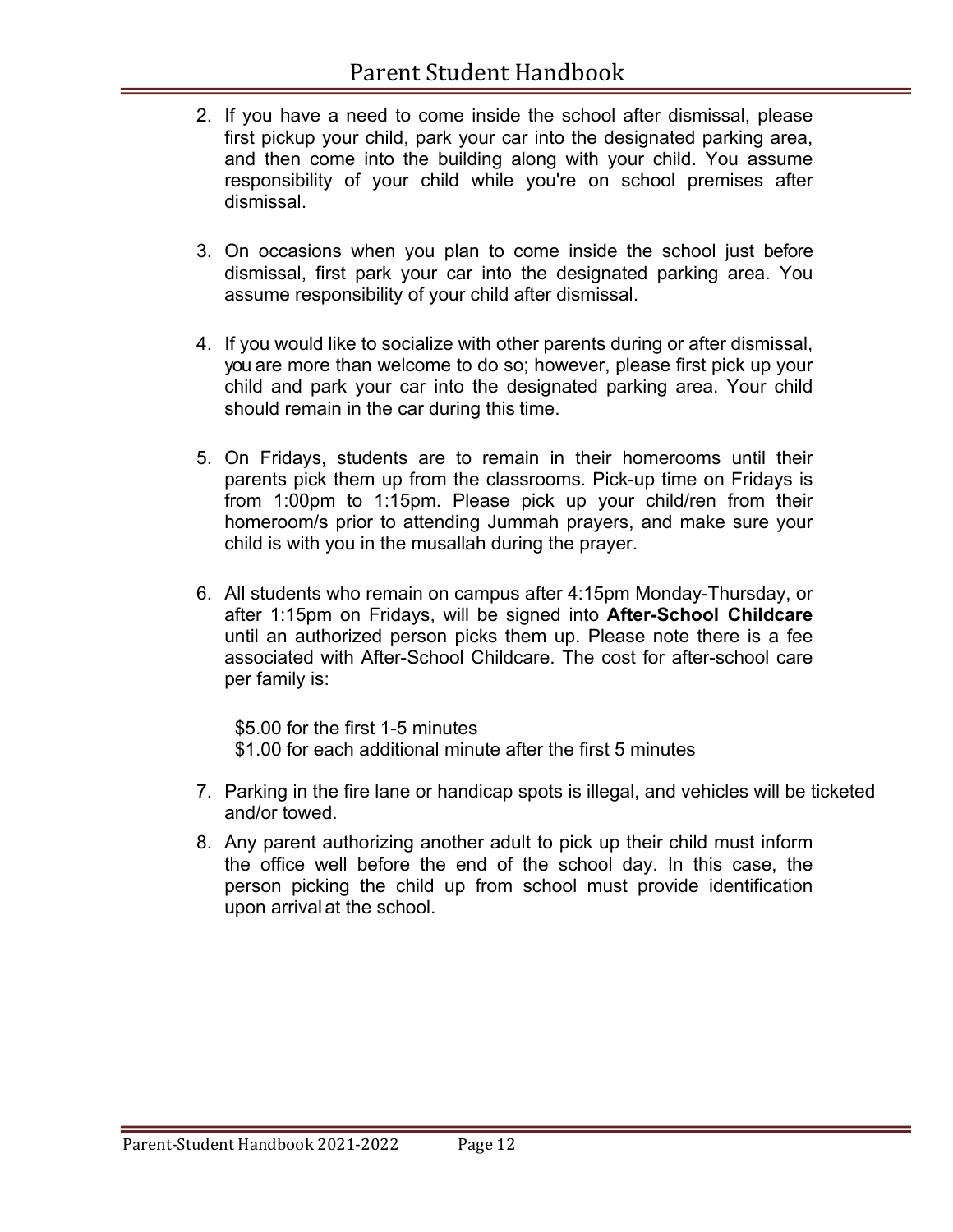### *Student Dress Code*

**Kindergarten through 8th Grade**

#### **I. General Guidelines School colors:**

Shirts - solid white, navy blue or baby blue Pants - navy blue and black

- a. Attire must be neat, clean, and appropriate for school wear. All clothing must be worn right side out.
- b. Clean and neat athletic shoes are acceptable if they are safely tied. No cowboy boots, combat boots, or work boots.
- c. T-shirts representing student activities may be worn. No other Tshirts may be worn.
- d. Full-length pants are required for young men and acceptable for young ladies. Docker- style pants in black or dark blue are preferred.
- e. All pants must be worn naturally around the waist (no low-rise). Jeans are not permitted.
- f. Hair must be of one naturally occurring hair color.
- g. No bib overalls are permitted.
- h. Attire specifically intended for athletic or casual wear is not to be wom (sleeveless tank tops, beachwear, shorts, jogging suits, military apparel).
- i. No visible piercing is allowed except for earrings for young ladies.

#### **II. Boys Uniform Regulations**

- a. Young men are encouraged to wear collared shirts. Turtlenecks, mock turtlenecks, and Henley (front-buttoning knit) shirts are acceptable.
- b. Pants must be clean, neat, in good condition. Excessively baggy pants are not permitted.
- c. Hair must be neatly groomed at all times and not be longer than collar length.

#### **III.Girls Uniform Regulations**

- a. Pants are preferred due to recess and physical education activities. Long dresses or skirts (to the ankle) may be appropriate for special occasions.
- b. Blouses and shirts should be modest in appearance. Tunic (knit) tops may not be worn. Crop tops (above the abdomen) and net shirts are not permitted. Sheer blouses are not permitted.
- c. Hair must always be clean and neat. Extreme hairstyles, colors, or decorations are unacceptable.
- d. Spandex leggings or form-fitting pants are not acceptable.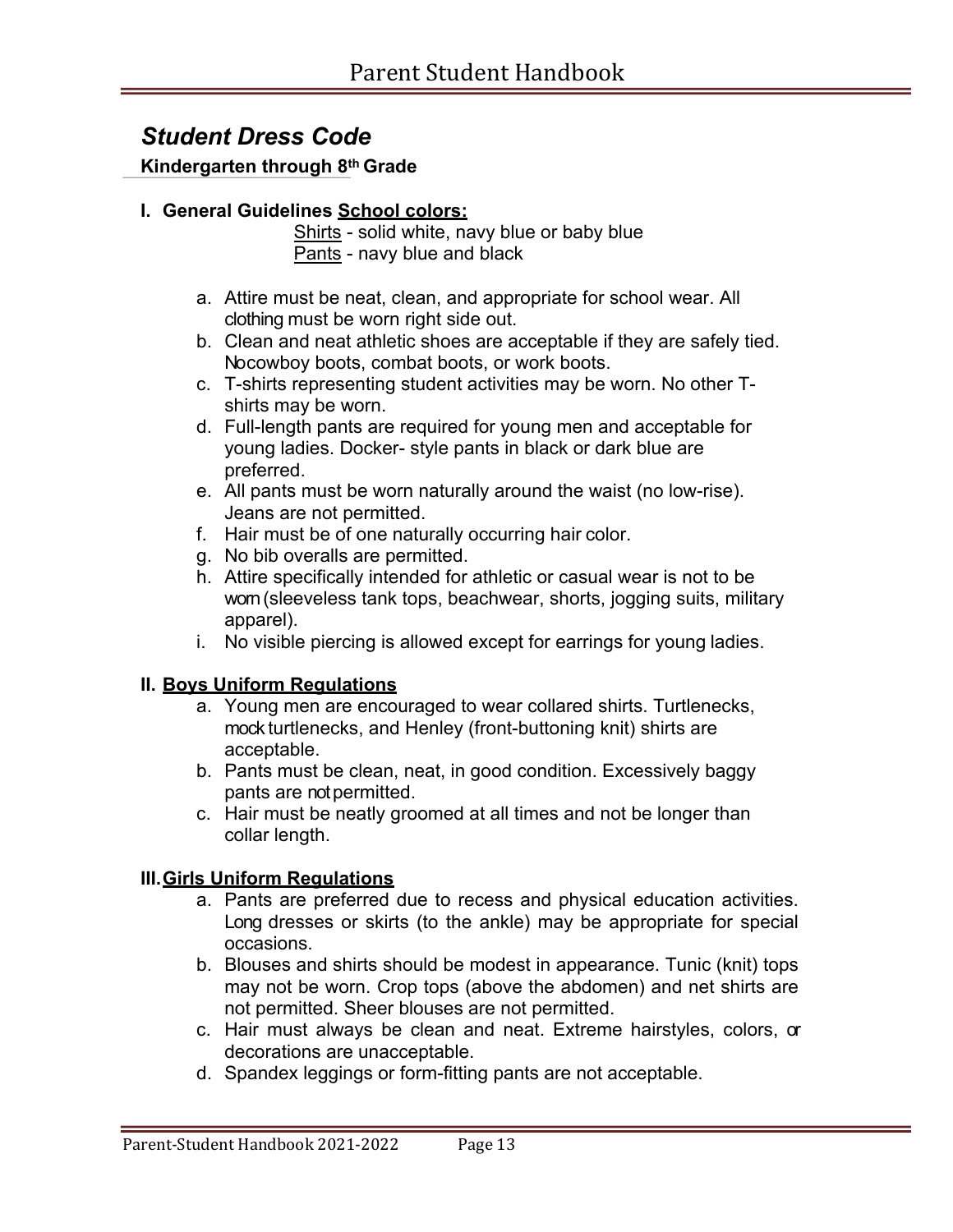#### **Disciplinary Procedures for Appearance Code Violations:**

- 1. Teachers will notify Principal when a student violates the appearance code.
- 2. If a student is unable to correct attire that day, he or she may spend the day in in-school suspension. Parents or guardians will be notified of the infraction.
- 3. The school reserves the right to ask students to withdraw if flagrant violation of the appearance code is regular and continuous.

#### **Dress-Up Day Dress Code**

Students will be allowed to wear casual clothes on the **1st Wednesday of every month** as long as they are dressed modestly and follow the Islamic dress code.

On "Hipster Hijab Day" every Wednesday, students would be allowed to wear hijabs of any color and style so long as it doesn't interfere with learning.

### *Food and Drinks*

Students must bring a packed lunch to school daily. Pre-K through  $2<sup>nd</sup>$  Grade students should pack a healthy snack in addition to their lunch. The lunch / recess period is 40 minutes in length for each student. Students are provided 20 minutes to eat lunch as well as 20 minutes for recess.

FIA provides a hot lunch option every Wednesday. The cost is \$3 per student, which must be paid by Monday of each week in order to purchase a hot lunch.

Students may not eat or drink in class unless permitted to do so by the classroom teacher. Candy and soda (carbonated soft drinks) are strongly discouraged. **Chewing gum in school is prohibited.**

**Faith Islamic Academy is a Nut-free institution**. **Foods containing nuts or sesame seeds (including tahini sauce) are not permitted into the school at any time. Sharing food is prohibited since some students have severe food allergies.**

### *Emergency Procedures*

Faith Islamic Academy complies with all fire safety laws and will conduct fire, tornado, and lockdown drills in accordance with State law throughout the school year. When drills are in session, remember the following basic rules:

- 1. Exit as instructed during fire drill.
- 2. Seek shelter from tornado as instructed.
- 3. Follow lockdown instructions.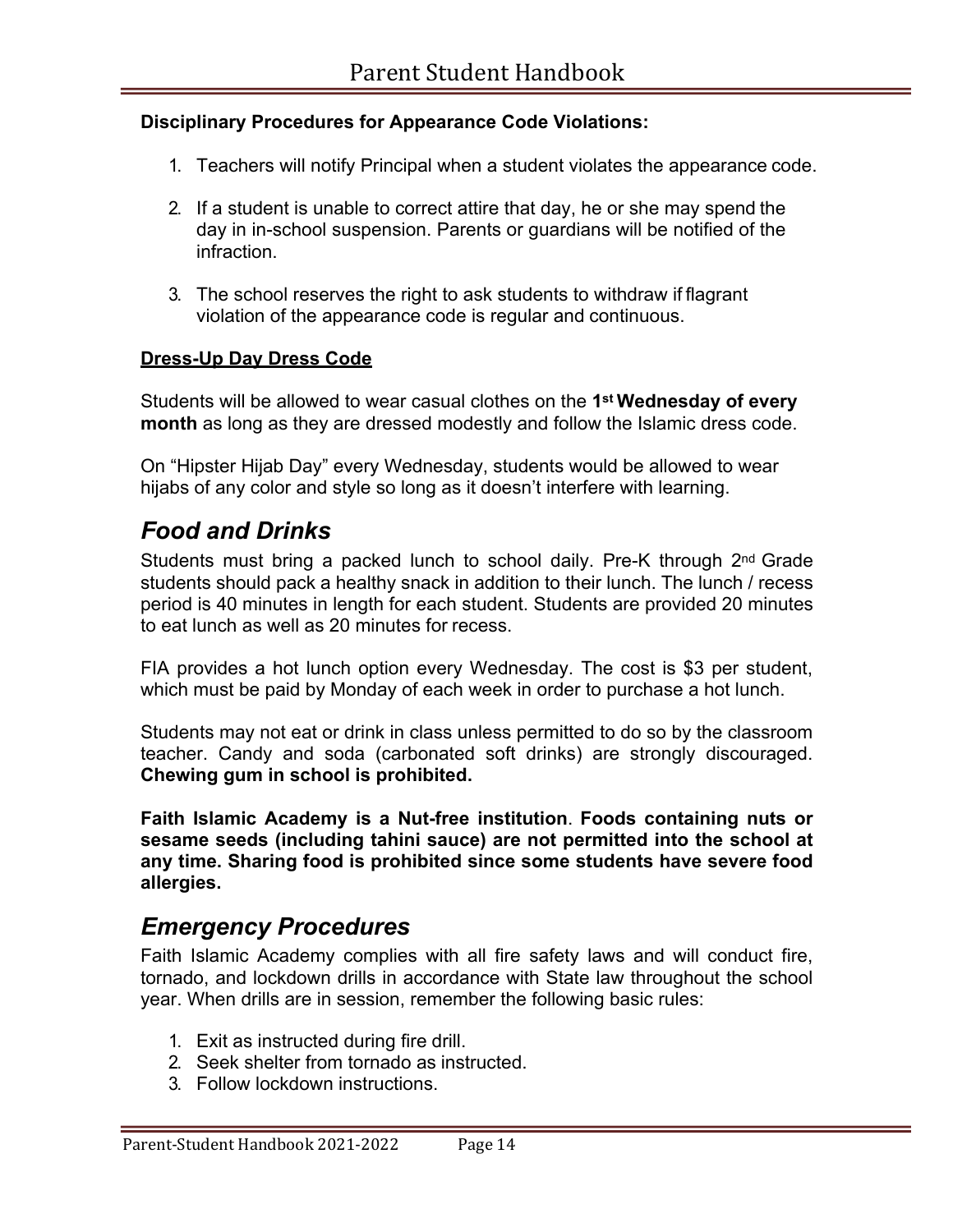## *Emergency School Closing*

Blackboard Connect is a mass callout system that will be used to notify all FIA families of any school closings or delays. An automated message will be sent to all registered phone numbers, home or cell, provided to the school at the beginning of the school year. Additionally, an email, notifying parents of the school cancelation or delay will be sent. Please make sure all contact information is current.

In the case of the school closings due to inclement weather, there will also be postings on FOX Channel 8 and CBS TV stations.

## *Library/Bookmobile*

Students have regularly scheduled library periods and are free to check out books. A fine will be issued for each overdue book. Charges for lost or damaged books will equal the replacement cost of the book. Bookmobile will be available bimonthly. Bookmobile is a privilege for students, and it may be taken away at the teachers' and/or Principal's discretion.

## *Field Trips*

During the course of the year students will participate in field trips. Parents are encouraged and welcomed to participate. Field trip announcements and permission slips will be provided in advance. Parents MUST return the permission slips and pay the field trip fees, otherwise, their children cannot participate.

## *Book Care*

Textbooks and other materials may be loaned to students for their use. If textbooks or other materials are damaged, lost or stolen it is the responsibility of the student. It will be the responsibility of the parent to buy a replacement.

## *Belongings / Lost and Found*

To protect the property of students, FIA encourages the following:

- a. All items of clothing and other belongings must be marked with the child's name.
- b. Students must not bring valuable items to school.
- c. If any item is found, it should be delivered to the office where it will be kept in lost and found storage for a period of time.

## *Lockers / Coatroom*

In addition to a coatroom for students' coats and other outerwear, each 2nd – 8th grader will be assigned a locker in which he/she keeps his/her belongings. Lockers must be kept clean. No open container of liquid should be placed in a locker. Any food must be removed at the end of the day.

All lockers remain the property of the school and can be taken from the student if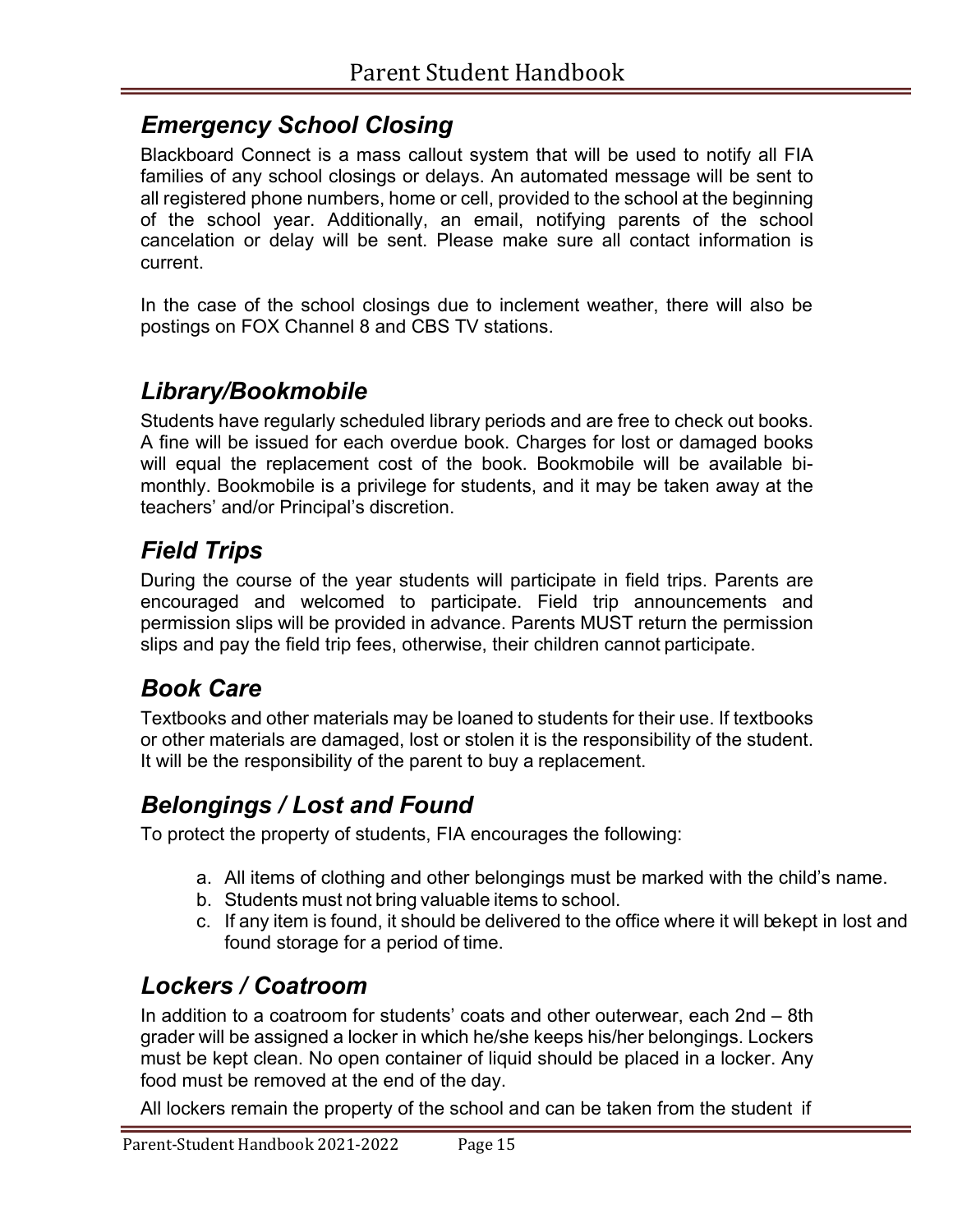the locker is not maintained properly. Parents are hereby notified that the school administration reserves the right to examine a student's locker at its discretion.

## *Supplies*

Students are expected to come prepared for class each day. Each student must have his/her own paper, pen and/or pencils, notebooks, and other supplies necessary for various classes. A 'Generic Supplies List' is sent home during the summer and it is the parents' responsibility to send in the supplies on the first day of school. Textbooks are issued to students at the beginning of the school year. These books must be returned or paid for (in case the child loses them) by the end of the school year.

## *Naptime*

All pre-school and kindergarten students have naptime and should bring a pillow and blanket with an extra clean set of clothes to be kept at school. Please send an extra pair of underwear, socks, pants and a shirt.

## *Birthdays*

At Faith Islamic Academy, birthday recognition will be kept to a minimum. Please do not send any birthday cakes, cupcakes, goody bags, etc. to school. These celebrations have become an impediment in the learning process and have caused distractions in the past.

## *Parent Teacher Association (P.T.A)*

P.TA is a service organization established to aid and enrich the school. We recognize that the education and welfare of our children is not just the job of one or two interested groups, but also the responsibility of everyone. Studies report that those students, whose parents are active and involved in their school, have a much better chance of achievement. Active and involved parents are communicating to their children and to their school that education is very important. We encourage our parents to join the P.T.A.

## *Volunteers*

To continue providing a quality program that offers excellent activities and events, we depend on the continued commitment and support from parents. We look forward to our parents volunteering in and around the school. Parents are encouraged to discuss volunteering opportunities with the school administration. Volunteers have been asked to abide by the following rules:

- Volunteers must commit themselves to arriving promptly and regularly on their assigned days.
- Volunteers must notify appropriate staff member or school administration, well in advance, if they cannot be there at the appointed time.
- Volunteers must sign in upon arrival and sign out upon leaving, in the school office.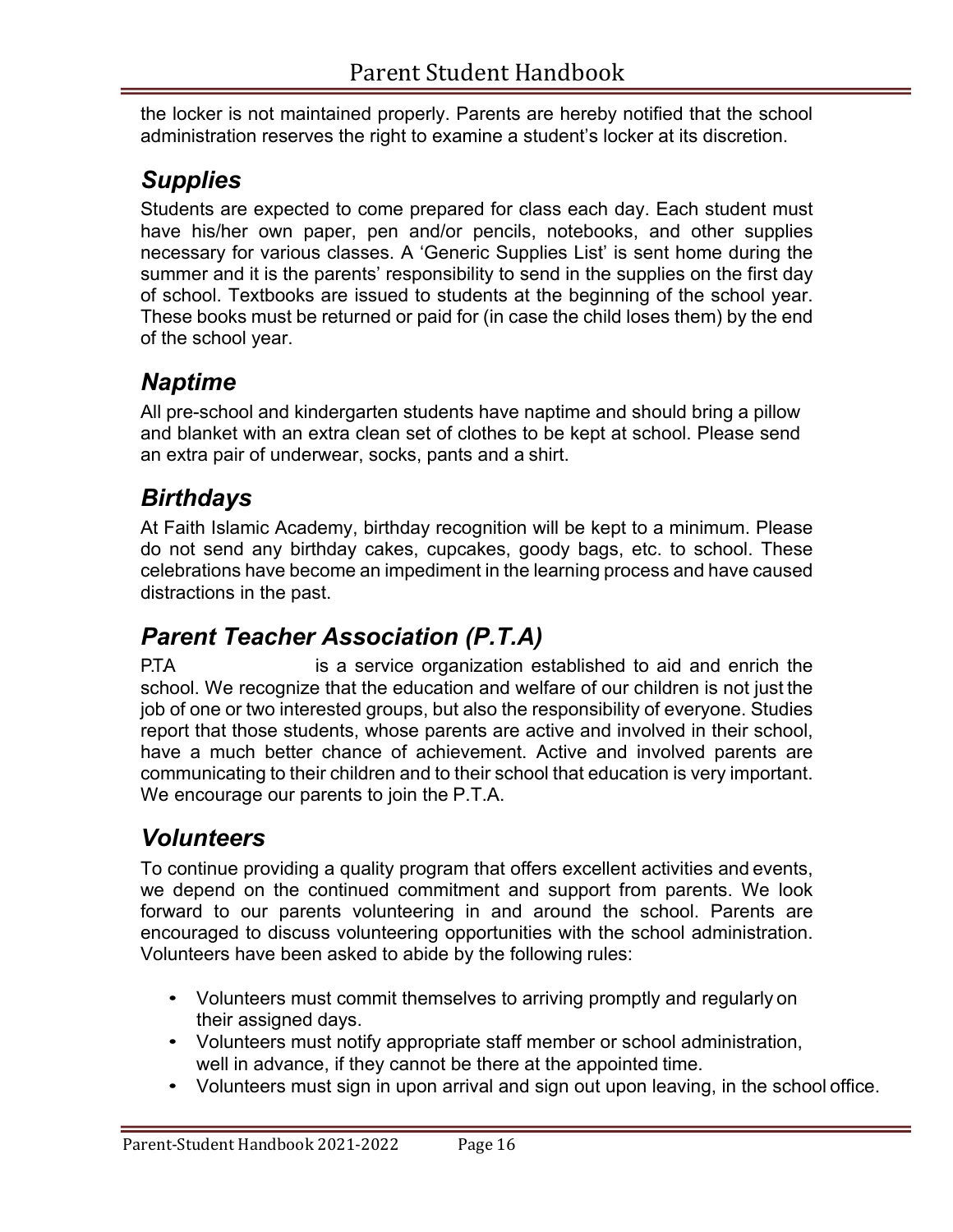### *Messages and Visitations*

We ask that parents limit messages to medical emergencies and very urgent matters. It is impossible for us to hand deliver messages that we receive during the school day. We request that messages do not include such things as reminders of appointments, babysitting arrangements, and similar matters of daily routine. We simply cannot quarantee delivery of messages that are not of an emergency nature. Listed below are the procedures used on a daily basis to get messages to students:

- 1. Messages from parents will be taken at the school office.
- 2. Messages will be hand delivered only in the case of a medical or other extreme emergency.
- 3. Students will not be pulled from class to answer a phone call, including lunch or study hall periods.
- 4. Students are not allowed to use school phones unless it is an emergency.
- 5. Cell phones are not to be used during school hours. If a student must have a cell phone at school, then the parent must notify the principal. The student will not be able to use the cell phone unless they have the principal's approval.

## *Visitors*

Visitors, particularly parents, are welcome at school. For the safety of FIA students and staff, each visitor must use the intercom on the outside of the building and be recognized before they can enter through the main entrance. All parents and visitors are required to report directly to the school office immediately upon arrival. Any items that are being dropped off for a student must be left in the office, and will be delivered to the student by FIA personnel.

Parents who would like to observe their child's classroom should state their purpose and seek permission from the Principal in advance. Students may not bring visitors to school without seeking prior permission.

If parents/guardians wish to confer with a member of the staff, they should call for an appointment prior to coming to the school, in order to prevent any inconvenience to parents/guardians/staff or disruption of the learning process. Parents/guardians are not allowed to enter the classrooms while school is in session unless arrangements have been made for the parents/guardians to volunteer.

Parents picking up their child during school shall remain in the front lobby until someone in the office escorts their child to them.

Students may not bring visitors to school to attend classes with them.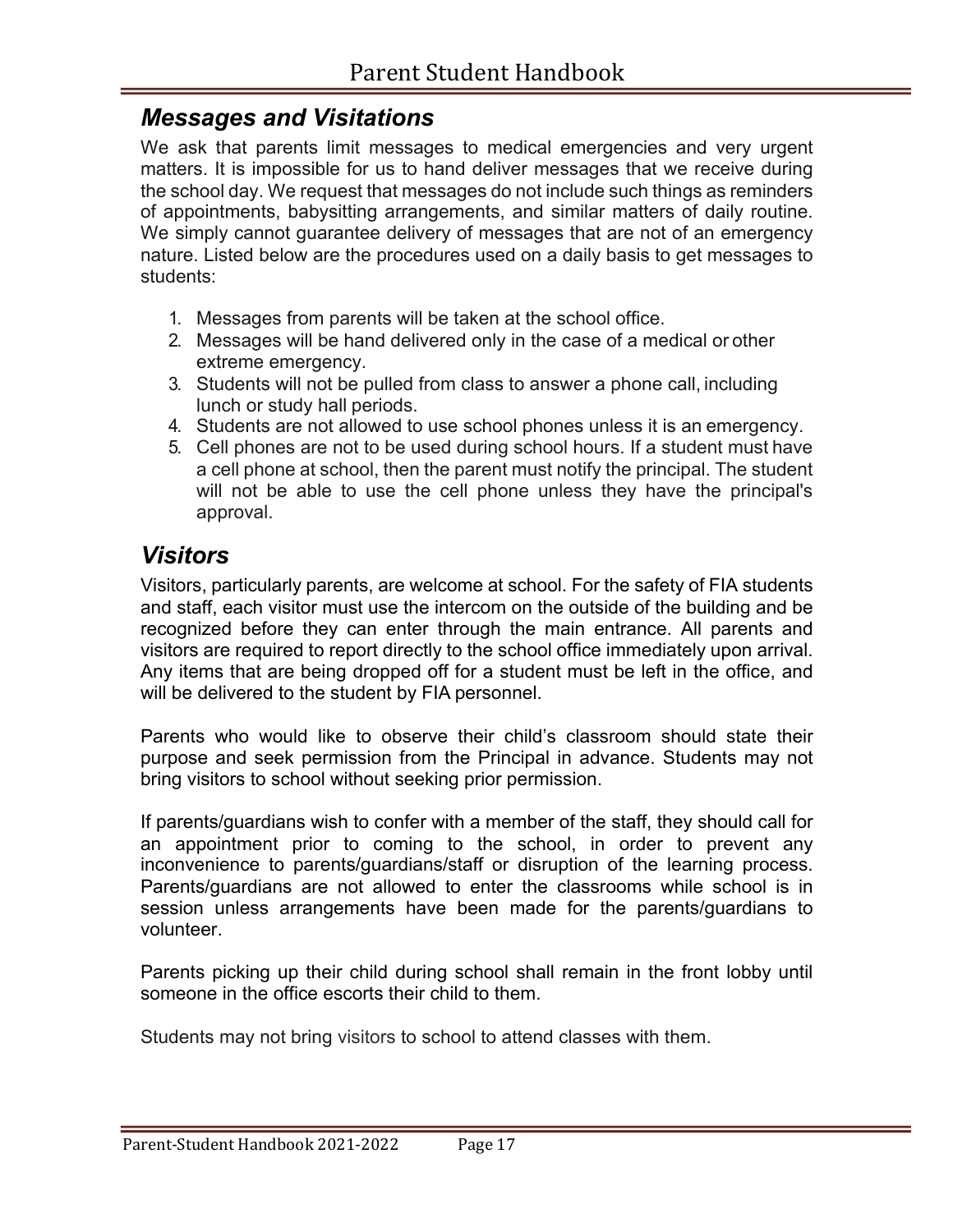## *Student Attendance Policy*

Attendance shall be required of all students enrolled in the school during the days and hours that the school is in session or during the attendance sessions to which s/he has been assigned. In accordance with statute, the Principal shall require notification from the parent of each student of compulsory school age whom has been absent from school or from class for any reason. The Board of Education reserves the right to verify such statements and to investigate the cause of each single absence or prolonged absence.

### *Excused Absence*

Ohio Revised Code lists the following reasons for an excused absence:

- Personal Illness.
- Illness in the family necessitating the presence of the child.
- Quarantine of the home.
- Serious illness, death, or funeral of a relative.
- Necessary work at home due to the absence or incapacity of parent(s)
- Observance of a religious holiday. (Any student of any religious faith shall be excused for the purpose of observing a religious holiday consistent with his/her creed or belief.)
- Emergency or set of circumstances that in the judgment of the school principal constitutes sufficient cause of absence from school.

Parents are required to take the following steps:

- Parents must notify the school within one hour of the start of the school the day a student is absent unless the school has been notified in advance of the absence. If the parent does not contact the school, the school will make every reasonable attempt to contact parents/guardians at home or at work.
- Please send a note to the front office explaining the absence within one day of the child's return to school. Parents may call to get their child's homework ONLY after they have missed two days of school.
- If a student is to be dismissed early for a doctor's appointment or for another valid reason, the parent must inform the school in advance. The parents must meet the student in the school office before the student will be excused. A student needs to be signed out in the office by the parents before leaving school prior to dismissal at 3:45 p.m.
- If a student is dismissed for a doctor's visit, then they must return with a doctor's excuse. If a doctor's excuse is not presented, the dismissal will be considered unexcused.
- A student who accumulates more than 10 personal illness days in a school year will be considered chronically absent. All subsequent absences will require a doctor's excuse and/or court documentation otherwise the absence will be considered unexcused.

## *Family Vacation*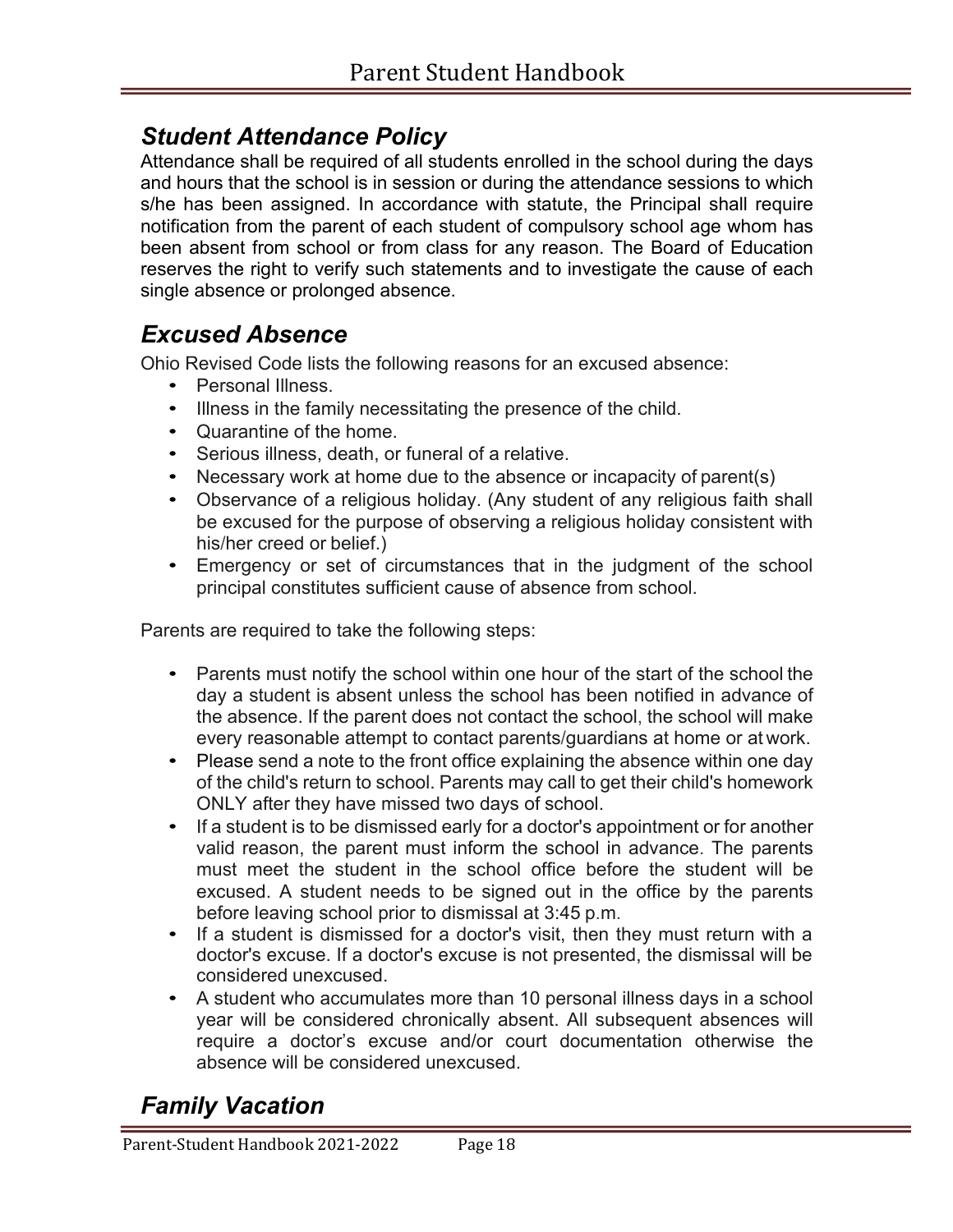Vacations during the school year are discouraged, but students are permitted to go on vacation without penalty when in the company of their own parents or guardians. Vacation days cannot exceed more than ten (10) days during the school year. Any vacation days past the ten permitted days will be unexcused. Students wishing to go on vacation will need to complete the following procedures:

- A student absent for any other type of vacation will be considered an unexcused absence from school and subject to truancy regulations.
- The student will be given approximate assignments, materials, and pages to be completed. A Student's Planned Absence Form, with the building administrator's signature, must be taken to each teacher for approval and assignments, and the complete form must be turned in to the Main Office at least three (3) days before leaving. Failure to follow these procedures will result in an unexcused absence.
- Any student experiencing academic difficulty (failing) in more than one class will be denied a vacation request. If an administrator denies a vacation request, each day missed will be counted as an unexcused absence.
- The school administrator also has the right to deny vacation requests that fall during state mandated testing such as the OAA and ITBS. Please refer to the school calendar (annual and monthly) for testing and other important dates prior to scheduling vacation.

## *Excessive Excused Absences*

Parents will be notified by phone and/or mail regarding accumulation of excused absences. These calls/letters are simply to keep you up to date on your child's attendance. Contact will be made accordingly:

- 3 days excused call home
- 5 days excused call home
- 7 days excused letter sent home
- 10 days excused letter sent home

Students who accumulate more than 10 absences in a school year, regardless of the reason, will be required to provide a doctor's note, or court documentation for all subsequent absences after 10 absences from school or the absence will be unexcused. Excessive accumulation of unexcused absences will result in a student being declared truant. The school may file a complaint against the student or parent according to the Ohio Revised Code.

## *Truancy and Unexcused Absence*

A student shall be considered truant each day he/she is absent without a reasonable excuse. Truancy demonstrates a deliberate disregard for the educational program and is considered a serious matter for which administrative action may be taken as follows:

- In-school restriction, Post-school restriction or Out-of school suspension
- No credit recorded for work missed.
- A record of the truancy will be kept on file.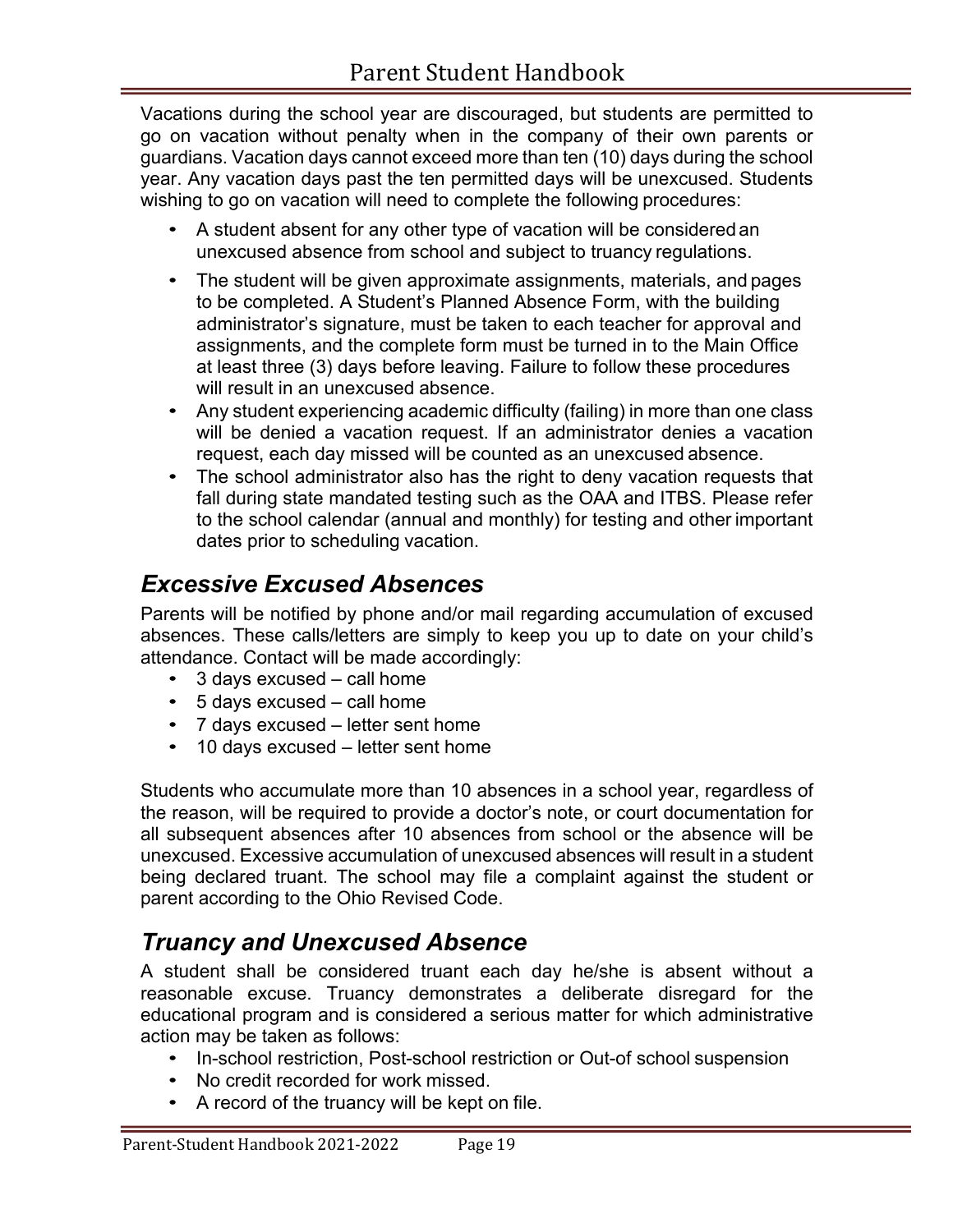- Parents will be notified by letter of unexcused absences at 5, 7, 10 and 15 unexcused absences.
- Truancy mediations will be held with parents.
- Counseling to the student will be provided.

## *Tardiness to School*

All students are required to arrive at school on time. Tardiness causes disruption and all tardiness is unexcused.

- If students arrive after the beginning of the school day without a doctor, dentist or court documentation, they will be considered tardy.
- Missing the bus, getting up late, or being dropped off late are not acceptable excuses for tardiness to school.
- Any student arriving after 8:15 a.m. without a valid reason will be considered tardy. When calculating absences, five (5) tardies equal one unexcused absence within a grading period.
- If a student arrives after 10:00 A.M. without a valid reason, the student will be absent (1/2) day.
- If a student leaves before 2:00 P.M. without a valid reason, the student will be absent (1/2) day.
- Arrival after 12:00 p.m. without a valid reason will count as a full day's of unexcused absence.
- School will take steps to remediate tardy behavior. Principal will contact the parent after the student has received 5 unexcused tardies in a single grading period. Parent will be required to meet with the appropriate homeroom teachers and/or the principal if the number of tardy days within a grading period exceeds 10.

## **Student Progress**

The school year is divided into four grading periods. Parents can monitor their child's progress throughout the grading period through ProgressBook, an online learning management system. The school will provide parents with access codes for logging into ProgressBook. Teachers will regularly update ProgressBook with student homework and test grades throughout the grading period. At the end of each quarter, ProgressBook calculates the total scores for each student and generates a report card.

Report cards will be sent home at the end of each quarter. They are to be signed and returned promptly. Report cards will be held if tuition or other fees are in arrears at the end of each grading period and/or school year.

## *Grading Scale*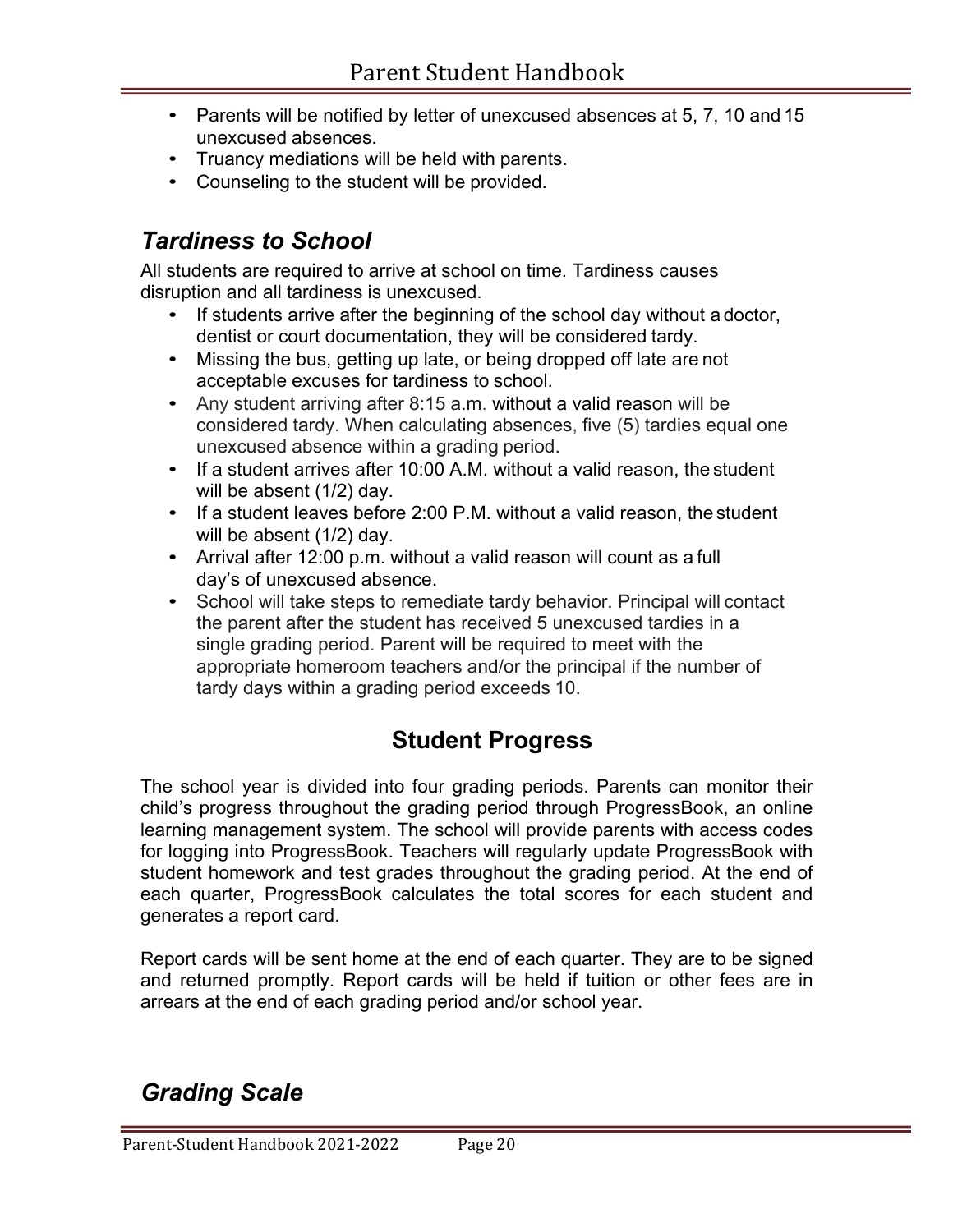**Preschool through Grade 2** is skills-based and will not receive letter grades. No plus/minus system will be used. Below is the grading scale:

- Very Good (VG)
- Good (G)
- Satisfactory (S)
- Needs Improvement (NI)
- Unsatisfactory (U)

**Grades 3 through Grade 8** will receive letter grades, and there will be no plus/minus system used. The report card will show both the letter grade and the percentage. Below is the grading scale that will be used to calculate the letter grades for 3rd – 8th graders:

- A  $(90 100\%)$
- B  $(80 89\%)$
- $C (70 79\%)$
- $D (60 69\%)$
- $F (0 59\%)$

## *Pupils' Cumulative Records*

Students are evaluated at the beginning of the school year. Thereafter they are evaluated through each grading period through tests, class assignments, homework, and teacher observations.

Student records are confidential. Only school staff and the child's parents or legal guardians are permitted access to the records. **Please notify the school office immediately upon change of address, phone, custody, etc**. No student information shall be released to other parties unless approved by the parents or legal guardians.

## *Appointments, Conferences, & Communications*

For a successful educational experience, the relationship between parents/guardians and school staff is of great importance. There are two parentteacher conferences held annually to further discuss student progress. Parents are not to interrupt class in order to consult with a teacher. If a parent desires a conference with a teacher, the parent must send a note directly to the teacher or call the office for an appointment. Teachers or the Principal should not be called at home. If you wish to speak to a teacher, please call the office and leave a message for the teacher. Parents are not to go to the classrooms before school, at dismissal, or at any other time during the school day without seeking proper approval from the Principal.

As an additional communication method, a monthly calendar of events will be published.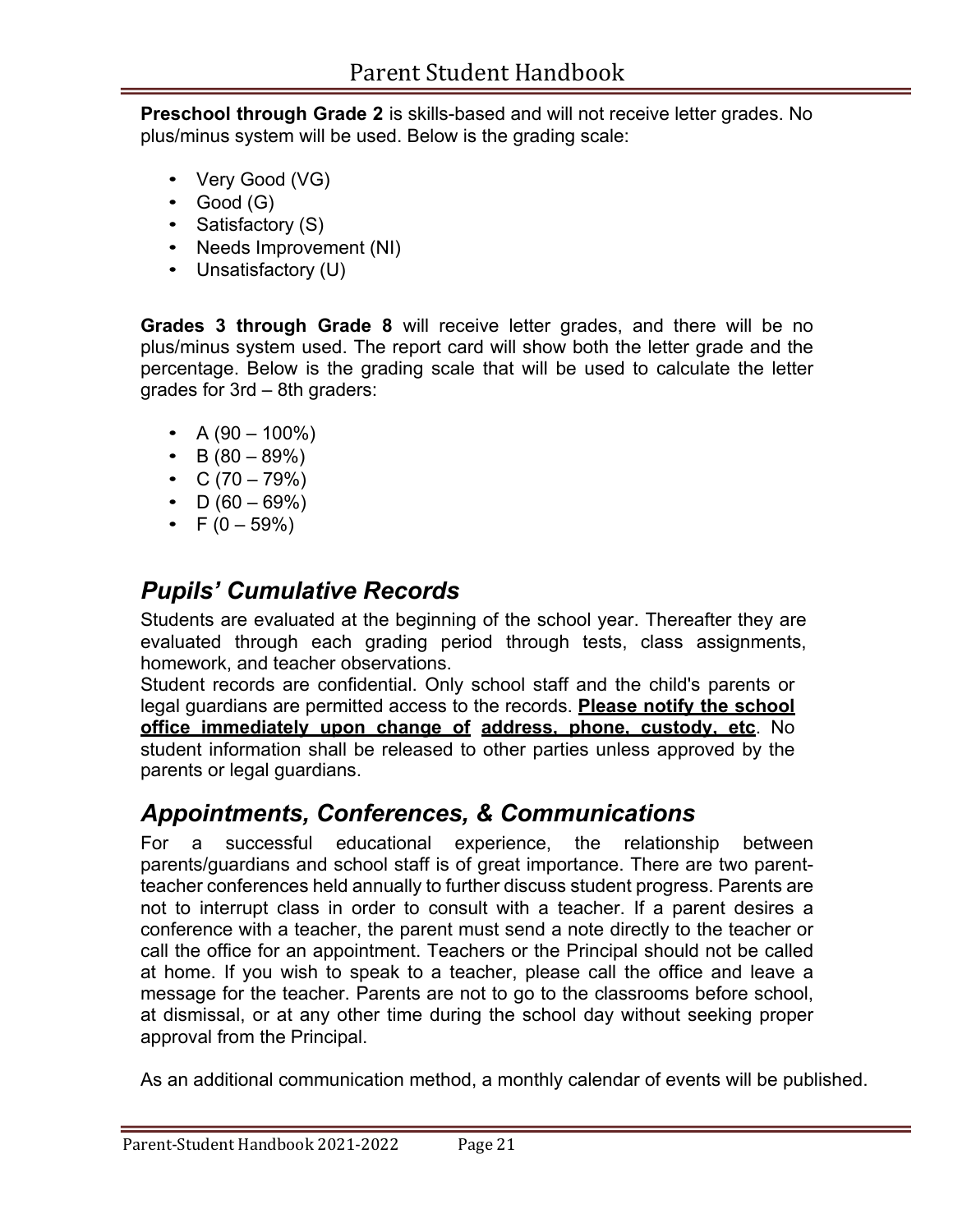## *Promotion and Retention*

Promotion from one grade to another normally occurs at the end of the school year. Students are promoted to the next grade by completing grade level criteria established by the curriculum. At other times, however, some students are placed in the next grade or retained in their current grade.

The following criteria will be used to determine a student's placement into the next grade or retention in the current grade:

• Student's ability in language and math

Students who have not met the above promotion requirements will not be promoted into the next grade. Students who have not met the attendance requirement due to excused illness or injury will be promoted provided their grades are adequate.

## *Third Grade Reading Guarantee*

The Ohio Department of Education recently adopted legislation that includes the Third Grade Reading Guarantee law. This law impacts students, schools, families, and districts in many ways. Among other requirements, all students entering third grade must demonstrate a certain level of competency in reading before advancing to the fourth grade. According to the law, all students in grades K-3 will be given a reading diagnostic assessment prior to September 30. Students who do not meet the benchmark goal according to this assessment will receive reading intervention in addition to Common Core instruction. This intervention will be specific to the needs of your child. Your child will be assessed multiple times throughout the year to monitor for growth and progress in reading. A letter will come home with your child each time the assessment in completed along with your child's testing results. Students who do not meet the appropriate level of reading competency by the end of grade 3 will be retained.

## *Intervention Assistance Team*

The purpose of an Intervention Assistance Team (IAT) is to discuss and come up with a plan for struggling students. As the year progresses, students who are not making significant growth may be recommended to the IAT team by a teacher or staff member. The team reviews data in regards to academics, behavior, and/or social growth. During this meeting specific interventions are suggested and a timeline is established for a follow-up meeting if necessary. Our IAT team is made up of teachers, tutors, administration, and other support staff as needed. Parents are an integral member of this team. You may be invited to attend an IAT meeting at some point during the school year. The purpose of your presence is to keep you informed of your child's progress, gain input from you, and the steps we are taking to ensure success in school.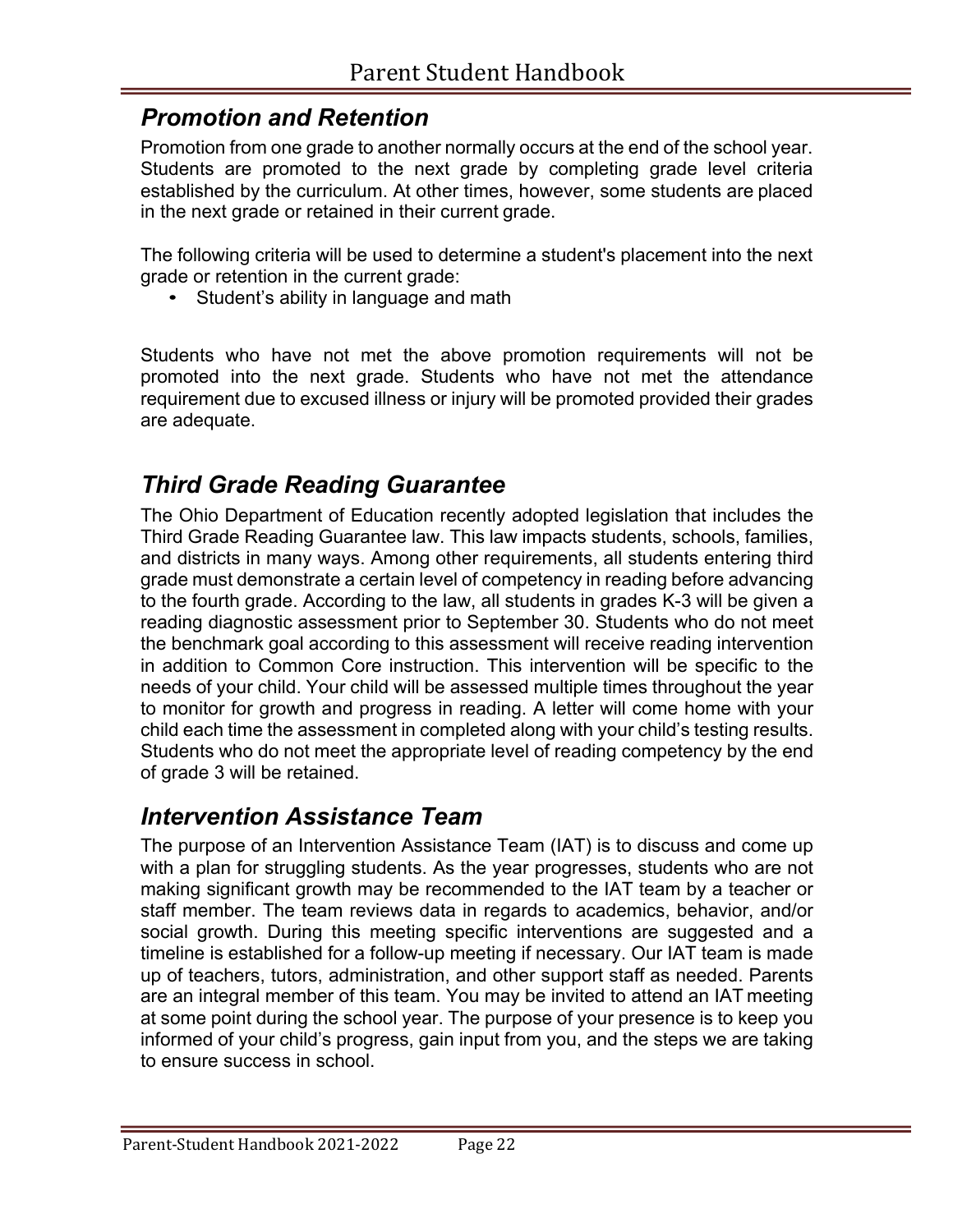### *Homework Policy*

Homework is a vital part of the learning process. It is FIA's philosophy to require meaningful homework for students, and the rule of thumb for Middle School students is 20-30 minutes per core subject, per night. There will be some nights when students will have more, or less, homework than others. There will also be nights when periodic homework is required for non-core subjects. Since homework is an extension of curriculum taught in the classroom, parents are encouraged to:

- Provide a proper environment for the completion of assignments
- Support the authority of the teacher assigning the work
- Show an interest in the child's work
- Check homework for neatness and completeness
- Give individual help when necessary
- For younger students, read with or to your child for 15 minutes each day

#### **Suggested time allowances for homework are:**

| <b>Grade Level</b>                  | <b>Time Allowance</b>      |  |
|-------------------------------------|----------------------------|--|
| 1 <sup>st</sup> and 2 <sup>nd</sup> | 30 - 45 minutes per night  |  |
| 3rd, 4th and 5th                    | 60 - 90 minutes per night  |  |
| $6th$ . 7 <sup>th</sup> and $8th$   | 90 - 120 minutes per night |  |

Homework is assigned to students to allow them to practice and master important skills that they have learned in school. It also teaches them responsibility. As such, homework at FIA is counted as part of a student's grade in each class. Teachers check planners to see that the homework was written at the end of each class. Parents must look over the planner each day in order to ensure that their child is keeping up with the assignments.

When homework is turned in on time, the student will be given full credit for his/her work. If an assignment is turned in late, it may or may not be accepted and with or without a penalty as per the classroom homework policy. In cases of student illness/absence from school, one extra day will be allowed for each day missed. Students who refuse to turn in homework may be assigned to a weekly study hall period, in which they will be expected to complete their missing assignments.

With the understanding that occasionally a student may be unable to complete homework due to unexpected circumstances, we have created the "homework pass" system. At the beginning of each quarter, every student will be given 3 homework passes. These passes may be used to turn in homework one day late and still receive full credit. They may be used for any class, but may only be used once. No additional passes will be given after the 3 passes are used, so students are advised to save them for emergencies only. As an extra incentive for responsible behavior, those students who have not used their 3 passes all quarter may redeem them for one free Friday sandwich and drink on the last Friday of the quarter.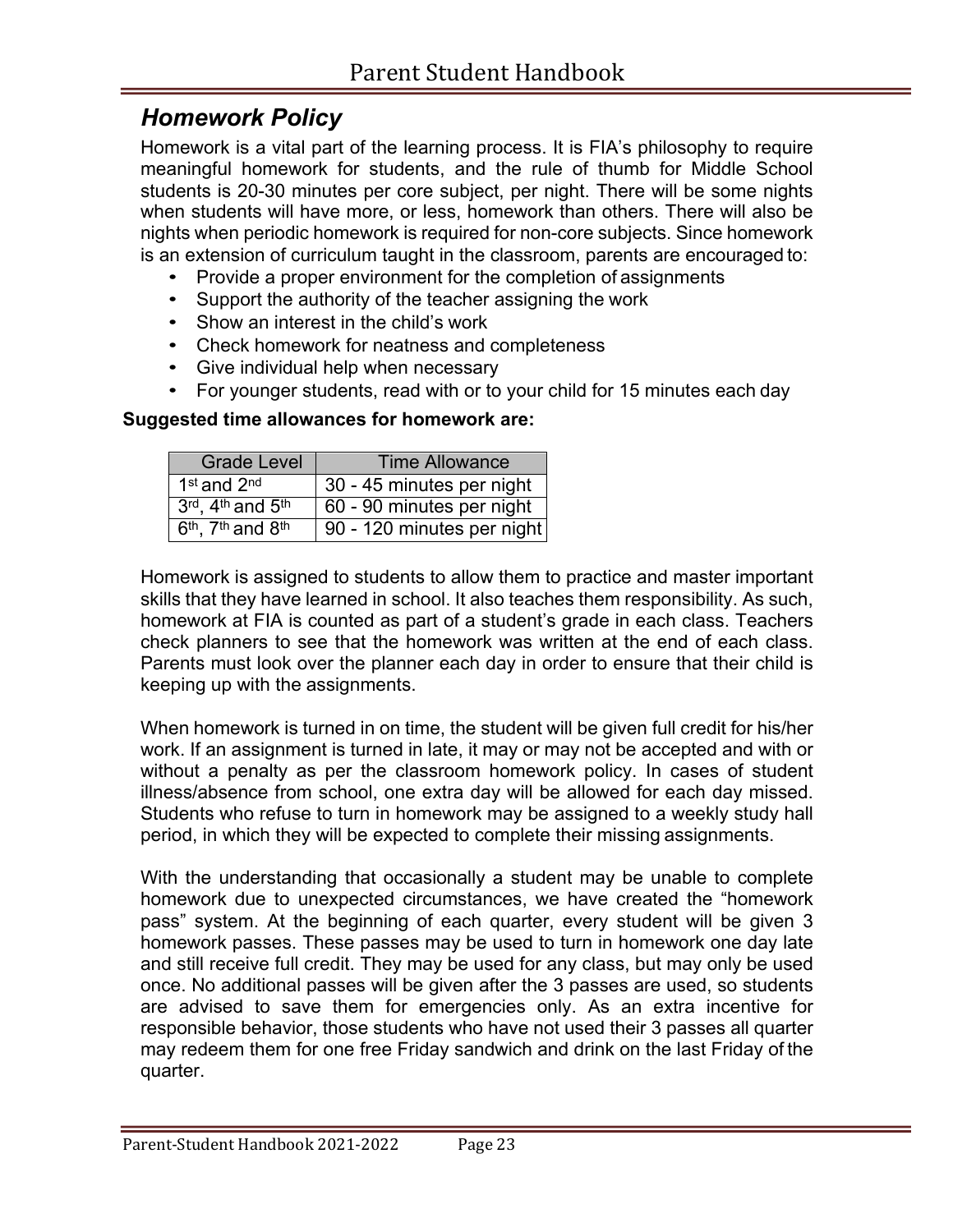## **Discipline and Code of Conduct**

### *Purpose*

FIA aims to teach self-discipline as the highest discipline. We are committed to providing a safe learning environment for all children. A discipline policy is designed to ensure that every student thrives in the best possible learning environment for growth and academic learning. Our goal is to instill in each child self- discipline and responsibility for self and for the learning environments of others. Each student must be willing to accept the results of behavior for which he/she is responsible. At the beginning of the school year, each teacher will outline classroom rules intended to provide the best learning environment for all students and consequences for positive and negative behavior.

FIA believes in Whole Child development. We place equal emphasis on a child's spiritual, mental, social/emotional, and physical development. In addition to academic development, we believe it is equally important for every child to develop a strong moral character and life skills that are reflective of the teachings of Qur'an and Sunnah. With this goal in mind, FIA has established a code of conduct that fosters an Islamic environment that is safe and conducive to learning.

### *Pre-K through 3rd Grade*

In order to secure the best possible learning environment, each classroom teacher will establish guidelines of acceptable behavior and class rules at the beginning of the year. These disciplinary procedures and consequences will help the students realize their responsibility to behave appropriately. This system will allow students to make appropriate choices to ensure a proper Islamic environment in the classroom.

In special cases in which the students cause excessive classroom disruption, engage in acts of bullying and/or fighting, harm others, or use profanity, the students will be referred to school administration for immediate suspension and placed on Disciplinary Probation. Each student will always begin each day with a "fresh slate". Please ask your child each day about his/her behavior.

Student Conduct Reports and/or detentions will be issued at the discretion of the classroom teacher. Detentions will be based on the nature and severity of the offense and will be served with the teacher either before or after school. Parents will be required to sign and return a notice of their child's detention assignment. A file will be created and maintained by the classroom teacher and any correspondence and phone calls to parents must be fully documented and placed in the student's file.

FIA has a zero tolerance policy for conduct that is serious or illegal and is potentially threatening to life, health or mortality. These are categorized as Level 3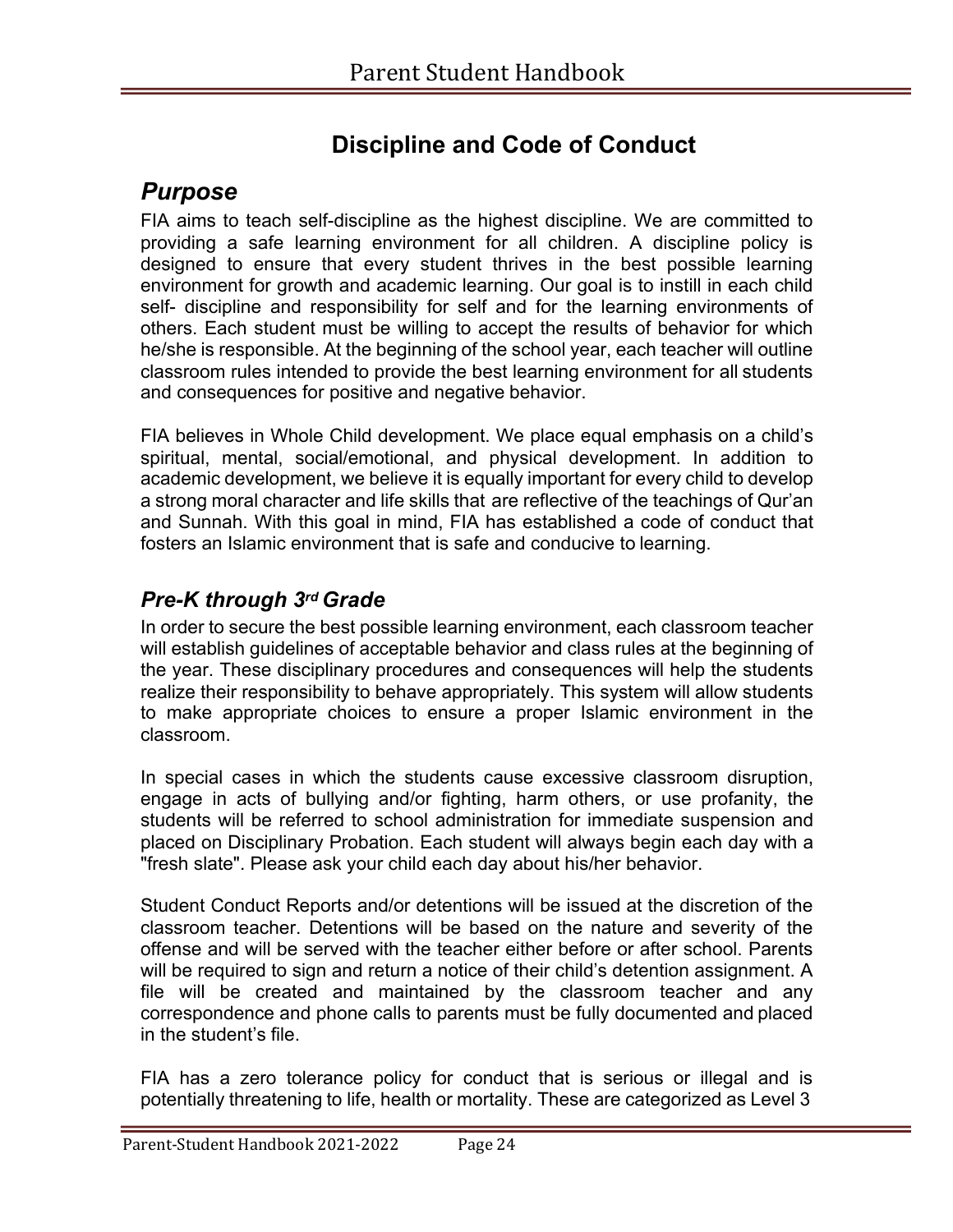misconducts. A student charged with a Level 3 violation will be subject to an open suspension and a recommendation for expulsion to the BOE and/or legal action. The proper authorities will be notified in the event that a student commits any illegal act.

Disciplinary actions may be imposed out of sequence if the circumstances surrounding the misbehavior, including the students' past record seem to warrant a more severe penalty. Parent(s) or guardian(s) will be required to meet with school administration and the proper authorities. The list of Level 3 violations can be found on pages 21 – 23. This list of violations is not all-inclusive. A student committing an act of misconduct, not specifically listed, is still subject to disciplinary and/or legal action. Infractions included in Level 3 may be placed on students' permanent records.

#### *4th through 8th Grade*

To help students develop responsibility for their actions, the school must have expectations of acceptable conduct. FIA's Discipline Policy applies in the following situations:

- Violation of Islamic Rules of conduct as prescribed in the Qur'an or Sunnah at any time while the student is registered at FIA
- During regular school hours
- During school sponsored events
- During events and activities associated with the school
- With respect to any misconduct of personal nature or directed at others which violates this discipline policy, whether on or off school premises

The teachers and administrators at FIA reserve the right to decide whether or not a student's behavior is in violation of the established code of conduct. Additionally, the administration is authorized to take disciplinary action when a student's misconduct away from school has a detrimental effect on the other students or on the orderly educational process. The violation is usually directly connected to prior violations at school, threatens to produce further violations at school, and poses a likelihood of danger to the physical, emotional health, welfare of students or school personnel and/or whose continued practice by a student of the school is disruptive to the school mission or educational process.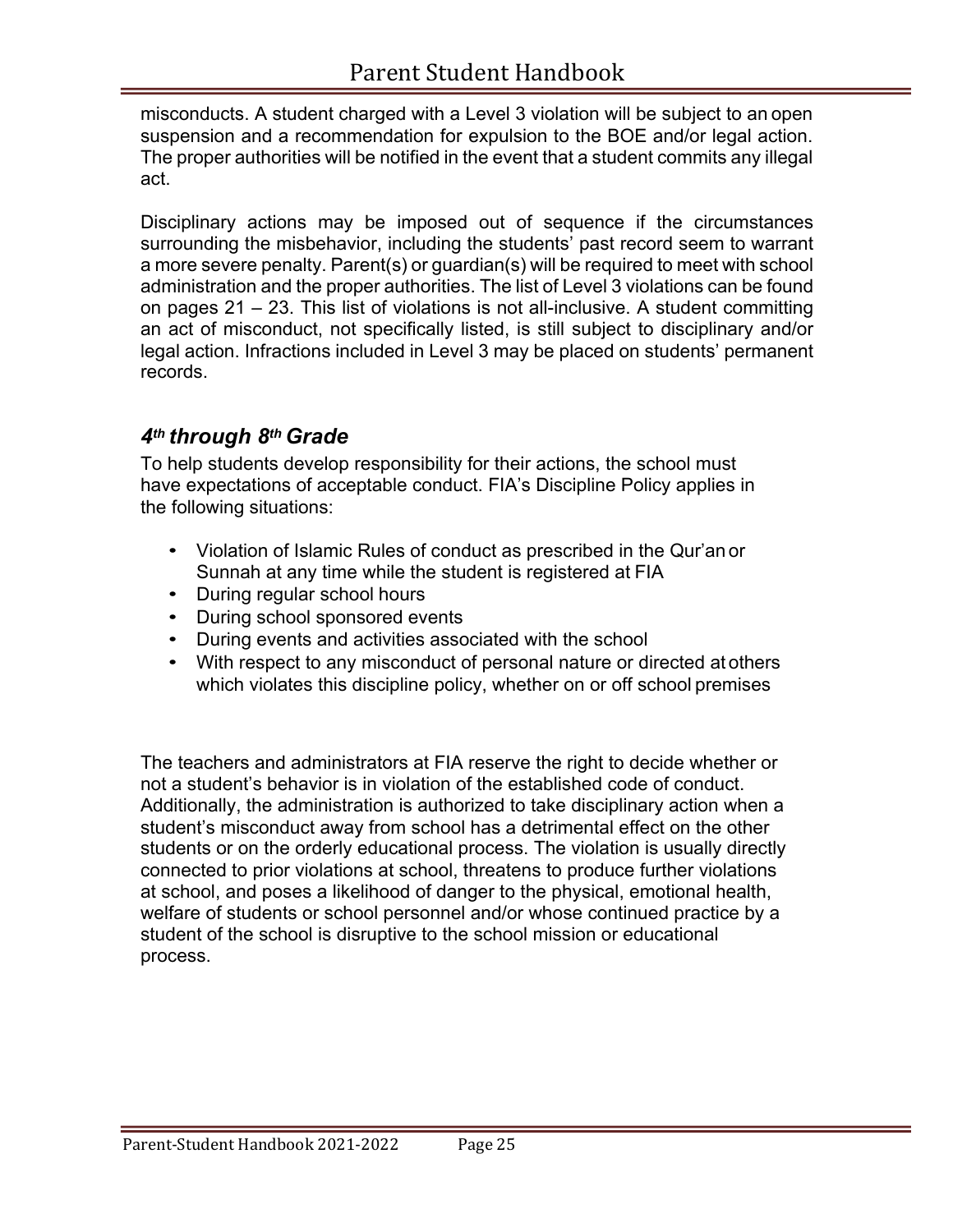#### *General Provisions*

- a) FIA will hold daily, weekly and/or monthly assemblies in which the students will learn about discipline, orderly behavior and group activity, in addition to a discussion of other topics. All students are required to attend these assemblies.
- b) Our basic rules are for the safety of the children and the enrichment of their learning process. The policy below states what is expected of all students with respect to behavior, but does not limit the disciplinary actions that can be taken by the proper authorities.
- c) FIA Board of Education (BOE) reserves the right to change any aspects of this policy at any point. The parents and students will be informed, in writing, of these changes and are expected to abide by the changes/new policies.
- d) The five basic principles of our Discipline System are:
	- **1.** Every student shall act as a responsible Muslim.
	- **2.** Every student has the right to learn.
	- **3.** Every teacher has a right to teach.
	- **4.** A student SHALL NOT in any way prevent a teacher from teaching and/or conducting his/her duty as a teacher as required by these rules and Islamic Guideline.
	- **5.** A student SHALL NOT in any way prevent another student from learning and/or conducting his/her duty as a student in accordance with these rules and Islamic Guidelines.
- e) At and throughout all stages of the discipline plan, students will be guided and advised on the best way(s) to behave, considering the following Islamic principles: Reverence for Allah, repentance (Taubah), respect, justice, and patience. Reverence and love for Allah will be the guiding principle in correcting and preventing inappropriate behavior. Students will be given opportunities to repent after misbehaving. This includes: Seeking forgiveness from Allah and from the people they have wronged, and promising not to repeat the misbehavior. Exercising patience may prevent the need for implementing more severe consequences. References will be made to verses from the Qur'an and lessons from the Sunnah of the Prophet Muhammad (PBUH).
- f) Each offense will receive the next level of punishment based on previous offense.
- g) The Administration reserves the right to impose disciplinary actions outside of the sequence listed in the policy based on the severity of the case.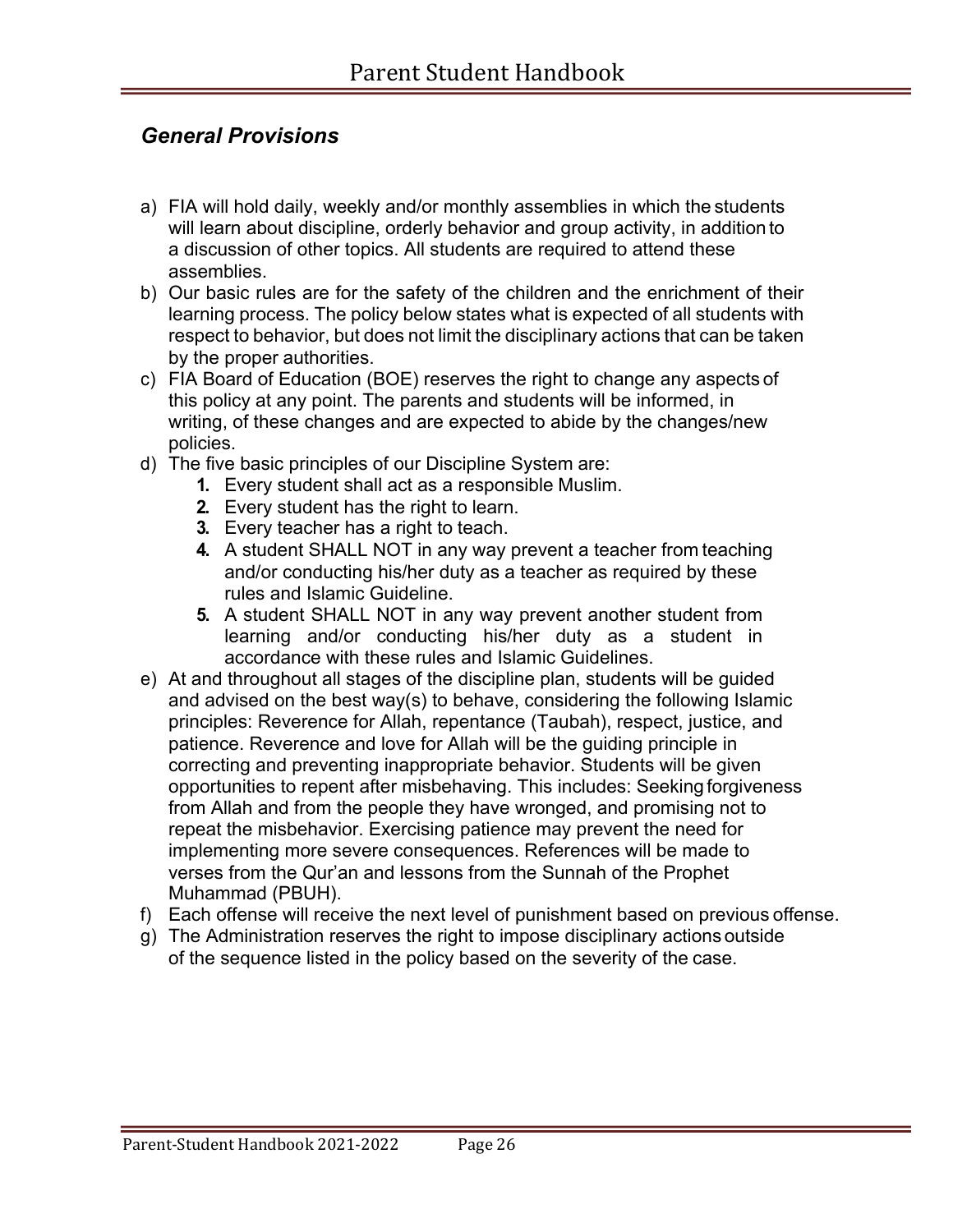| <b>Students have the Rights to:</b>    | <b>Students have the Responsibility to:</b> |
|----------------------------------------|---------------------------------------------|
| A quality education                    | Put forth their best effort to meet         |
|                                        | classroom expectations                      |
| Education without undue interruption,  | Conduct them in such a manner as to promote |
| disruption, fear or inhibition         | a positive educational environment          |
|                                        | Not interfere with the orderly conduct of   |
|                                        | classes and activities; not force others to |
|                                        | participate, and not violate the rights of  |
|                                        | persons who may                             |
|                                        | disagree                                    |
| A copy of the Handbook                 | Read and abide by the rules and             |
|                                        | regulations of FIA and sign the Student     |
|                                        | Acknowledgement Form                        |
| Privacy in their person and            | Not carry, conceal or bring onto school     |
| possession unless school personnel     | property materials which are                |
| have reason to believe that            | inappropriate or which may disrupt the      |
| inappropriate and/or dangerous         | educational process                         |
| materials are being carried and/or     |                                             |
| concealed by student.                  |                                             |
| Receive respect from school            | Show respect for school personnel and       |
| personnel and other<br><b>Students</b> | other Students                              |
| Due process procedures according       | Read and understand the Due Process rights  |
| to school policies                     |                                             |
| Participate in school functions        | Meet academic qualifications, other         |
| and extra-curricular                   | criteria and/or                             |
| <b>Activities</b>                      | standards of behavior                       |
| Protection and confidentiality when    | Assist school personnel by reporting        |
| fulfilling responsibility to report    | misconduct                                  |
| violations of the school rules         |                                             |
| and regulations                        |                                             |

### *The Rights and Responsibilities of FIA Students*

### *Student Expectations*

Students are expected to:

- Model behavior that emulates a level of respect and dignity to all members of the school community
- Attend classes and school wide events during school hours
- Be prompt to school and class
- Be attentive in class
- Be responsible for own actions and decisions
- Be honest
- Ask for help when needed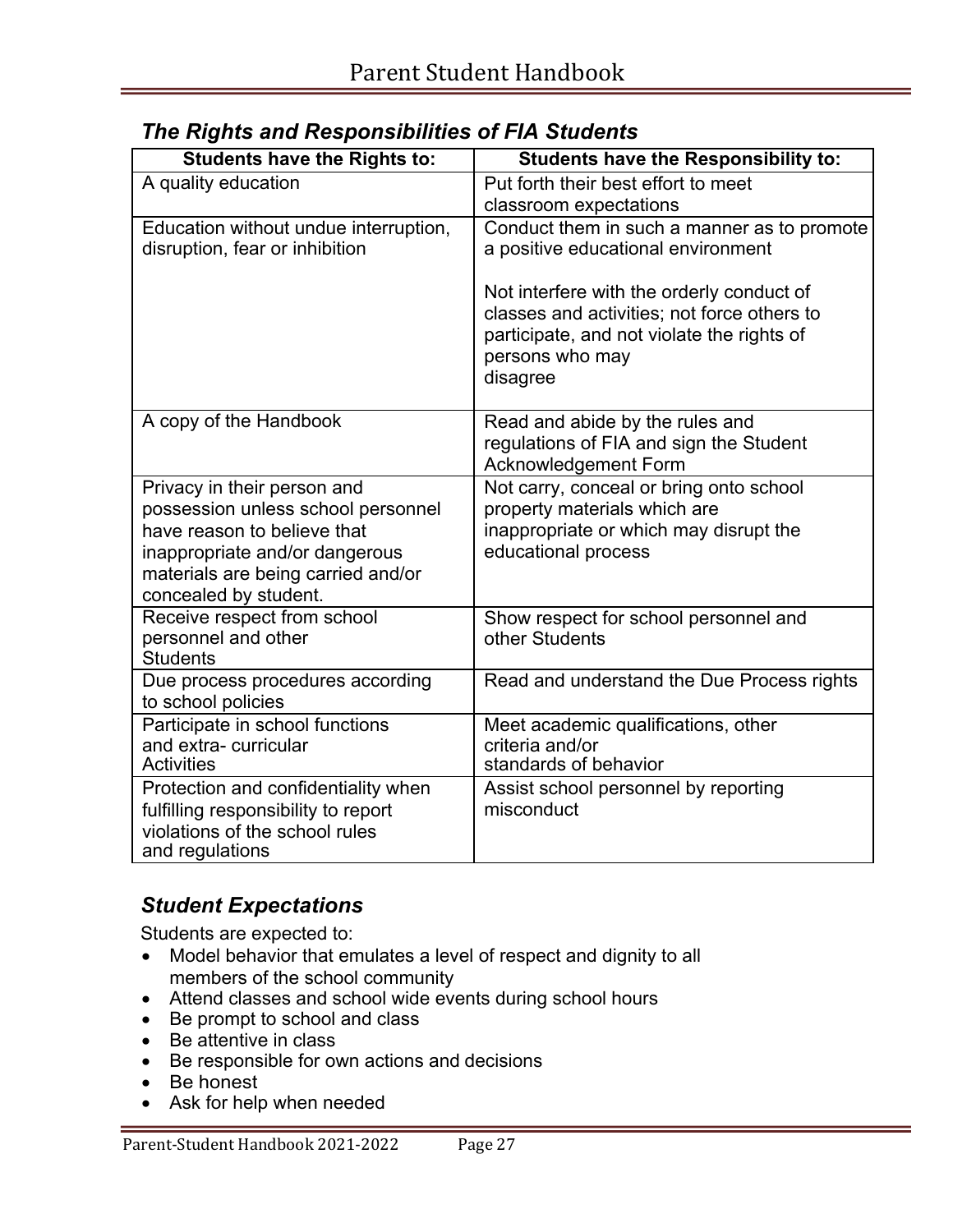- Promote a positive culture in the school where all members of the school community feel welcome and safe
- Recognize that all conduct is governed by school rules and also the teachings of Islam
- Abide by national, state, and local laws as well as the rules of the school
- Refrain from conduct that violates the Student Code
- Refrain from bringing and/or using prohibited items in school
- Help maintain a school environment that is safe, friendly, and productive
- Work cooperatively with others when involved in accomplishing a common goal regardless of the other's ability, gender, race, or ethnic background

#### *Area Rules*

- **1. Masjid/Musallah Rules**
	- Sit properly in the Masjid.
	- Keep quiet and respect the Masjid.
	- Be prompt for prayers.

#### **2. Classroom Rules**

- Listen to the teacher and/or other students without interruption.
- Follow directions and participate in class activities/discussions.
- Keep hands and feet to yourself and keep feet off school furniture.
- Stay in place and do not slouch.

#### **3. Lunchroom Rules**

- Walk slowly and in an orderly fashion into and out of the community hall.
- Line-up in an orderly and quiet fashion in the serving line.
- Eat only in the cafeteria assigned area.
- Keep food off the floor.
- Stay at one table until you are finished eating.
- Talk quietly and only with those students at your table.
- Clean up your area after finishing your meal.
- Return to class only when dismissed by your teacher or the teacher on duty.

#### **4. Yard/Playground Rules**

- Be prompt in leaving the yard/playground to get to assembly or class.
- Always stay within the school property.
- Speak to others politely and without raising your voices.
- Stay off of trees and fences.
- Stay out of classrooms before and after school, during recess and PE, unless you have permission.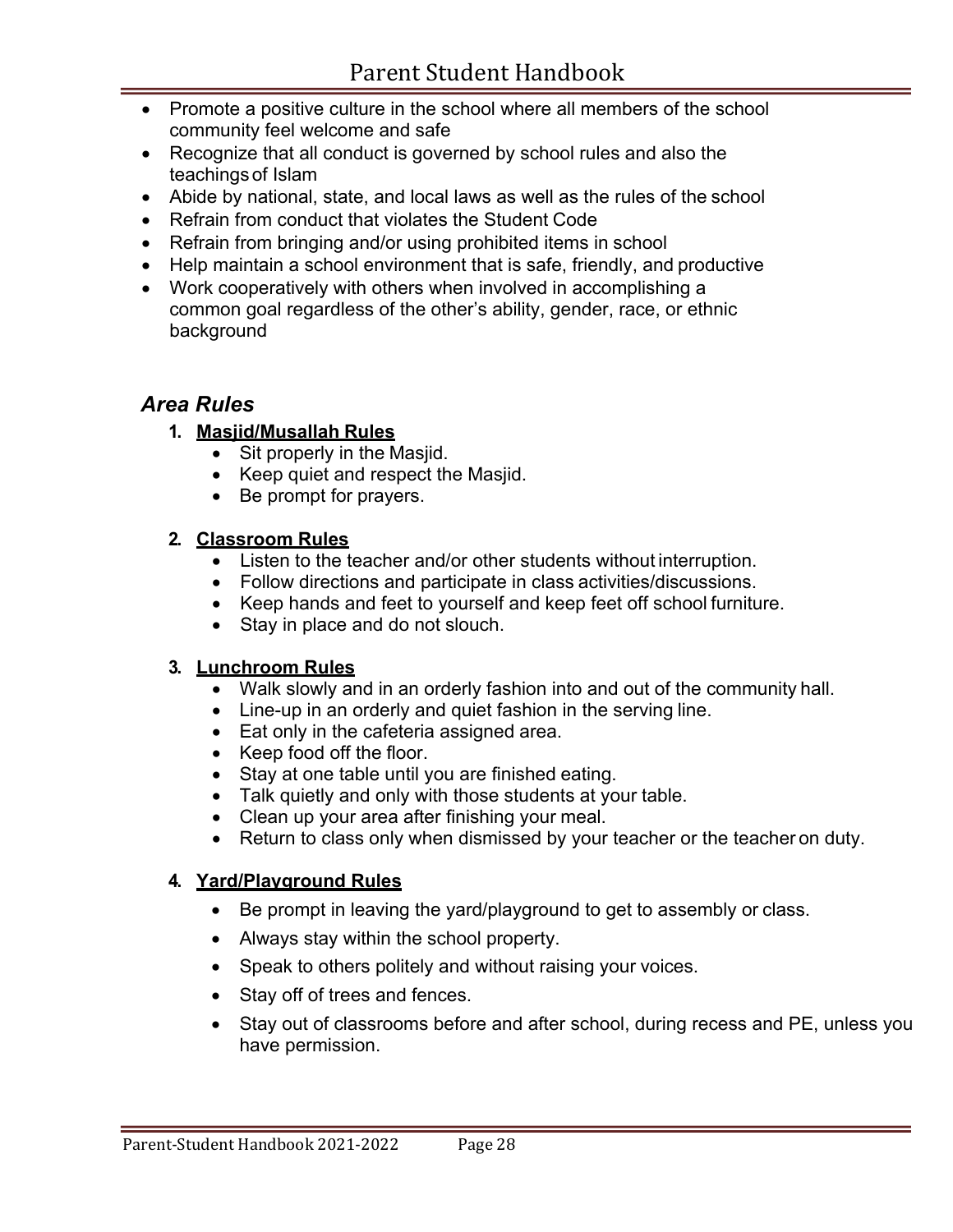- Stay out of parking areas.
- Observe and obey safety rules.
- Listen to and obey teachers and/or other adults on duty.
- Keep school grounds clean and clear of all personal belongings and/or garbage.
- Remain in dismissal area until pick-up or guided inside by teacher on duty.
- Refrain from bringing gum to school.
- Treat all students and adults with respect.
- Walk only on the sidewalks.

#### **5. Bathroom Rules**

- Clean toilet seat after use.
- Boys are to sit, not stand, when using the bathroom.
- Clean yourself with water, as per the Sunnah.
- Wash your hands with soap when you are finished.
- Do not stuff tissues or any other items in the dryers.
- Do not play with the water sprinklers.

#### **6. School Property Rules**

- Keep all school furniture and property free of damage.
- Keep all school furniture and property free of graffiti.
- Show responsibility and respect for school equipment.
- Follow allowed access rules for computers.

#### **7. Field Rules**

- The field cannot be used when gates are locked. Trespassers will be prosecuted to the fullest extent of the law.
- Jumping over the fence for any reason is forbidden.
- Verbal altercations, cursing, and fighting are strictly prohibited.
- Any damage occurring on the field beyond normal wear must be reimbursed by the perpetrator, who may be expelled indefinitely (assuming it is an FIA student).
- Proper athletic clothing and footwear has to be worn at all times while using the fields.
- Only playing members are to be admitted to the field. Spectators have to use outside seating area.
- Finally: Have fun! That is what the fields are intended for.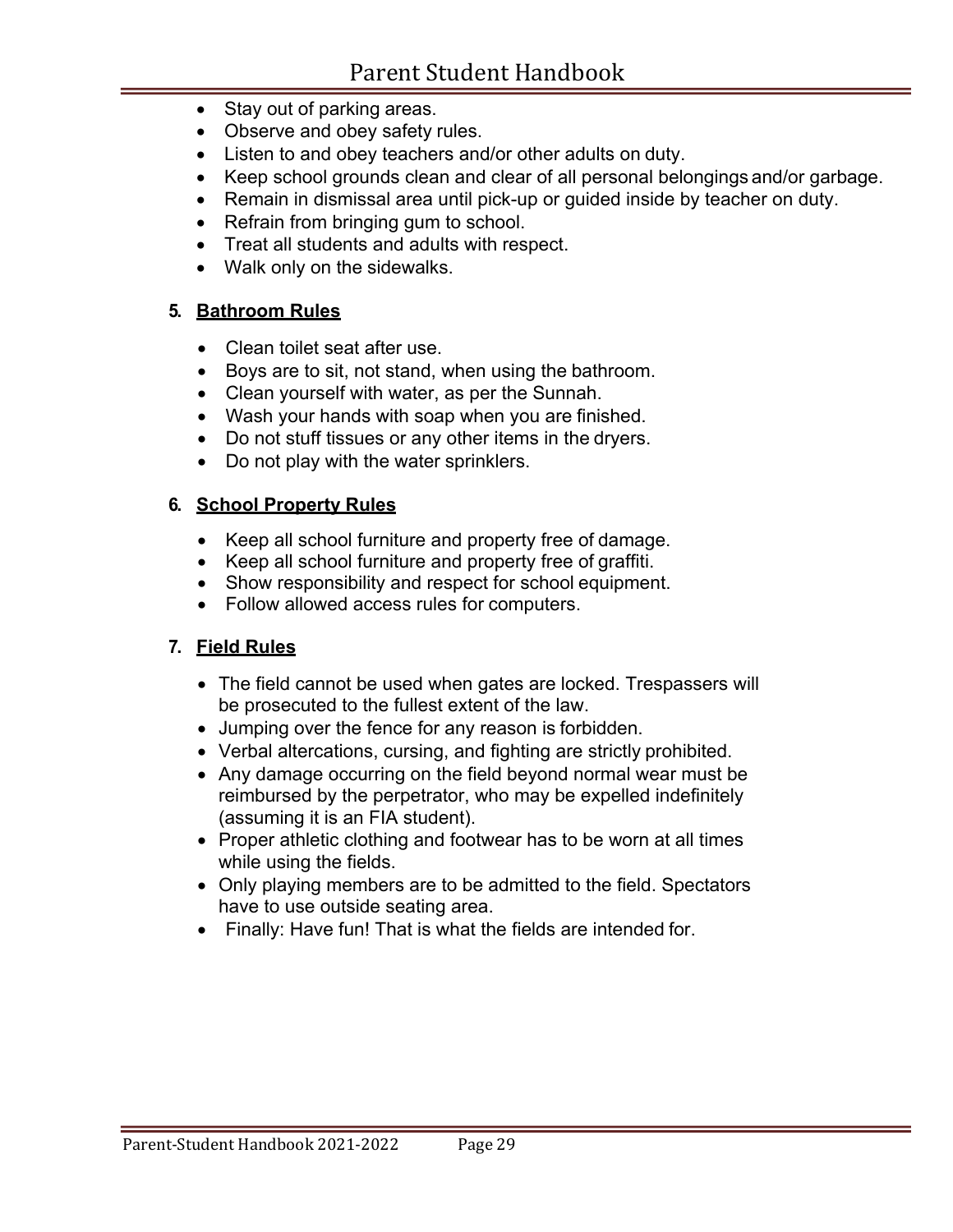### *Discipline*

The steps of discipline outlined in this policy are to be used as guides. Depending on the severity of the incident, the Principal may administer less discipline than what is outlined, or advance the student to the discipline step he or she deems appropriate. Two (2) types of discipline are possible: informal and formal:

#### *Informal Discipline*

Informal discipline takes place within the school. It includes:

- a) Verbal warning
- b) Writing assignments
- c) Change of seating or location
- d) Lunch time and/or recess detention
- e) In-school restriction
- f) Student/teacher conference
- g) Notification of parents by phone/letter
- h) Loss of privileges

#### *Formal Discipline*

Formal discipline removes the student from school. It includes detention, in-school and out-of- school suspensions, expulsion, and permanent exclusion. Suspensions and expulsions may carry over into the next school year. Removal for less than one (1) school day without the possibility of suspension or expulsion may not be appealed. Suspension, expulsion, and permanent exclusion may be appealed.

Students being considered for suspension, expulsion, or permanent exclusion are entitled to an informal hearing prior to removal, at which time the student will be notified of the charges and given the opportunity to respond. If a student commits a crime while under the School's jurisdiction, he/she may be subject to school disciplinary action as well as to action by the legal system.

#### *Detention and Suspension*

Detentions will be held during and after school. During detentions and suspensions, students will be expected to complete all of their regular schoolwork and will not be allowed to interact with students and their class and the school.

Detentions are given for level 1 infraction, and some minor level 2 infractions. A referral for a detention is written by the teacher who then passes the written referral to school administration. School Administration then makes the final decision to implement the detention, depending on the circumstances and infraction.

Suspensions will be in school or out-of-school, depending on administrative decision. Students will be expected to complete and submit all missed work and will be expected to make up any missed quizzes or tests upon their return to the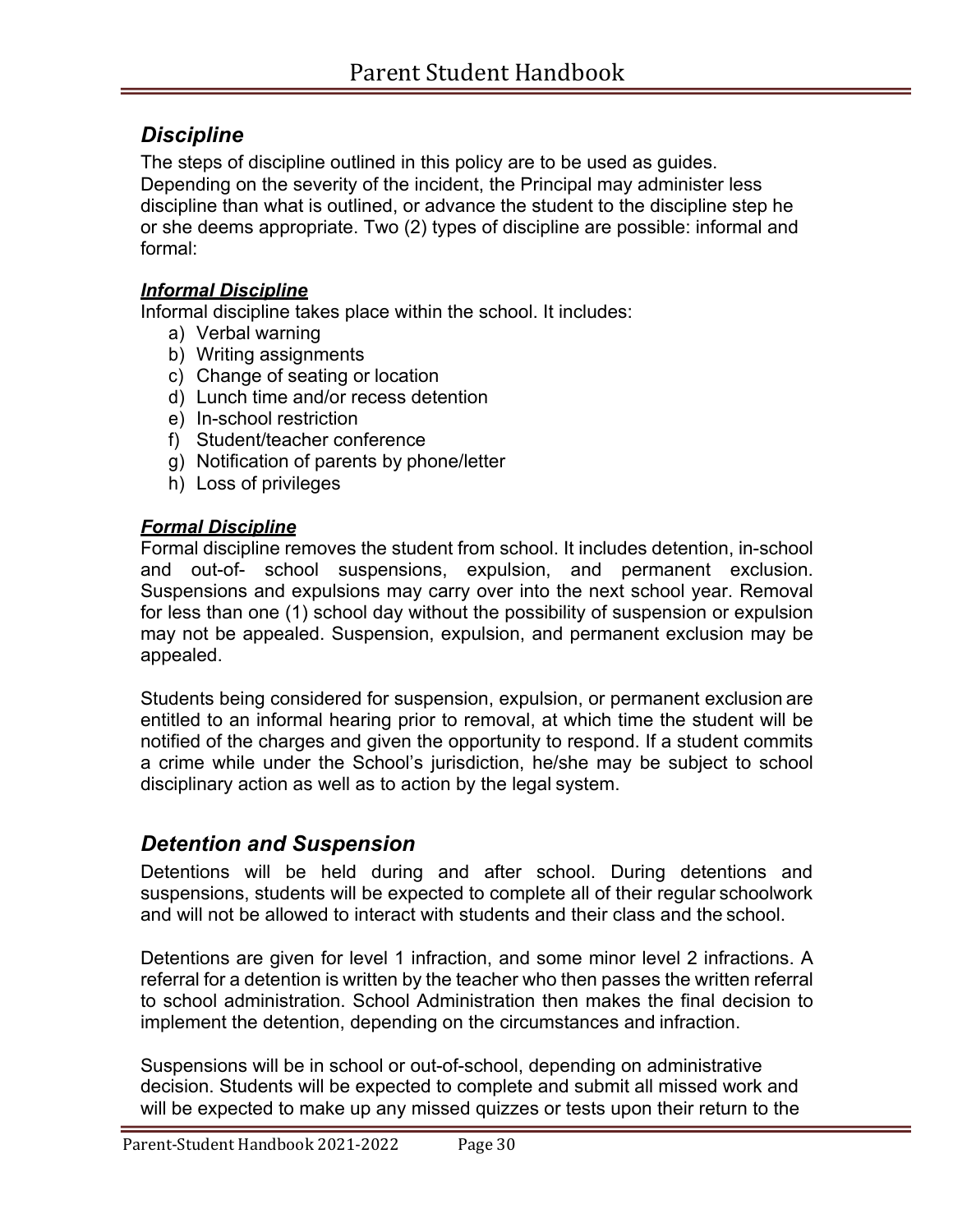regular classroom. If the students are in In-School Suspension, quizzes and tests will be taken on the same day as the other students but in the Principal's office.

#### *Expulsion*

After ten days of out-of-school suspension during one school year, or after certain severe infractions, expulsion may be recommended. Expulsion is for the remainder of the academic year or as decided by the BOE. If the expelled student wishes to return the following academic year, he/she must re-apply and meet all of the conditions for admission. If the Principal feels that a student deserves expulsion, he/she will:

- Place the student on suspension for 10 days, pending BOE's decision.
- Notify parents of these actions and pending decision.
- Submit a recommendation for expulsion to BOE for final decision.
- Notify parents of BOE's decision, once decision has been reached.

### *Due Process*

Any student whose conduct may warrant suspension or expulsion will be provided due process.

#### **STUDENTS:**

- 1. A notification of the violation will be given to the student.
- 2. The student will be provided an opportunity to present his/her side of the story to the appropriate school personnel.
- 3. Students will be reminded to tell the whole story as accurately as possible, without adding/omitting details.
- 4. Students will be asked to write an account of what happened.

#### **PARENTS:**

- 1. A written notification of the violation and the consequence decided by the school.
- 2. Twenty-four-hour notice to meet with the proper school personnel for a fair and impartial conference, unless the student's behavior is so disruptive that he/she cannot complete the school day.

**Disciplinary Records** are part of the student's confidential records and can only be accessed by the student, his/her parents, the administration and the BOE of FIA. The school reserves the right to forward these records to transfer schools based on the pertinence and severity of the offenses in the records.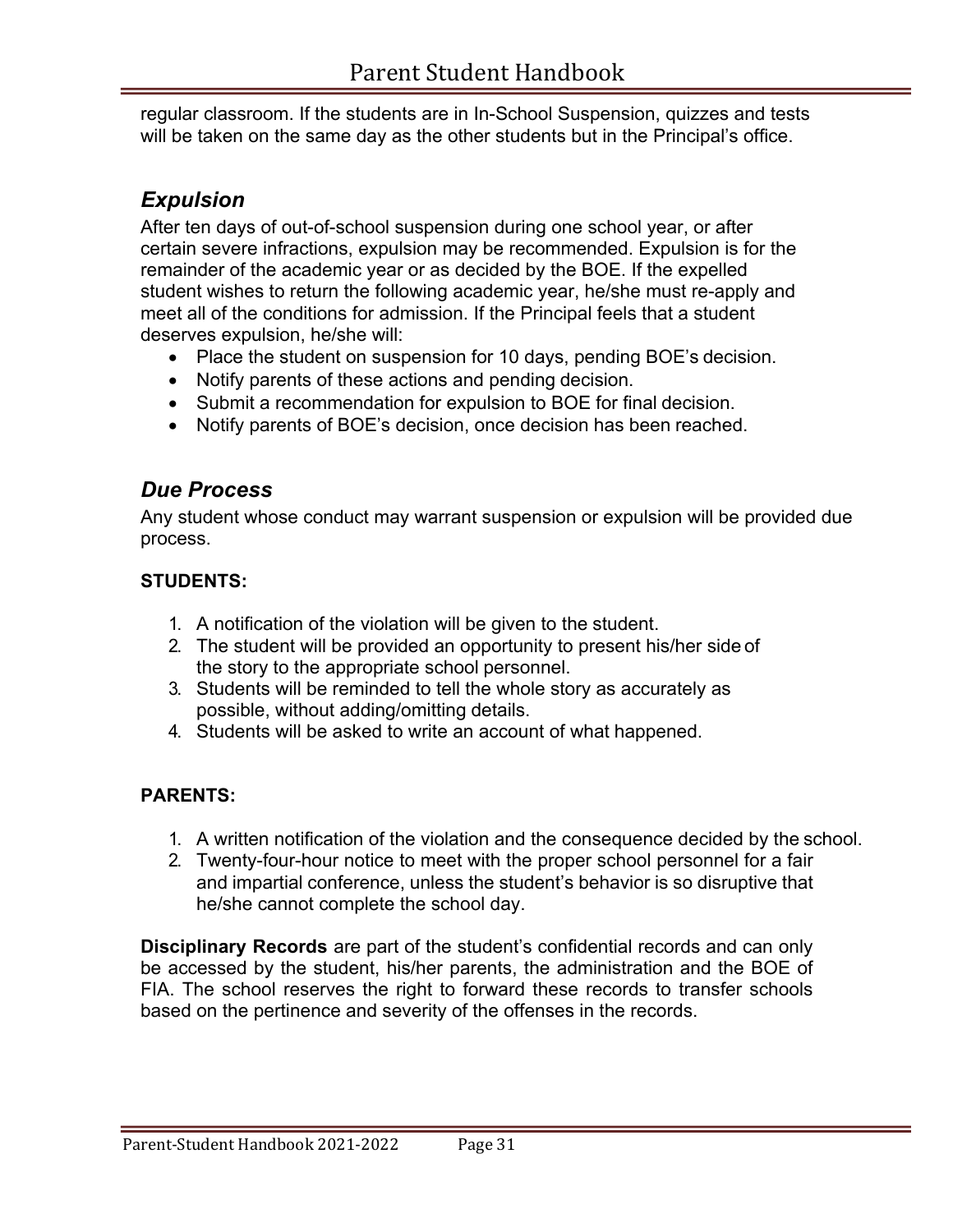### *Level 1 – Conduct that Hinders Orderly Operations of Classroom*

**or School** Level 1 behavior should be handled by the classroom teacher whenever possible. Ordinarily, a teacher will not refer a student engaged in Level 1 behavior to the school administrators until the

classroom teacher has taken at least three documented, progressive Level 1 disciplinary actions,

and has held a conference with the student and parents. Thereafter, the classroom teacher may refer the student to the Principal through a written referral. However, earlier referrals may be made when the misbehavior occurs outside the classroom or in exceptional circumstances where the teacher believes outside assistance is necessary.

The list of violations below is not all-inclusive. A student committing an act of misconduct, which does not happen to be specifically listed, is still subject to disciplinary action according to FIA's discretion.

Consequences for these offenses will be as follows:

- 1. Verbal reprimand
- 2. Oral or written notification to parent(s)
- 3. Warning and parent conference
- 4. Administrative referral
- 5. Denial of class privileges
- 6. One day FIA In-School Suspension

| <b>Behavior</b>                                                          | <b>Definition</b>                                                                                                                                                                                                 | <b>Consequences</b>                                                                                                   |
|--------------------------------------------------------------------------|-------------------------------------------------------------------------------------------------------------------------------------------------------------------------------------------------------------------|-----------------------------------------------------------------------------------------------------------------------|
| 1. Disruptive<br>behavior                                                | Engaging in any conduct that<br>causes or results in the<br>breakdown of the orderly process of<br>instruction and/or school activity.                                                                            |                                                                                                                       |
| 2. Tardiness to<br>class or<br>salaat<br>(prayer) and/or<br><b>lunch</b> | Not being seated in the<br>classroom when class is<br>scheduled to begin as defined by<br>the classroom teacher/not reporting<br>to the prayer.                                                                   | Tardiness is<br>recorded in<br>attendance folder,<br>verbal<br>reprimand, detention<br>given for every fifth<br>tardy |
| 3. Verbal<br>altercation                                                 | Engaging in minor verbal<br>confrontation including<br>insulting, taunting or challenging<br>another person<br>under circumstances in which<br>such<br>conduct could provoke a violent<br>or disruptive response. | Formal apology<br>required                                                                                            |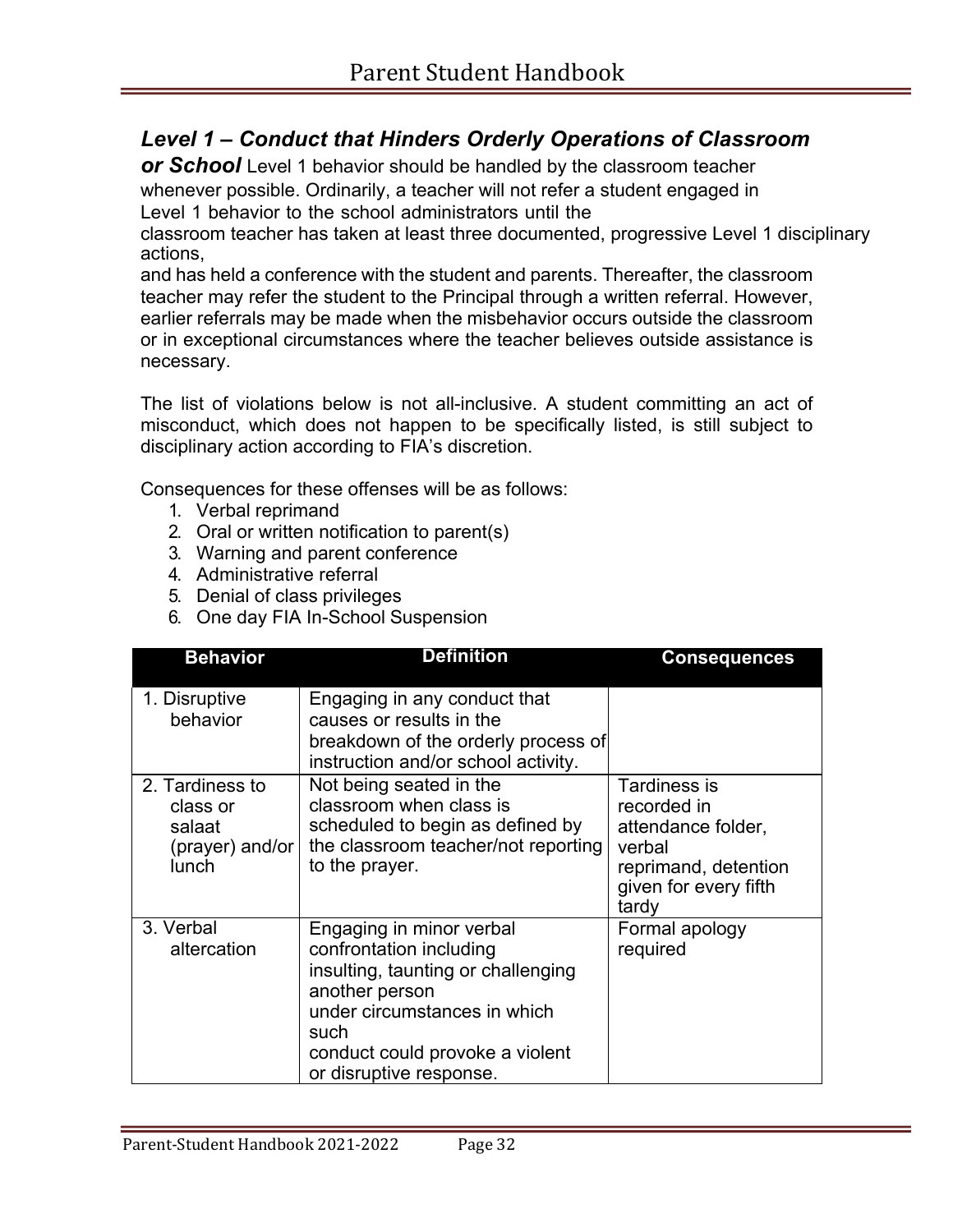| 4. Violating<br>classroom<br>and/or area<br>rules                                                                             | Not following the classroom<br>and/or area rule.                                                                                                                                                                                                                                                                                                      |                                                                                                                                                                                        |
|-------------------------------------------------------------------------------------------------------------------------------|-------------------------------------------------------------------------------------------------------------------------------------------------------------------------------------------------------------------------------------------------------------------------------------------------------------------------------------------------------|----------------------------------------------------------------------------------------------------------------------------------------------------------------------------------------|
| 5. Make-up<br>possession<br>and/or use                                                                                        | Possessing cosmetic products<br>(lotions, perfumes,<br>nail polish - even clear, Kohl/eye<br>liner, color contacts,<br>etc.                                                                                                                                                                                                                           | Make-up products<br>will be confiscated<br>and kept in office<br>until picked up by<br>parent                                                                                          |
| 6. Violating<br>uniform<br>code                                                                                               | Being out of uniform means:<br>>Not wearing the required<br>uniforms<br>>Not being clean<br>>Being sloppy in appearance.<br>>Wearing unapproved jewelry<br>and/or accessories<br>>Not having short, clean<br>fingernails<br>Not having a short haircut<br>(boys)<br>>Not wearing proper shoe wear<br>$\Box$ $\Box$                                    | Jewelry and/or<br>$\Box$ Box<br>accessories will be<br>confiscated and<br>kept in office until<br>picked up by<br>parents.<br>Lunch<br>detention after a<br>warning has been<br>issued |
| 7. Outside of<br>class<br>without a pass                                                                                      | Being out of class without proper<br>authorization.                                                                                                                                                                                                                                                                                                   |                                                                                                                                                                                        |
| 8.<br>Lying/conc<br>ealing the<br>truth w/out<br>causing harm<br>to others                                                    | Not causing harm to other.                                                                                                                                                                                                                                                                                                                            |                                                                                                                                                                                        |
| 9. Chewing<br>gum /<br>eating<br>candy /<br>drinking soda                                                                     |                                                                                                                                                                                                                                                                                                                                                       |                                                                                                                                                                                        |
| 10. Possession<br>/ use of cell<br>phones,<br>electronic<br>devices<br>and/or<br>games/iPod<br>s, etc.<br>w/out<br>permission | No student shall use, display, or<br>possess any electronic device<br>without formal justification and<br>prior approval of the Principal.<br>Cell phones are not allowed in<br>the school and must be checked<br>in the front office. In case of cell<br>phones, they can only be used in<br>case of an emergency<br>with a school official present. | Devices will be<br>1.<br>confiscated and<br>kept in office until<br>picked up by<br>parent(s)<br>Devices will be<br>$2_{-}$<br>taken and kept until<br>end of school year.             |

÷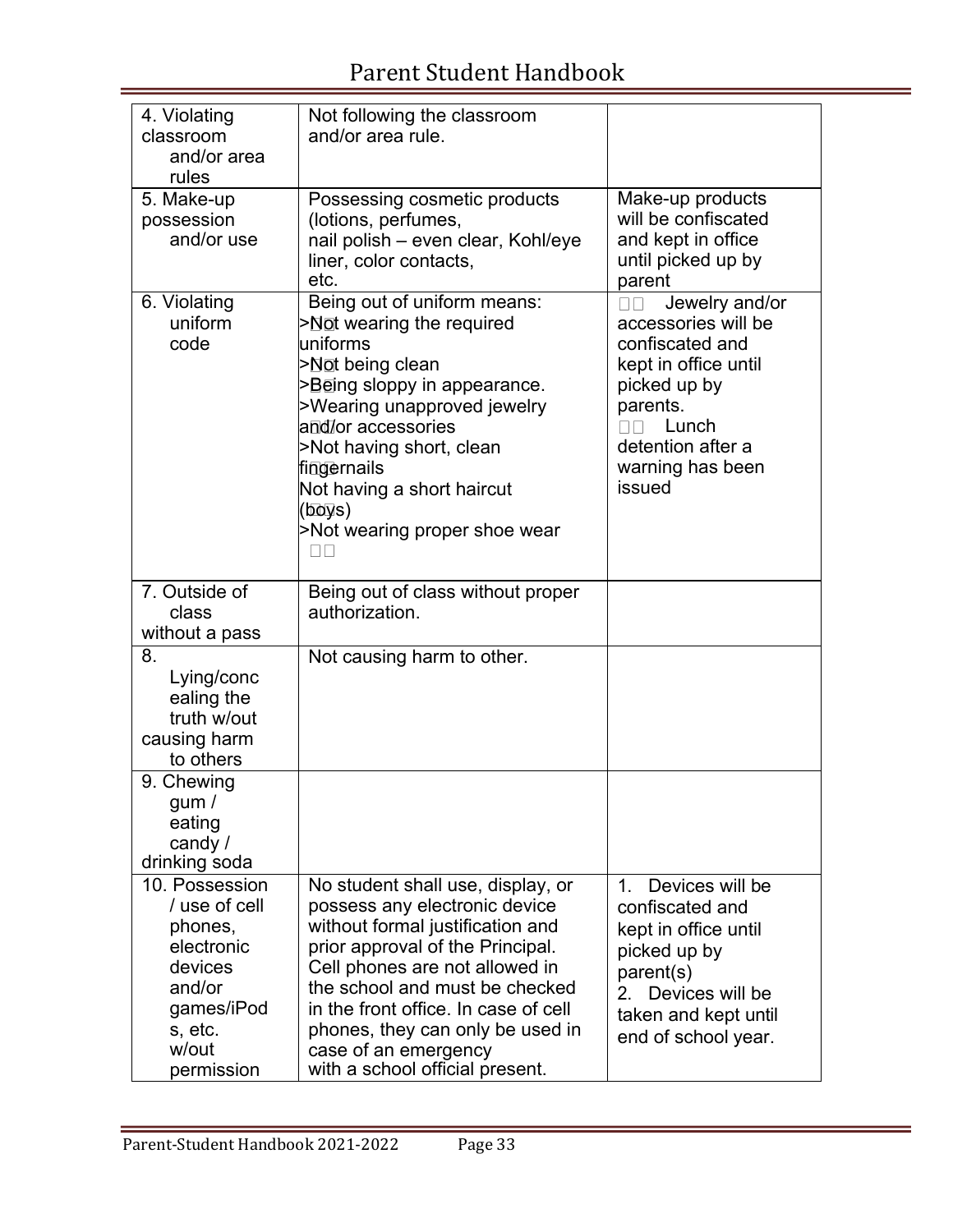| 11. Littering | Throwing or dropping paper,<br>trash, or other material on the<br>floor or on school grounds. | Student required to<br>pick up<br>any litter and clean<br>any spilled/dropped |
|---------------|-----------------------------------------------------------------------------------------------|-------------------------------------------------------------------------------|
|               |                                                                                               | material(s)                                                                   |

#### *Level 2 – Conduct that is Serious or Illegal*

A student charged with a Level 2 violation shall be subject to the disciplinary actions listed below. Lesser penalties may be considered depending upon the facts and circumstances. Disciplinary actions may be imposed out of the sequence listed if the circumstances surrounding the misbehavior, including the students' past record warrants a more severe penalty. However, if the progressive discipline policy is not followed, the grounds for imposing a lesser or harsher penalty must be documented. In any case, parent/guardian contact will be made either through a personal conference, phone conference, and, in the event the previous are not possible, through written communication. All such contact will be documented.

Teachers making an office referral must do so in writing either at the time of the violation or as soon as possible thereafter. A student committing an improper act of misconduct that does not happen to be specifically listed is still subject to disciplinary action.

Consequences for these offenses will be as follows:

- 1. Parent notification & conference
- 2. Up to 5 days FIA In-School Suspension
- 3. Up to 5 days Out-of-School Suspension: Student will be at home during a regular school day and will not be able to make up missed work or missed tests and will receive a grade of "0" for these. Any student serving an out of school suspension is not allowed on school property or to attend any on or off campus school activity. Such students may only return to class after the completion of the suspension period if the Disciplinary Action Form has both parent and student signatures and has been submitted to the issuing administrative official. Failure to do so will result in accumulating unexcused absences that could result in no credit for assignments issued after the suspension period has been completed, reduction in graduation program status, and/or possible retention.
- 4. Possible one-year dismissal if infraction persists.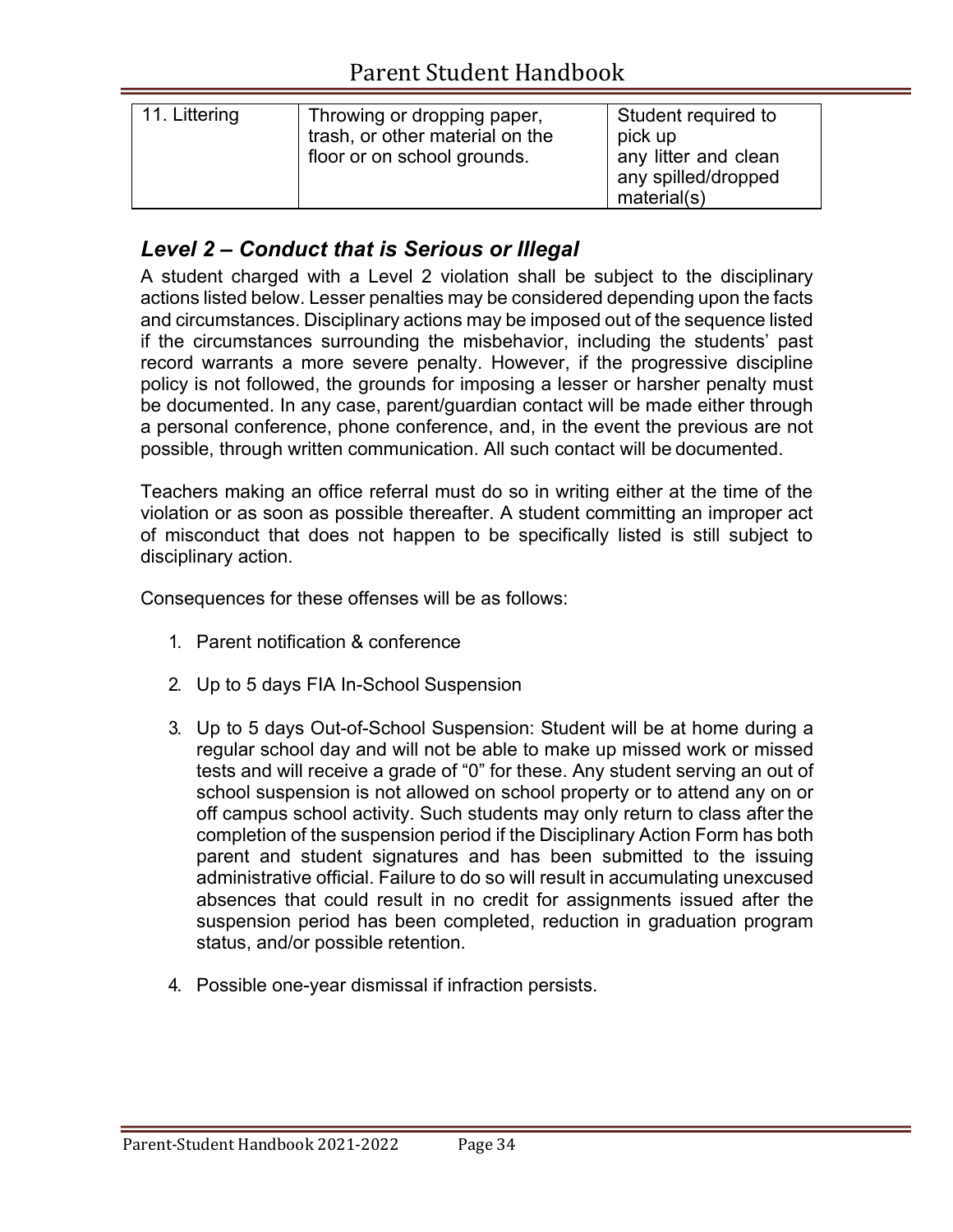E

| <b>Behavior</b>                                    | <b>Definition</b>                                                                                                                                                                                                                                    | 1st<br><b>Offense</b>                                                                 | 2 <sub>nd</sub><br><b>Offense</b>                 | 3rd Offense                                            |
|----------------------------------------------------|------------------------------------------------------------------------------------------------------------------------------------------------------------------------------------------------------------------------------------------------------|---------------------------------------------------------------------------------------|---------------------------------------------------|--------------------------------------------------------|
| 12.<br>Academic<br>misconduct                      | Plagiarizing; cheating;<br>copying another's<br>work; attempting to<br>gain or gaining<br>unauthorized access to<br>restricted material;<br>using, submitting, or<br>providing data<br>or answers<br>dishonestly, by<br>deceit, or by means<br>other | $\cdot \cdot$ 1 day<br>in-<br>school<br>suspen<br>si on<br>Grade<br>of "0"<br>applied | 1 day in-<br>school<br>suspensi<br>on             | 3-day out-<br>of- school<br>suspensio<br>n             |
| 13.<br>Inappropriate<br>language                   | Using any form of<br>cursing, no matter what school<br>language it<br>is spoken in, including<br>hand or bodily<br>gestures.                                                                                                                         | 1 day in-<br>suspension                                                               | 1 day in-<br>school<br>suspension                 | 3-day out-of-<br>school<br>suspension                  |
| 14. Lying                                          | Giving or providing<br>intentionally untrue or<br>misleading information<br>or<br>communication.                                                                                                                                                     | 1 day in-<br>school<br>suspension                                                     | 1 day in-<br>school<br>suspension                 | 3-day out-of-<br>school<br>suspension                  |
| 15. Altering<br>official<br>documents              | Forging, falsifying, or<br>unauthorized alteration<br>of a document.                                                                                                                                                                                 | 1 day in-<br>school<br>suspension                                                     | 1 day in-<br>school<br>suspension suspension      | 3-day out-of-<br>school                                |
| 16. Damage<br>or<br>destructi<br>on of<br>property | Causing, attempting to<br>cause, or threatening<br>to cause damage to<br>school or private<br>property, causing<br>minor damage or<br>defacing school or<br>private property.                                                                        | Restitution,<br>1 day in-<br>school<br>suspension                                     | Restitution,<br>1 day in-<br>school<br>suspension | Restitution,<br>3- day out-of-<br>school<br>suspension |

÷.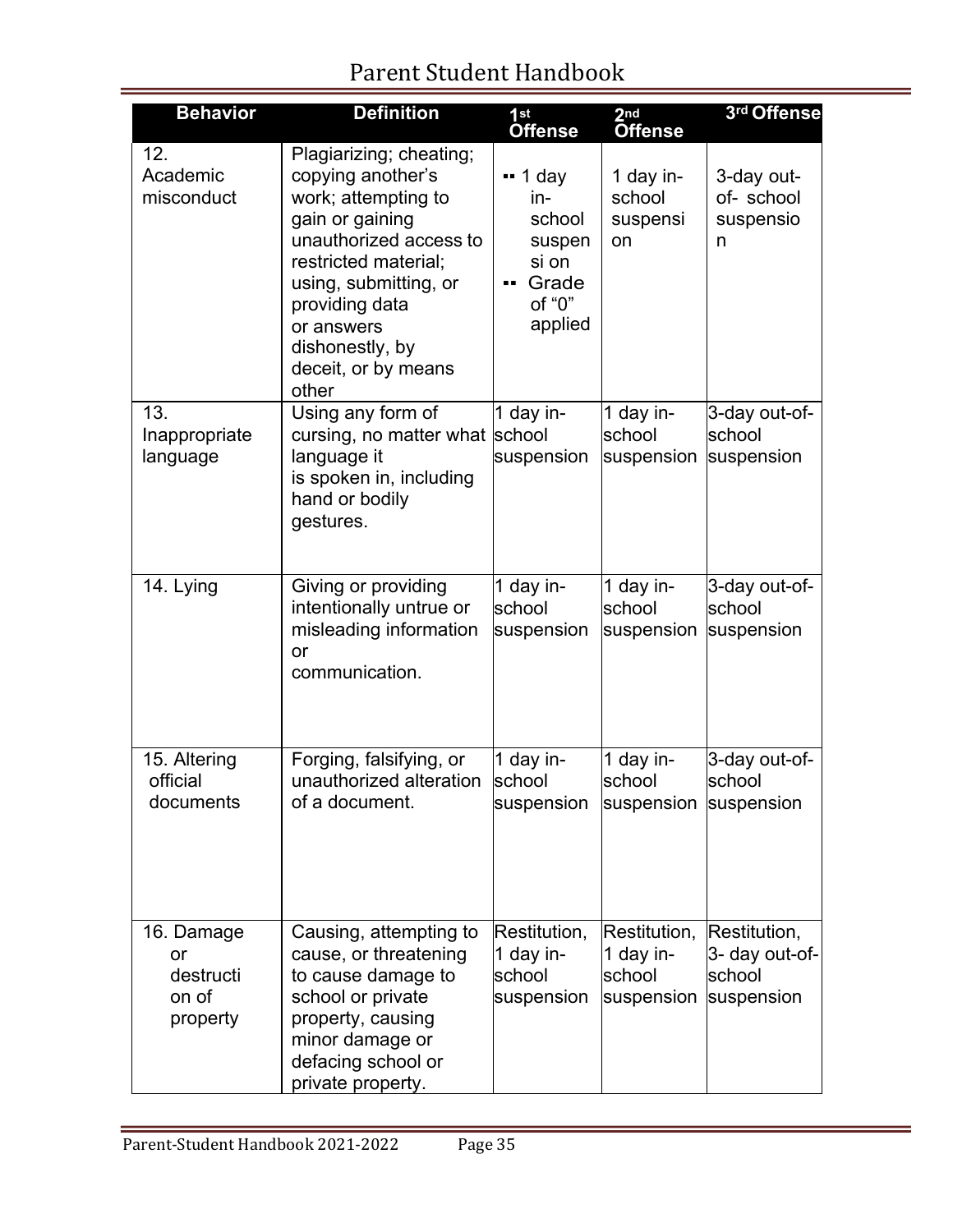| 17. Misuse<br>of equipment | Students using school<br>online services for<br>illegal, inappropriate, or<br>obscene<br>purposes.                                                                                                                                                                                                                       | 1 day in-<br>school<br>suspension                                                                                                              | 1 day in-<br>school<br>suspension                                                                                                           | 3-day out-of-<br>school<br>suspension                                                                             |
|----------------------------|--------------------------------------------------------------------------------------------------------------------------------------------------------------------------------------------------------------------------------------------------------------------------------------------------------------------------|------------------------------------------------------------------------------------------------------------------------------------------------|---------------------------------------------------------------------------------------------------------------------------------------------|-------------------------------------------------------------------------------------------------------------------|
| 18.<br>Insubordination     | Refusing to comply,<br>either verbally or non-<br>verbally, with a<br>reasonable request or<br>directive by a school<br>staff<br>member.                                                                                                                                                                                 | 1 day in-<br>school<br>suspension                                                                                                              | 1 day in-<br>school<br>suspension                                                                                                           | 3-day out-of-<br>school<br>suspension                                                                             |
| 19. Loitering              | Being present in or<br>about school property<br>under one or more of<br>the following:<br><b>PAfter a reasonable</b><br>request to leave<br>Without a legitimate<br>reason for being<br>there<br>>Without proper<br>authorization or<br>permission from<br>anyone of authority<br>after refusing to<br>identify oneself. | 1 day in-<br>school<br>suspension                                                                                                              | 1 day in-<br>school<br>suspension                                                                                                           | 3-day out-of-<br>school<br>suspension                                                                             |
| 20. Truancy                | Being absent from<br>school<br>without authorization,<br>failure to follow proper<br>attendance check-in,<br>check-out and absence<br>procedures<br>Skipping classes or<br>school                                                                                                                                        | 1 day in-<br>school<br>suspension,<br>$no -$<br>makeup<br>work will be<br>classes<br>missed as a missed as a result of<br>result of<br>truancy | 1 day in-<br>school<br>suspension, suspension,<br>$no -$<br> makeup<br>accepted for accepted for classes<br>classes<br>result of<br>truancy | 3-day out-of-<br>school<br>$ no - makeup $<br>work will be<br>work will be accepted for<br>missed as a<br>truancy |

÷.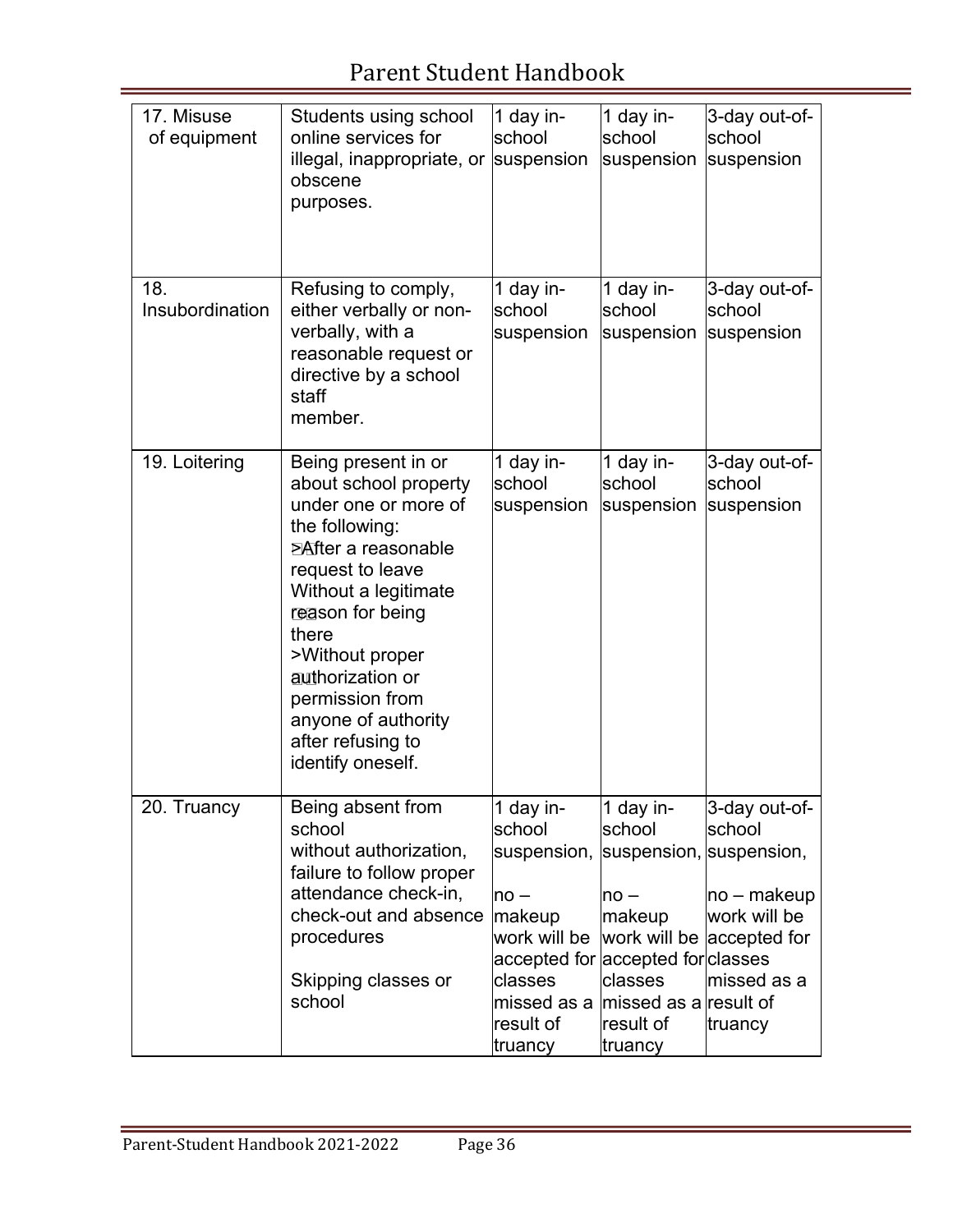| 21. Fighting | Engaging in verbal,<br>hitting,                   | 1 day in-  | 3 day in-  | 5-day out-<br>of-        |
|--------------|---------------------------------------------------|------------|------------|--------------------------|
|              | punching, or any other<br>kind                    | school     | school     | school                   |
|              | of physical altercation,<br>whether initiating or | suspension | suspension | suspension,<br>recommend |
|              | retaliating.                                      |            |            | ed<br>for<br>expulsion   |
| 22. Bullying | Engaging in verbal,                               | 1 day in-  | 2 day in-  | 3-day out-<br>of-        |
|              | physical, emotional                               | school     | school     | school                   |
|              | and/or threatening acts<br>οf                     | suspension | suspension | suspension,              |
|              | bullying.                                         |            |            | recommend<br>ed          |
|              |                                                   |            |            | for                      |
|              |                                                   |            |            | expulsion                |

### *Level 3 – Conduct that is Serious or Illegal and is Potentially Threatening to Life, Health, or Morality*

Faith Islamic Academy has a zero tolerance policy for all Level 3 misconducts. A student charged with a Level 3 violation will be subject to an open suspension and a recommendation for expulsion to the BOE and/or legal action. The proper authorities will be notified in the event that a student commits any illegal act.

Disciplinary actions may be imposed out of the sequence listed if the circumstances surrounding the misbehavior, including the students' past record warrants a more severe penalty. Parent(s) or guardian(s) will be required to meet with Academy personnel and the proper authorities. A student committing an act of misconduct, which does not happen to be specifically listed, is still subject to disciplinary and/or legal action. Infractions included in Level 3 may be placed on students' permanent records.

Consequences for these offenses will be as follows:

- 1. Parent notification & conference
- 2. Open suspension of up to 10 days: Number of days suspended will be determined by the BOE and the students will be at home on suspension pending decision of the BOE
- 3. Recommendation of expulsion to the BOE and/or legal action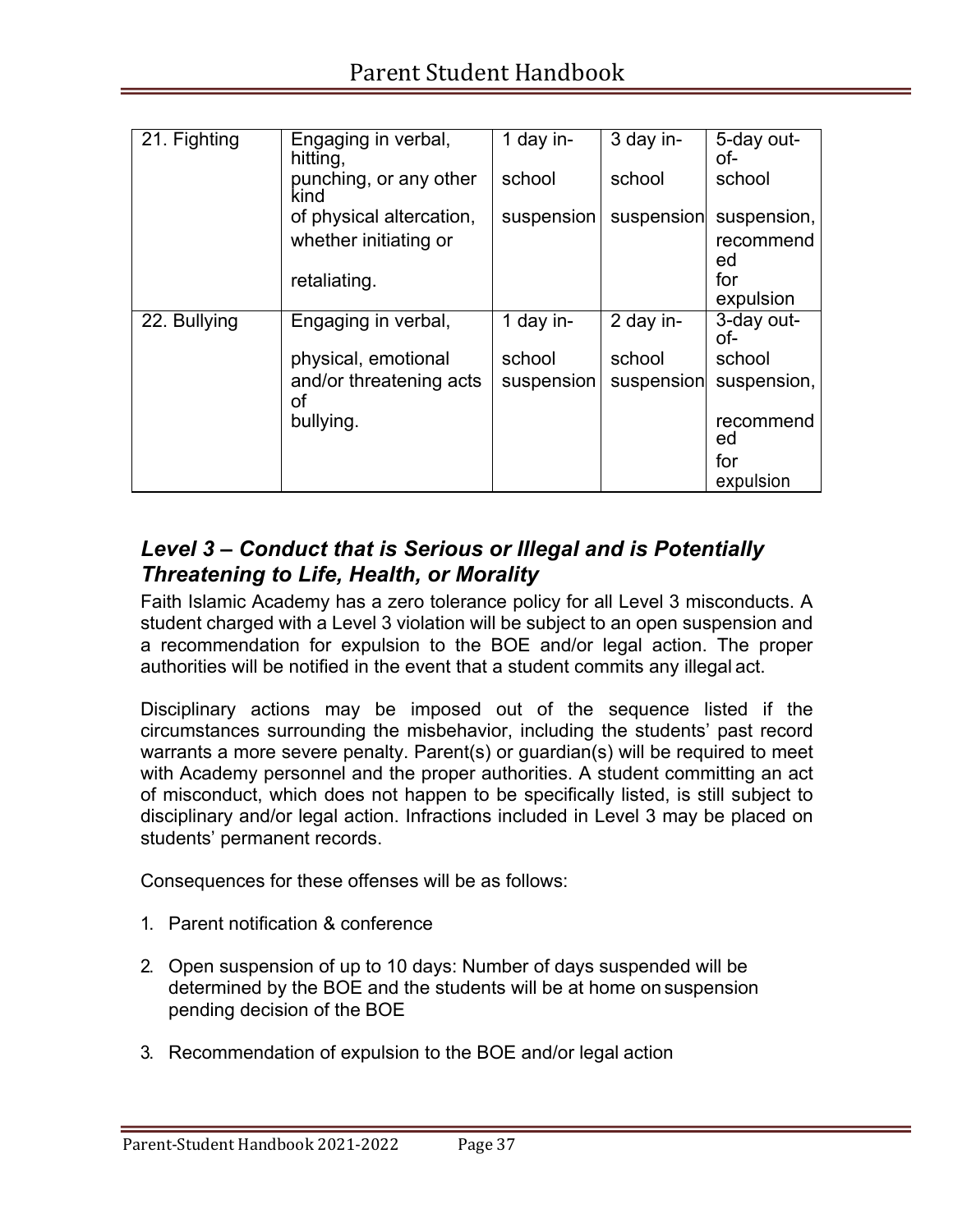| <b>Behavior</b>                               | <b>Definiti</b><br>on                                                                                                                                                                          | 1 <sup>st</sup><br><b>Offense</b>                                                   | 2 <sub>nd</sub><br><b>Offense</b>               | 3rd Offense                                                 |
|-----------------------------------------------|------------------------------------------------------------------------------------------------------------------------------------------------------------------------------------------------|-------------------------------------------------------------------------------------|-------------------------------------------------|-------------------------------------------------------------|
| 23. Intimidation<br>or Menacing<br>incitement | Threatening another,<br>verbally or nonverbally, by<br>inflicting fear or damage<br>to property, instigating, or<br>encouraging misconduct.                                                    | 1 day<br>in-<br>scho<br>ol<br>susp<br>en<br>sion                                    | 3 day<br>in-<br>school<br><b>Suspe</b><br>nsion | Open<br>suspensi<br>on,<br>recomme<br>nded for<br>expulsion |
| 24. Arson                                     | Utilizing unauthorized fire,<br>smoke, or explosives,<br>which present a risk of<br>danger to life or property.                                                                                | Open<br>suspe<br>n<br>sion,<br>reco<br>m<br>mend<br>e d<br>for<br>expul<br>si<br>on | N/A                                             | N/A                                                         |
| 25.<br>Assault/Felo<br>ni ous                 | Striking with a weapon<br>with the intent to inflict, or<br>inflicting bodily harm.                                                                                                            | Open<br>suspe<br>n<br>sion,<br>reco<br>m<br>mend<br>e d<br>for<br>expul<br>si on    | N/A                                             | N/A                                                         |
| 26. Bomb<br>Threats or<br><b>False Alarms</b> | Making a knowingly false<br>statement regarding the<br>possession or location of<br>explosive or incendiary<br>materials, activating the<br>fire alarm system, or<br>making false "911" calls. | Open<br>suspe<br>n<br>sion,<br>reco<br>m<br>mend<br>e d<br>for<br>expul<br>si<br>on | N/A                                             | N/A                                                         |

÷.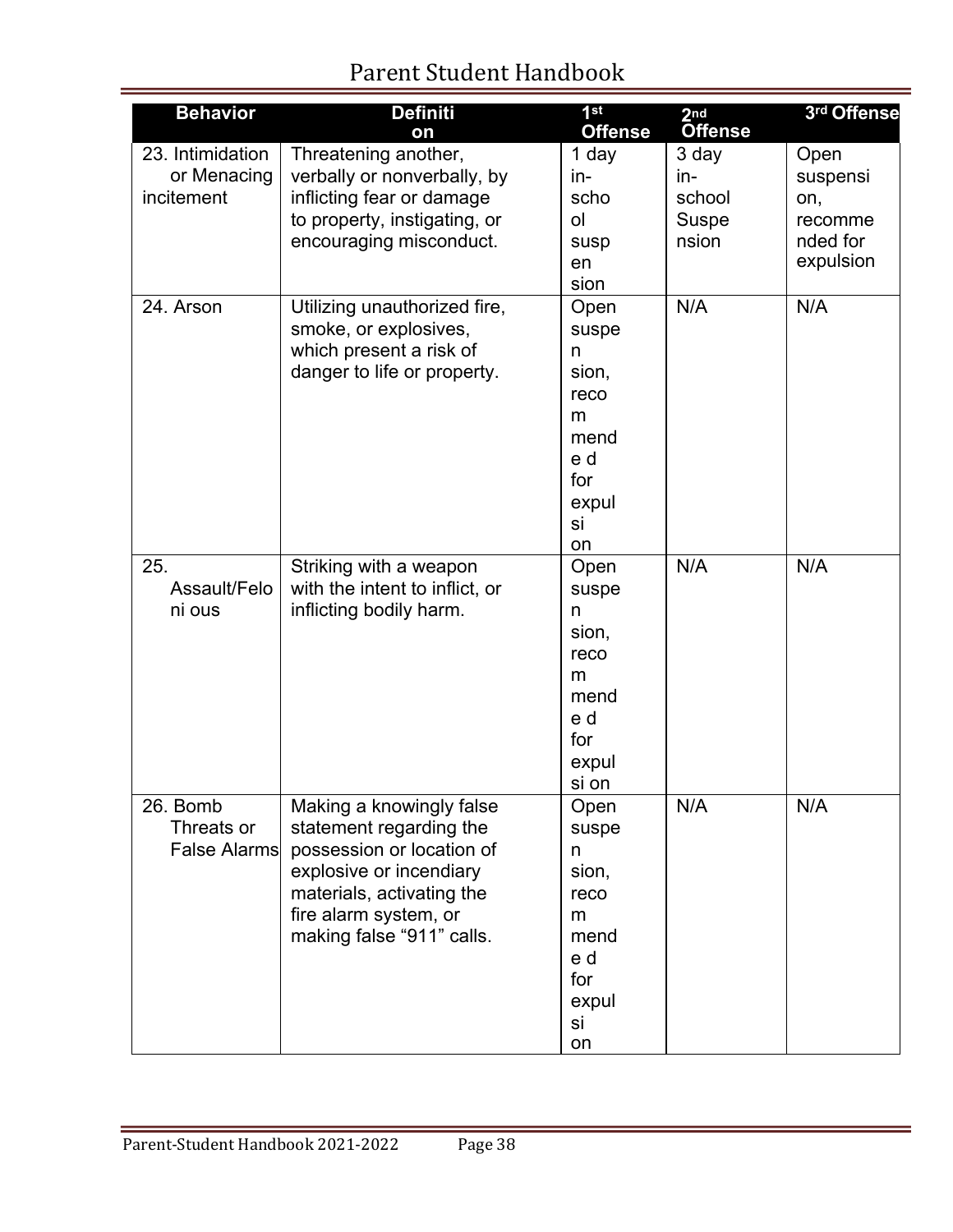| 27. Breaking  | Breaking into and/or        | Open  | N/A | N/A |
|---------------|-----------------------------|-------|-----|-----|
| and Entering  | entering any school         | suspe |     |     |
|               | building, facility, office  | n     |     |     |
|               | rooms, storage space, or    | sion, |     |     |
|               | other enclosure             | reco  |     |     |
|               | without authority to do so. | m     |     |     |
|               |                             | mend  |     |     |
|               |                             | e d   |     |     |
|               |                             | for   |     |     |
|               |                             | expul |     |     |
|               |                             | si on |     |     |
| 28. Explosive | Using, possessing,          | Expul | N/A | N/A |
| <b>Device</b> | attempting to possess,      | si on |     |     |
|               | brandishing or concealing   |       |     |     |
|               | any destructive device,     |       |     |     |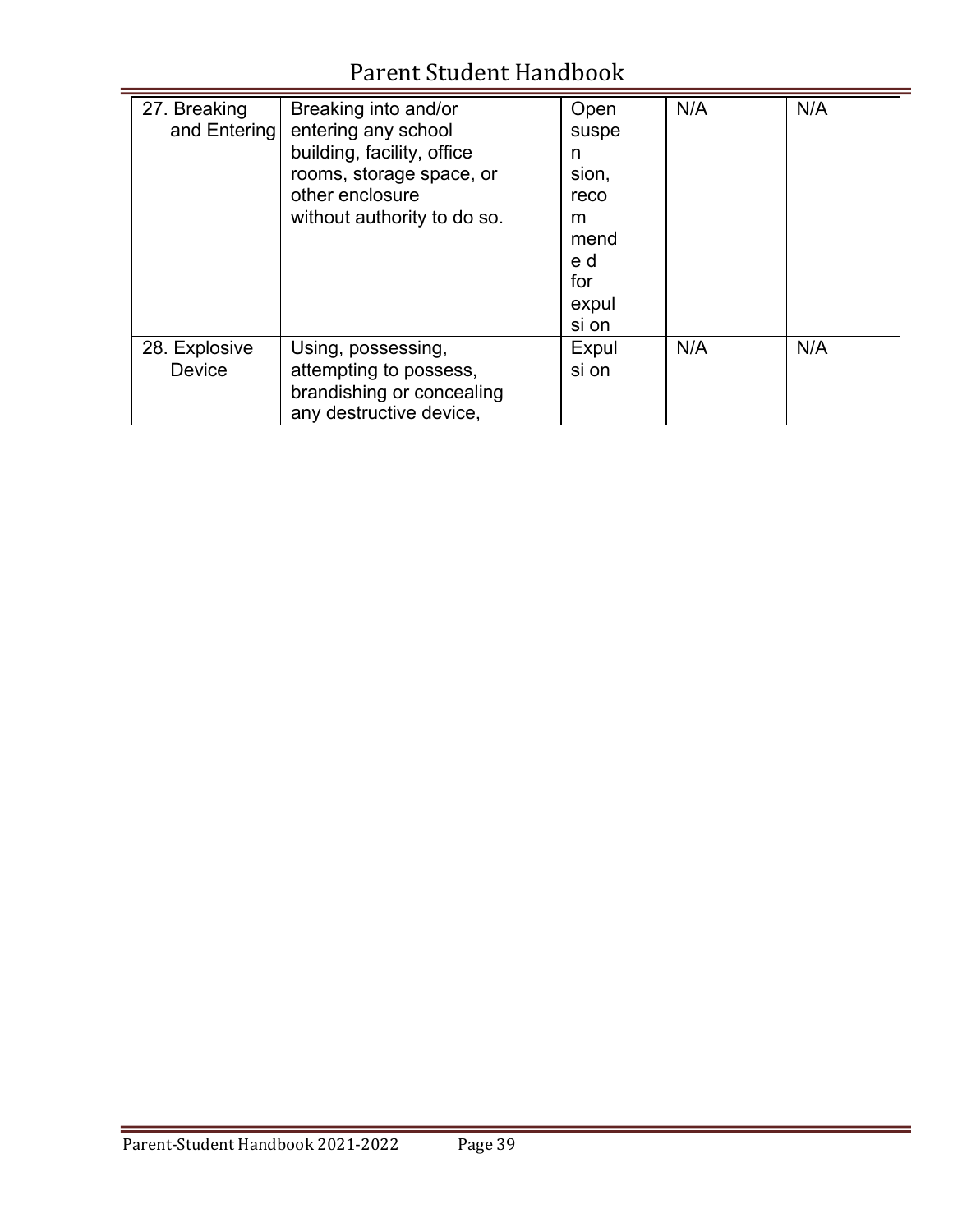|                              | which includes but is not<br>limited to any explosive,<br>incendiary, or poisonous,<br>gas, bomb, grenade,<br>mine, missile, rocket or<br>device similar to any of<br>the devices described<br>above.                 |                                                                        |     |     |
|------------------------------|-----------------------------------------------------------------------------------------------------------------------------------------------------------------------------------------------------------------------|------------------------------------------------------------------------|-----|-----|
| 29. Vandalism                | Destroying, damaging, or<br>defacing school<br>property in a willful or<br>malicious manner.                                                                                                                          | Open<br>suspen<br>sion,<br>recom<br>mende<br>d<br>for<br>expulsi<br>on | N/A | N/A |
| 30. Offensive<br>Material    | Producing, possessing, or<br>distributing materials on<br>school property that<br>offends common decency<br>or morals.                                                                                                | Open<br>suspen<br>sion,<br>recom<br>mende<br>d for<br>expulsi<br>on    | N/A | N/A |
| 31. Reckless<br>Endangerment | Acting in a willful manner,<br>and although not<br>intending to cause harm,<br>places others in jeopardy<br>of injury, or results in the<br>damage destruction, or<br>defacement of school or<br>private<br>property. | Open<br>suspen<br>sion,<br>recom<br>mende<br>d for<br>expulsi<br>on.   | N/A | N/A |
| 32. Extortion or<br>robbery  | Obtaining money,<br>information, or<br>property from another by<br>threat, intimidation, or<br>coercion.                                                                                                              | Open<br>suspen<br>sion,<br>recom<br>mende<br>d for<br>expulsi<br>on    | N/A | N/A |
| 33. Gambling                 | Participating in or<br>organizing games of<br>chance to gain money or<br>other items.                                                                                                                                 | Open<br>suspen<br>sion,<br>recom                                       | N/A | N/A |

÷.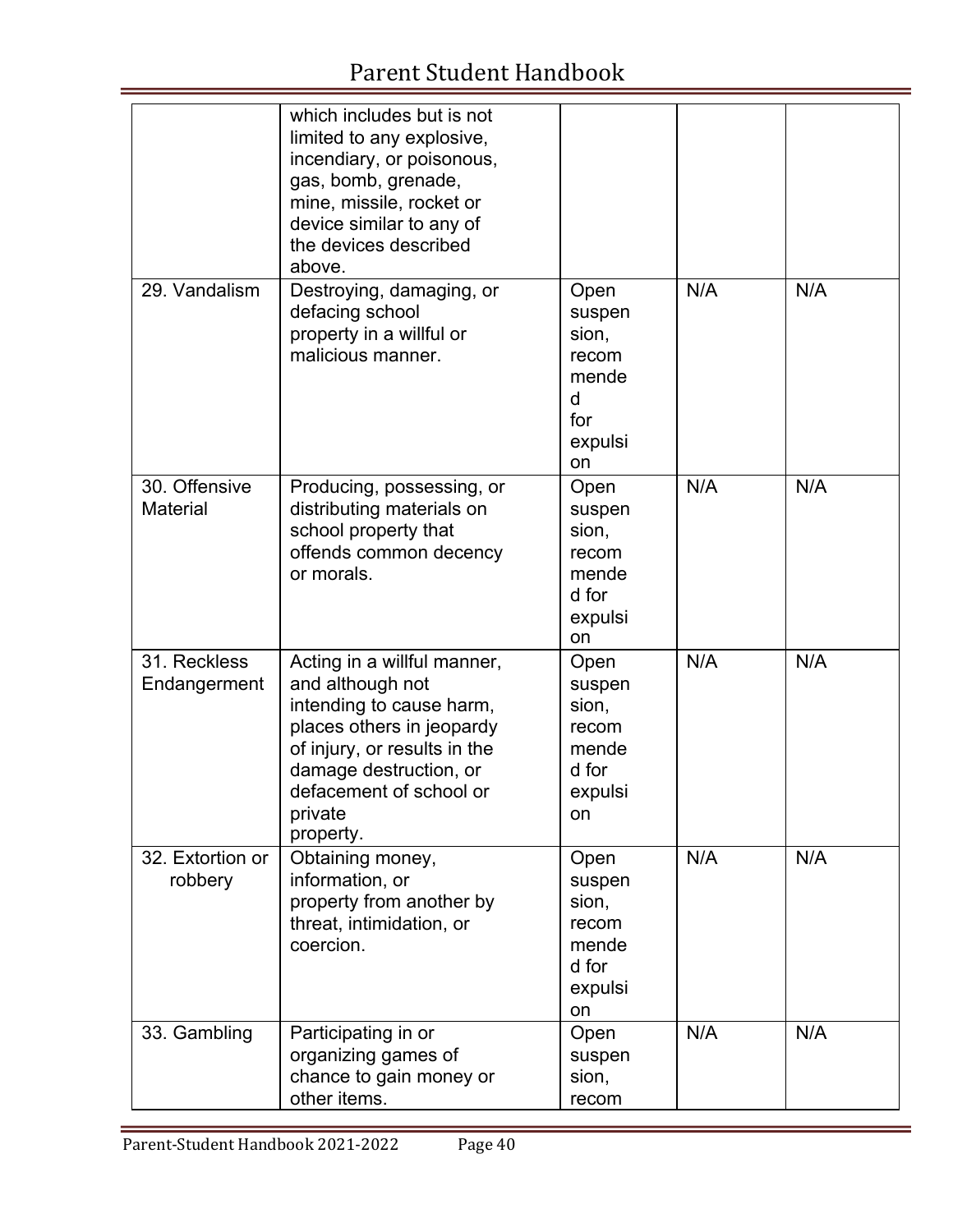|                                                                                                                                            |                                                                                                                                                                                                                                                                                                                                                                                    | mende<br>d for<br>expulsi<br>on                                     |     |     |
|--------------------------------------------------------------------------------------------------------------------------------------------|------------------------------------------------------------------------------------------------------------------------------------------------------------------------------------------------------------------------------------------------------------------------------------------------------------------------------------------------------------------------------------|---------------------------------------------------------------------|-----|-----|
| 34. Legal but<br>dangerous<br>substances                                                                                                   | Using, selling, purchasing,<br>distributing, possessing or<br>attempting to possess,<br>substances capable of<br>producing a change in<br>behavior or altering a<br>state<br>of mind or feeling, and<br>paraphernalia.                                                                                                                                                             | Open<br>suspen<br>sion,<br>recom<br>mende<br>d for<br>expulsi<br>on | N/A | N/A |
| 35. Sales, use,<br>possession,<br>or<br>distribution<br>of alcohol,<br>drugs,<br>products or<br>other<br>chemical<br>control<br>substances | Using, selling, purchasing,<br>distributing, possessing or<br>attempting to possess,<br>mood altering chemicals,<br>or substances (including<br>counterfeit or look alike<br>substances distributing<br>any narcotics, drugs<br>controlled substances of<br>any kind, or alcoholic<br>beverages, or other<br>intoxicant on school<br>property or at school<br>functions or events. | Open<br>suspen<br>sion,<br>recom<br>mende<br>d for<br>expulsi<br>on | N/A | N/A |
| 36. Theft                                                                                                                                  | Stealing, attempting to<br>steal, possessing or<br>transferring school or<br>private property or<br>participating in the theft or<br>attempted theft of school<br>or<br>private property.                                                                                                                                                                                          | Open<br>suspen<br>sion,<br>recom<br>mende<br>d for<br>expulsi<br>on | N/A | N/A |
| 37. Possession<br>or<br>concealment<br>of weapon or<br>dangerous<br>instrument                                                             | Using, possessing,<br>attempting to possess,<br>brandishing or concealing<br>any weapons, dangerous<br>instruments, devices,<br>materials, look alike,<br>replicas, or any other<br>items deemed to be<br>dangerous. The definition<br>of a knife includes, but is                                                                                                                 | Open<br>suspen<br>sion,<br>recom<br>mende<br>d for<br>expulsi<br>on | N/A | N/A |

÷

E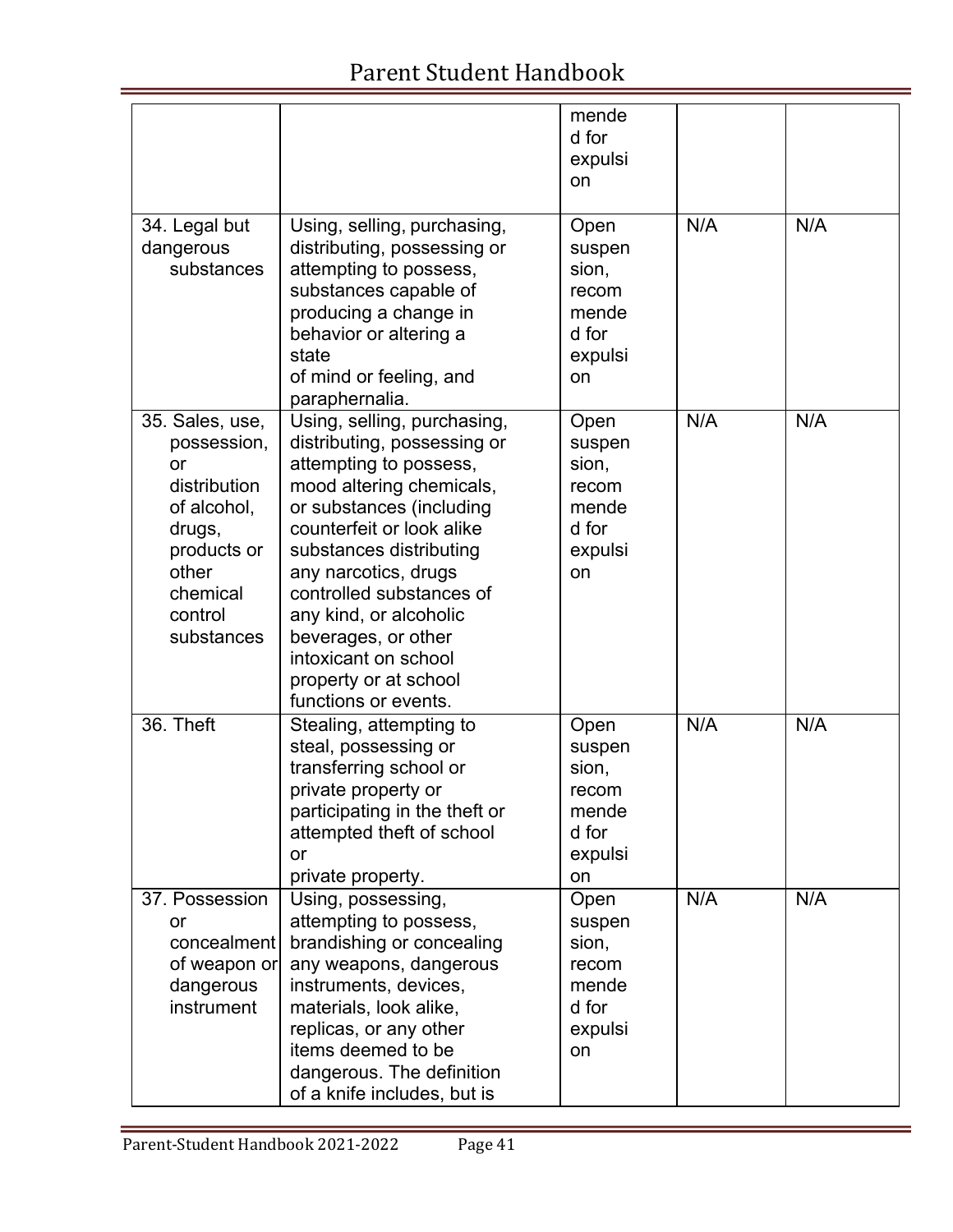|                                                                                                  | not limited to, a cutting<br>instrument consisting of a<br>sharp blade fastened to a<br>handle.                                                                                                                                                                                                                                                                 |                                                                               |     |     |
|--------------------------------------------------------------------------------------------------|-----------------------------------------------------------------------------------------------------------------------------------------------------------------------------------------------------------------------------------------------------------------------------------------------------------------------------------------------------------------|-------------------------------------------------------------------------------|-----|-----|
| 38. Obscenities,<br>Verbal<br>abuse,<br>vulgarity<br>towards<br>school or<br>school<br>personnel | Directing obscene,<br>abusive, vulgar, profane,<br>harassing, insulting,<br>racial, sexual, religious or<br>ethnic slurs, written or<br>verbal, toward school<br>personnel or any adult<br>member of the school.<br>This shall include use of<br>obscene gestures or signs<br>that willfully intimidate,<br>insult.<br>or in any other manner,<br>abuse others. | Open<br>suspen<br>sion,<br>recom<br>mende<br>d for<br>expulsi<br>on           | N/A | N/A |
| 39. Gender<br>fraternization,<br>Promiscuous<br>behavior                                         | Committing acts that are<br>sexual in nature and fall<br>outside the Islamic<br>teaching on this matter,<br>relations both<br>inside and outside the<br>school.                                                                                                                                                                                                 | Open<br>suspen<br>sion,<br>recom<br>mende<br>d<br>for<br>expulsi<br><b>on</b> | N/A | N/A |

**All suspensions will be recorded on student transcripts. Any Level I, II or III infraction will consider the student's age level.**

## *Grievance Procedure*

Parents/guardians may in writing, submit any grievances concerning the disciplinary action taken by the school administration or any other matter to BOE. BOE will review the grievance and will respond in writing. Parents/guardians may request a meeting to present their grievance to the Board directly. However, the Board may choose the manner of their response.

## *Disciplinary Probation*

If a student earns three suspensions, he/she will be placed on disciplinary probation. He/she may also be placed on probation by the administration for committing a level three infraction. If a student commits a suspend-able offense while on probation, he/she will be placed on an open suspension and their name will be submitted to BOE for possible expulsion. At the end of the third quarter, the administration will submit the list of all students on Disciplinary Probation. BOE makes the final decision regarding whether or not to readmit the students for the following school year.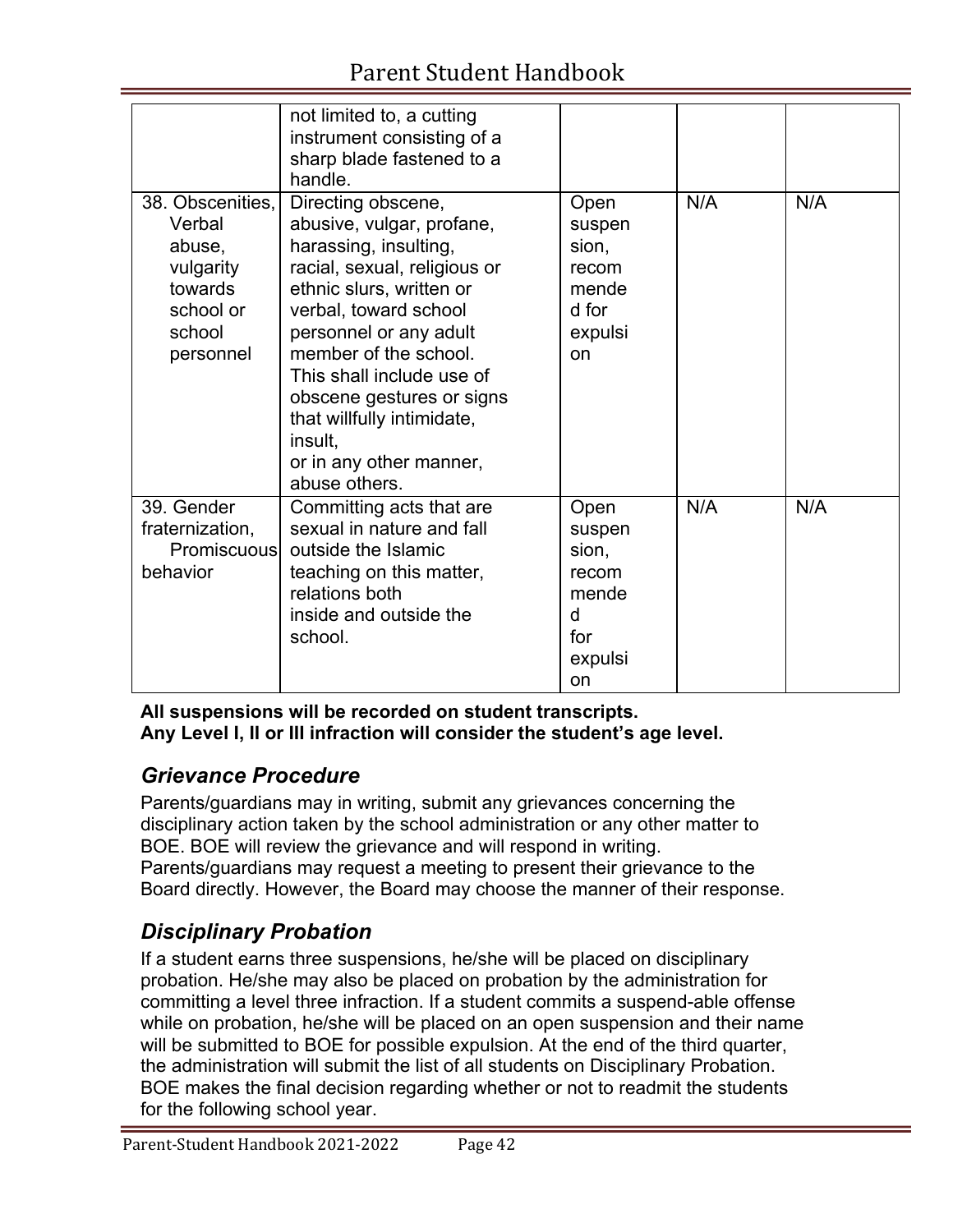Students are expected to serve all disciplinary assignments given to them, or further action will be taken. Students on Disciplinary Probation may not participate in extracurricular activities. The administration will review the discipline record of each student at the beginning of the  $4<sup>th</sup>$ quarter. Students with poor discipline records for that school year will be referred to the BOE even if they have not been placed on probation.

FIA reserves the right to refuse readmission for the next year to students with poor discipline records. FIA also reserves the right to refuse admission/readmission to students whose parents have exhibitedinappropriate Islamic (includes verbal and physical abuse, sexual abuse, using profanity, etc.) behavior toward any staff member or student at FIA.

### *Expulsion Procedure*

A student may be referred to BOE for expulsion as a result of receiving a suspension while they are on disciplinary probation, subsequent committing of level two infraction, or as a result of committing a level three infraction.

- 1. When a student is referred to BOE for expulsion, the family will be informed in writing that the student is placed on open suspension and will describe the reason for the school's action.
- 2. The BOE will hold a meeting to review the case within 14 school days from the day of suspension.
- 3. The student and his/her guardian may appeal in writing to present their case toBOE.
- 4. The BOE will make a decision that will be conveyed to the parents/guardians in writing as soon as possible.
- 5. BOE's decision is final.

Students on open suspensions may not return to school without a decision from the BOE. They may not be on school premises or participate in any school activity or function including field trips or after school events.

## **Student Well-Being**

Student safety at school is a responsibility of the staff. All staff members are familiar with emergency procedures such as fire drills, safety drills, and tornado drills and accident reporting. Should a student be aware of any dangerous situation or accident, he/she must notify any staff person immediately.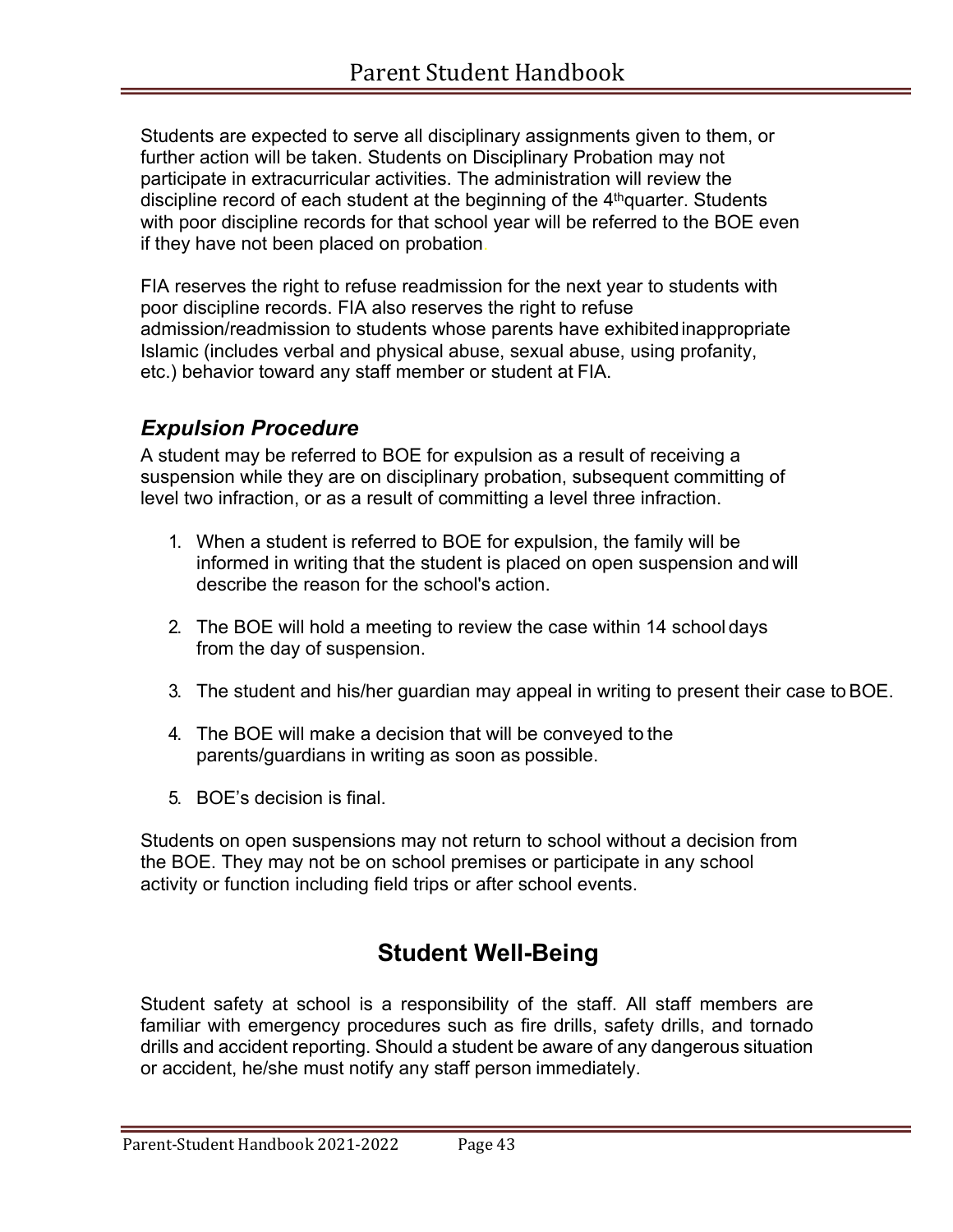#### *Health Care*

Control of communicable illness among children is a prime concern. In order to protect other children, we ask that parents assist us by keeping sick children at home if they have experienced any of the following symptoms within the past 24 hours:

- **Temperature**: 100 F orally or above. Your child may return to school when the temperature has been normal (98.6) for 24 hours.
- **Vomiting and/or Diarrhea**: Your child may come to school after being free of vomiting/diarrhea for 24 hours. Call your child's doctor if symptoms continue for more than 48 hours, your child has a fever, or his/her condition worsens.
- **Rashes**: All rashes must be diagnosed and/or treated for your child to remain in school.
- **Bacterial infections**: Your child may return to school after taking prescribed antibiotics for 24 hours.
- **Pink Eye**: If your child has thick mucus or pus draining from the eye (pink eye) he/she can attend school after medical assessment/treatment. If an antibiotic is prescribed, the child must be on the medication for 24 hours in order to return to the school.
- Unusual or unexplained loss of appetite, fatigue, irritability or headache.

The school secretary, who is licensed in CPR and First Aid protocol, will assess children who become ill at school. If, based upon this assessment, it is determined that a student exhibits any of the above listed symptoms, the student will be sent home. We appreciate your cooperation with this policy. If you have any questions about whether or not your child should attend school, please call the school before bringing them.

If your child becomes ill or injured at school, we will notify you immediately. In most cases, we will ask you to speak to your child and decide, with us, if it is best for him/her to leave school. If you work and cannot get here, you must make arrangements ahead of time for someone who could pick your child up in these circumstances. (A child can only be picked up by those who are authorized on the emergency list).

It is absolutely essential that we have an emergency medical form completed and signed by parents or guardians and current telephone numbers where you or someone else authorized to pick up your child can be reached in an emergency. If your home or work number changes or the number of one of your emergency contacts changes, be sure to notify the school immediately.

Routine injuries are treated with soap and water, band-aids and ice only.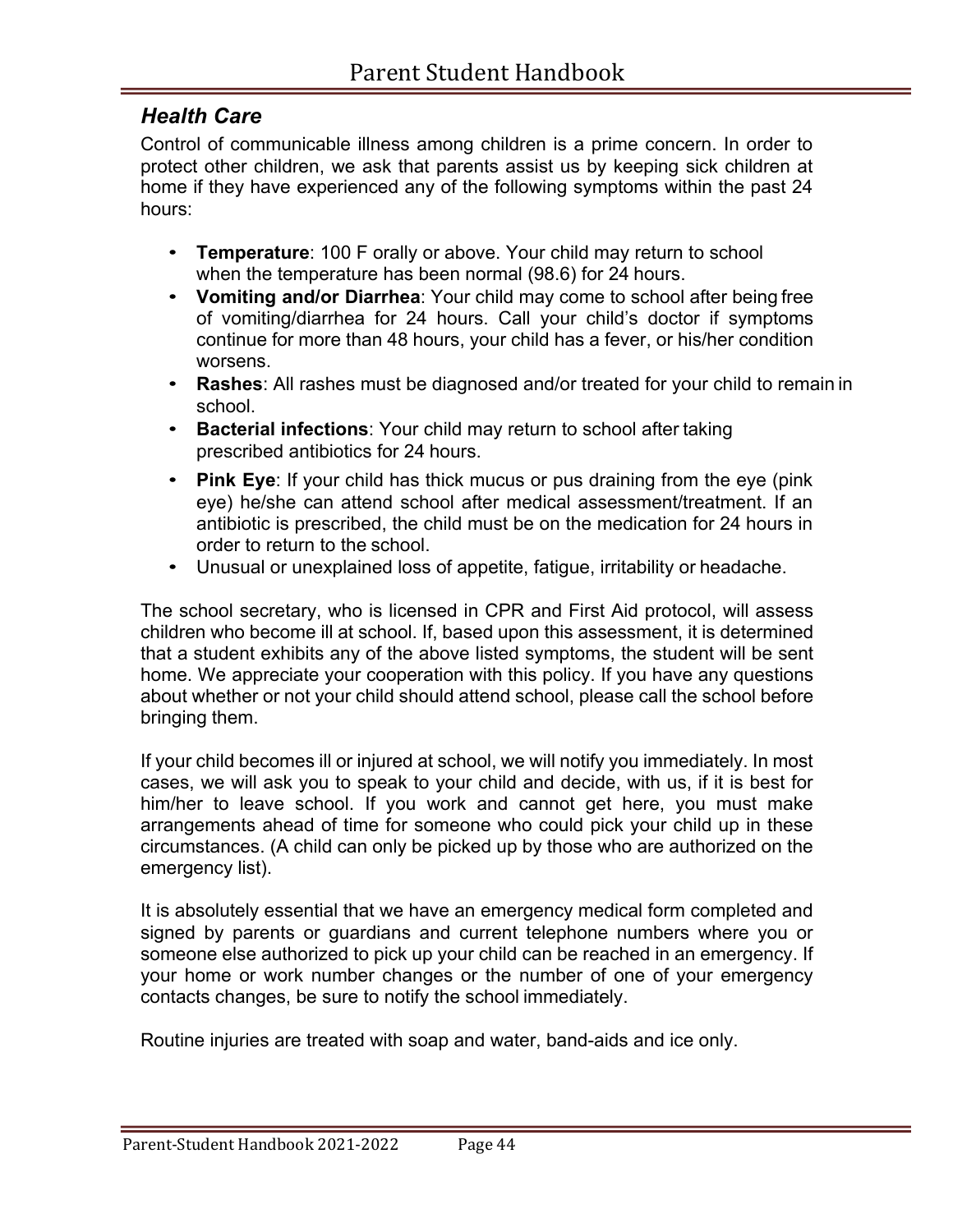#### *Immunizations*

Each student should have the immunizations required by law or have an authorized waiver. If a student does not have the necessary shots or waivers, the Principal may remove the student or require compliance with a set deadline. This is for the safety of all students and in accordance with State law. Any questions about immunizations or waivers should be directed to your child's pediatrician. Immunizations should be recorded by month/date/year.

### *Allergies and Specific Health Problems*

Parents/guardians are responsible for informing the school of their child's specific health problems, especially allergies to bee stings or peanut butter. In case of bee sting or peanut butter allergies, the parents/guardians are responsible for providing the school with the appropriate medication and a doctor's statement about how the medication is to be administered.

#### *Regulation for Administration of Prescription Medications*

- 1. Written request must be obtained from the physician and the parent/guardian before the school administrator may administer any medication. The request must include instructions as to name of medication, dosage, time and duration of medication, and possible side effects.
- 2. The administrator must receive medication in the original container in which the doctor or pharmacist dispensed it.
- 3. New request forms must be submitted each school year and as necessary for changes in medication order.
- 4. Whenever possible, the medication and signed permission forms should be brought to school by the parent/guardian.
- 5. Accurate records of the administration of medication will be kept on file for one year.
- 6. A student shall not carry his/her own medication, nor shall a student administer his/her own medication unless she/he does so under supervision by the school administrator after completing a request form.
- 7. Medication must be stored in a locked area by the school administrator unless it requires refrigeration, in which case it may be kept in a refrigerator in a place not commonly used by students.
- 8. Over the counter medications will not be given without completion of a request form by the parent/guardian. Medication permission may be faxed to the school.
- 9. The School Board designates the school administrator to administer medicine only after reviewing the applicable request form, including physician's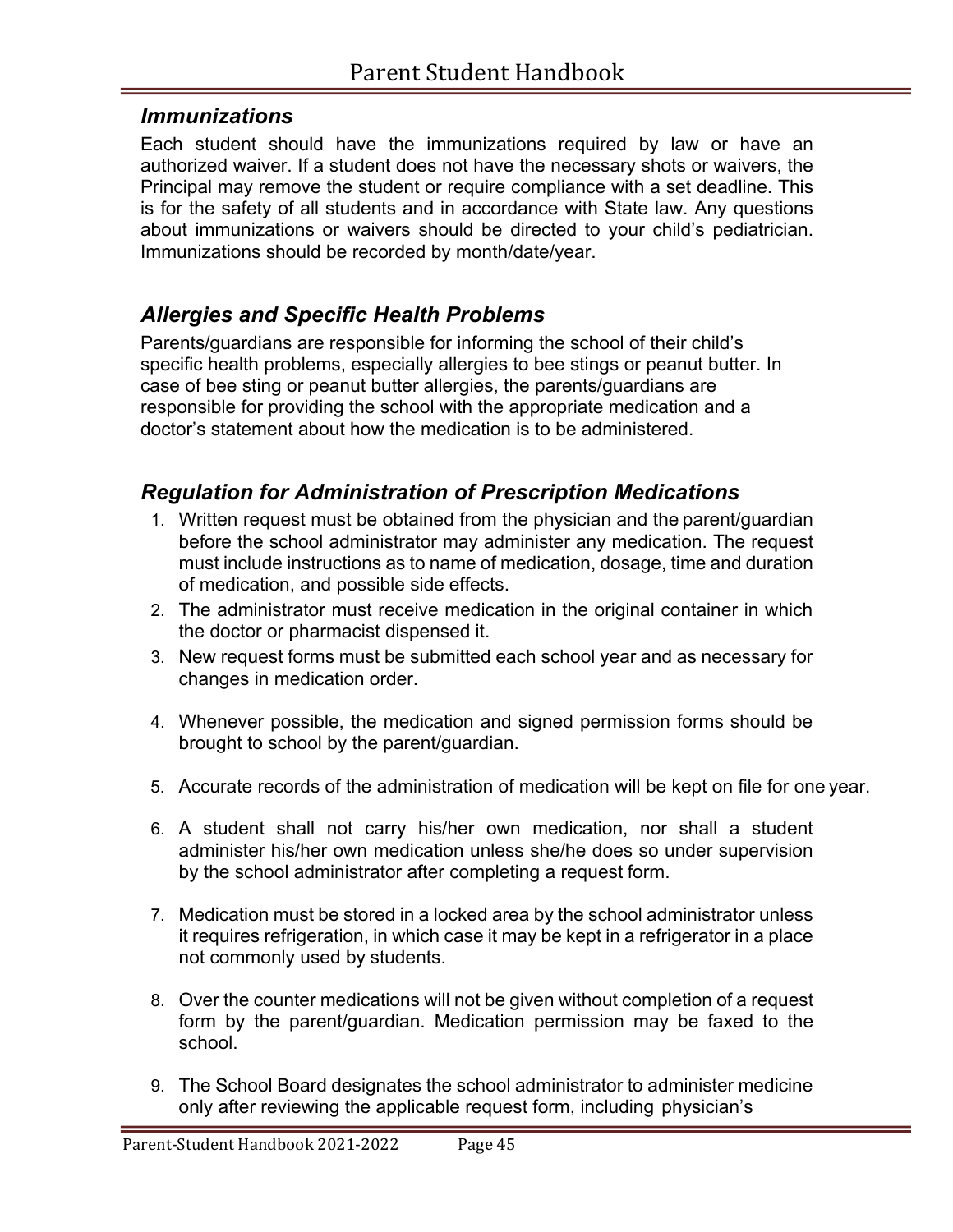instructions.

- 10. If a teacher is taking his/her class on a field trip the teacher may dispense the prescription medication only if a physician has signed the appropriate form.
- 11. Notwithstanding the foregoing, a student may carry and administer his/her own medication via inhaler if a request for the student to do so per form REQUEST THAT STUDENT CARRY AND ADMINISTER OWN MEDICATION TO BE DELIVERED BY INHALER is completed by a physician and a parents/guardians in advance.
- 12. Cough drops or throat lozenges' can only be dispensed with parent's authorization.

#### *Regulation for Use of Inhalers*

The intent of this policy is to provide a medical override in response to a LIFE THREATENING situation. Students who use their inhalers on a set schedule need to come to the school office where the inhaler will be stored. Only inhalers to be used "as needed" may be carried by a student, and then, only with this completed form on file in the school office.

Inhalers should be properly labeled with your student's name and the name of the medication clearly visible. If a rotohaler or spinhaler is used, the extra capsules of medication will be kept locked in the school office. One capsule of medication will be kept in the inhaler and replaced as needed. If a lost inhaler is found, it will be returned to the school office and the parents/guardians notified.

Please be sure your student understands the danger of using his/her inhaler too frequently. Also, discuss with them how their inhaler will be stored; carried so it will not be lost or accessible to another student. A new request form must be submitted each school year and as necessary for changes in medication order.

Medication forms may be picked up at the end of each school year so that your student may begin carrying his/her inhaler on the first day of the new school year (with properly completed medication form on file).

### **Channel of Communication and Problem Escalation**

#### *Purpose*

The purpose of this procedure is to detail the channels of communication and the problem escalation process that Faith Islamic Academy (FIA) requires the parents to follow to ensure an expedient and effective response to their concerns.

#### *Procedure*

Level #1 (Teachers)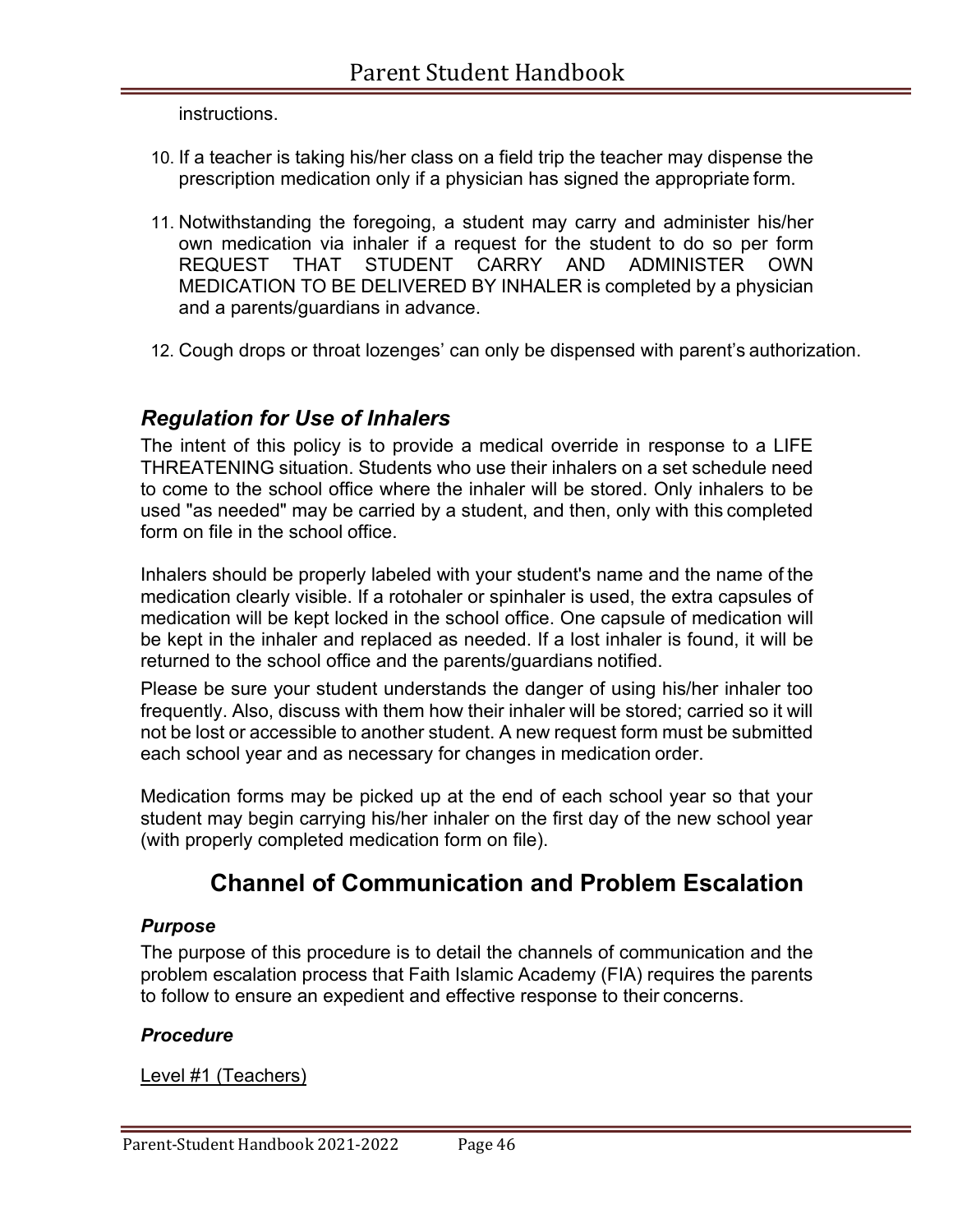Parents should discuss any matters of concern involving their child with the teachers first. If the concerns are specific to a subject, parents should discuss them with the appropriate teacher responsible for that subject. Any general matters concerning the child should be discussed with the child's homeroom teacher. For accountability and transparency, parents are strongly advised to communicate their concerns to the teachers via email. The Principal (Principal@faithislamicacademy.org) should also be included in this communication. At this level, however, the Principal will not intervene unless the teacher(s) working on the issue feels the need to involve the Principal. The teacher will respond to the parents' concerns within two working days. If the matter requires further discussion, additional inquiries, and/or a parent-teacher conference, the teacher will inform the parents about the next steps. If the teacher needs additional time to look into a specific matter, he or she will communicate that to the parents and will continue to keep them posted on the progress. Similarly, parents should also respond to any communication from the teachers promptly.

#### Level #2 (Principal)

The parents may initiate an escalation when, after working with the teachers through the process outlined above, their concerns remain unresolved, they disagree with the potential resolution, or if they are dissatisfied with the level and timeliness of the support they received from the teacher(s). Any general matter involving the school may also be escalated directly to the Principal. Parents are strongly advised to communicate their concerns to the Principal via email (Principal@faithislamicacademy.org) or in writing. The Principal will respond to the parents' concerns within two working days.

We leave it up to the parents to use their best judgment when deciding what matters are critical and what are non-critical. If the parents deem a certain matter as "critical", the Principal will ensure that their concerns are given a higher priority and addressed appropriately in a timely manner. In such exceptional cases, parents are advised to copy FIA Board of Education (boe@faithislamicacademy.org) on their communications with the Principal. At this level, however, the BOE will not intervene unless the Principal deems necessary to consult with the BOE.

The Principal, after reviewing the matter, may refer the parents to work with the appropriate teacher(s). If the matter requires further discussion, additional inquiries, and/or parent-Principal or a subsequent parent-Principal-teacher conference, the Principal will inform the parents and the appropriate teacher(s) about next steps. If the Principal needs additional time to look into a specific matter, he or she will communicate that to the parents and will continue to keep them posted on the progress. Similarly, parents should also respond to any communication from the Principal promptly. All formal parent-Principal conferences will be documented and a copy of the minutes will be provided to the parents and the BOE.